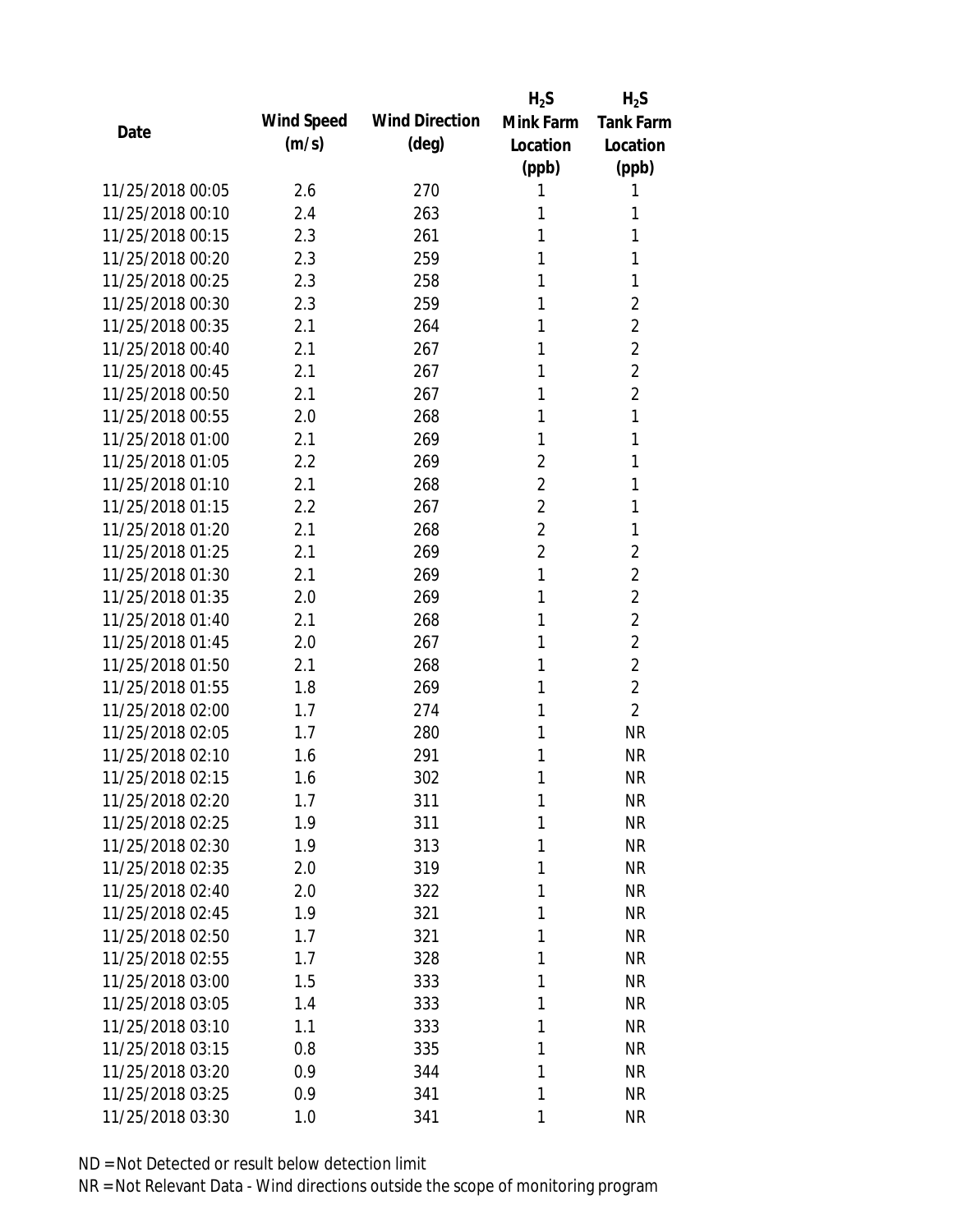|                  |            |                       | $H_2S$    | $H_2S$           |
|------------------|------------|-----------------------|-----------|------------------|
| Date             | Wind Speed | <b>Wind Direction</b> | Mink Farm | <b>Tank Farm</b> |
|                  | (m/s)      | $(\text{deg})$        | Location  | Location         |
|                  |            |                       | (ppb)     | (ppb)            |
| 11/25/2018 03:35 | 1.0        | 343                   | 1         | <b>NR</b>        |
| 11/25/2018 03:40 | 1.1        | 344                   | 1         | <b>NR</b>        |
| 11/25/2018 03:45 | 1.4        | 346                   | 1         | <b>NR</b>        |
| 11/25/2018 03:50 | 1.4        | 346                   | 1         | <b>NR</b>        |
| 11/25/2018 03:55 | 1.2        | 348                   | 1         | <b>NR</b>        |
| 11/25/2018 04:00 | 0.9        | 352                   | 1         | <b>NR</b>        |
| 11/25/2018 04:05 | 0.7        | 350                   | 1         | <b>NR</b>        |
| 11/25/2018 04:10 | 0.7        | 326                   | <b>NR</b> | <b>NR</b>        |
| 11/25/2018 04:15 | 0.7        | 274                   | <b>NR</b> | <b>NR</b>        |
| 11/25/2018 04:20 | 0.5        | 230                   | 1         | 1                |
| 11/25/2018 04:25 | 0.5        | 226                   | <b>NR</b> | 1                |
| 11/25/2018 04:30 | 0.6        | 227                   | <b>NR</b> | 1                |
| 11/25/2018 04:35 | 0.6        | 224                   | <b>NR</b> | 1                |
| 11/25/2018 04:40 | 0.4        | 223                   | <b>NR</b> | 1                |
| 11/25/2018 04:45 | 0.3        | 222                   | <b>NR</b> | 1                |
| 11/25/2018 04:50 | 0.3        | 215                   | <b>NR</b> | 1                |
| 11/25/2018 04:55 | 0.2        | 214                   | <b>NR</b> | 1                |
| 11/25/2018 05:00 | 0.2        | 209                   | <b>NR</b> | 1                |
| 11/25/2018 05:05 | 0.1        | 189                   | <b>NR</b> | 1                |
| 11/25/2018 05:10 | 0.2        | 212                   | <b>NR</b> | $\overline{2}$   |
| 11/25/2018 05:15 | 0.2        | 228                   | <b>NR</b> | $\overline{2}$   |
| 11/25/2018 05:20 | 0.2        | 253                   | 1         | 1                |
| 11/25/2018 05:25 | 0.1        | 257                   | 1         | 1                |
| 11/25/2018 05:30 | 0.3        | 11                    | 1         | <b>NR</b>        |
| 11/25/2018 05:35 | 0.6        | 19                    | 1         | <b>NR</b>        |
| 11/25/2018 05:40 | 1.0        | 29                    | 1         | <b>NR</b>        |
| 11/25/2018 05:45 | 1.3        | 34                    | 1         | <b>NR</b>        |
| 11/25/2018 05:50 | 1.5        | 37                    | 1         | <b>NR</b>        |
| 11/25/2018 05:55 | 1.6        | 41                    | <b>NR</b> | <b>NR</b>        |
| 11/25/2018 06:00 | 1.5        | 43                    | <b>NR</b> | <b>NR</b>        |
| 11/25/2018 06:05 | 1.4        | 46                    | <b>NR</b> | <b>NR</b>        |
| 11/25/2018 06:10 | 1.3        | 49                    | <b>NR</b> | <b>NR</b>        |
| 11/25/2018 06:15 | 1.2        | 49                    | <b>NR</b> | <b>NR</b>        |
| 11/25/2018 06:20 | 1.3        | 48                    | <b>NR</b> | <b>NR</b>        |
| 11/25/2018 06:25 | 1.5        | 44                    | <b>NR</b> | <b>NR</b>        |
| 11/25/2018 06:30 | 1.7        | 43                    | <b>NR</b> | <b>NR</b>        |
| 11/25/2018 06:35 | 1.7        | 42                    | <b>NR</b> | <b>NR</b>        |
| 11/25/2018 06:40 | 1.7        | 43                    | <b>NR</b> | <b>NR</b>        |
| 11/25/2018 06:45 | 1.6        | 44                    | <b>NR</b> | <b>NR</b>        |
| 11/25/2018 06:50 | 1.3        | 44                    | <b>NR</b> | <b>NR</b>        |
| 11/25/2018 06:55 | 1.1        | 49                    | <b>NR</b> | <b>NR</b>        |
| 11/25/2018 07:00 | 1.0        | 55                    | <b>NR</b> | <b>NR</b>        |
|                  |            |                       |           |                  |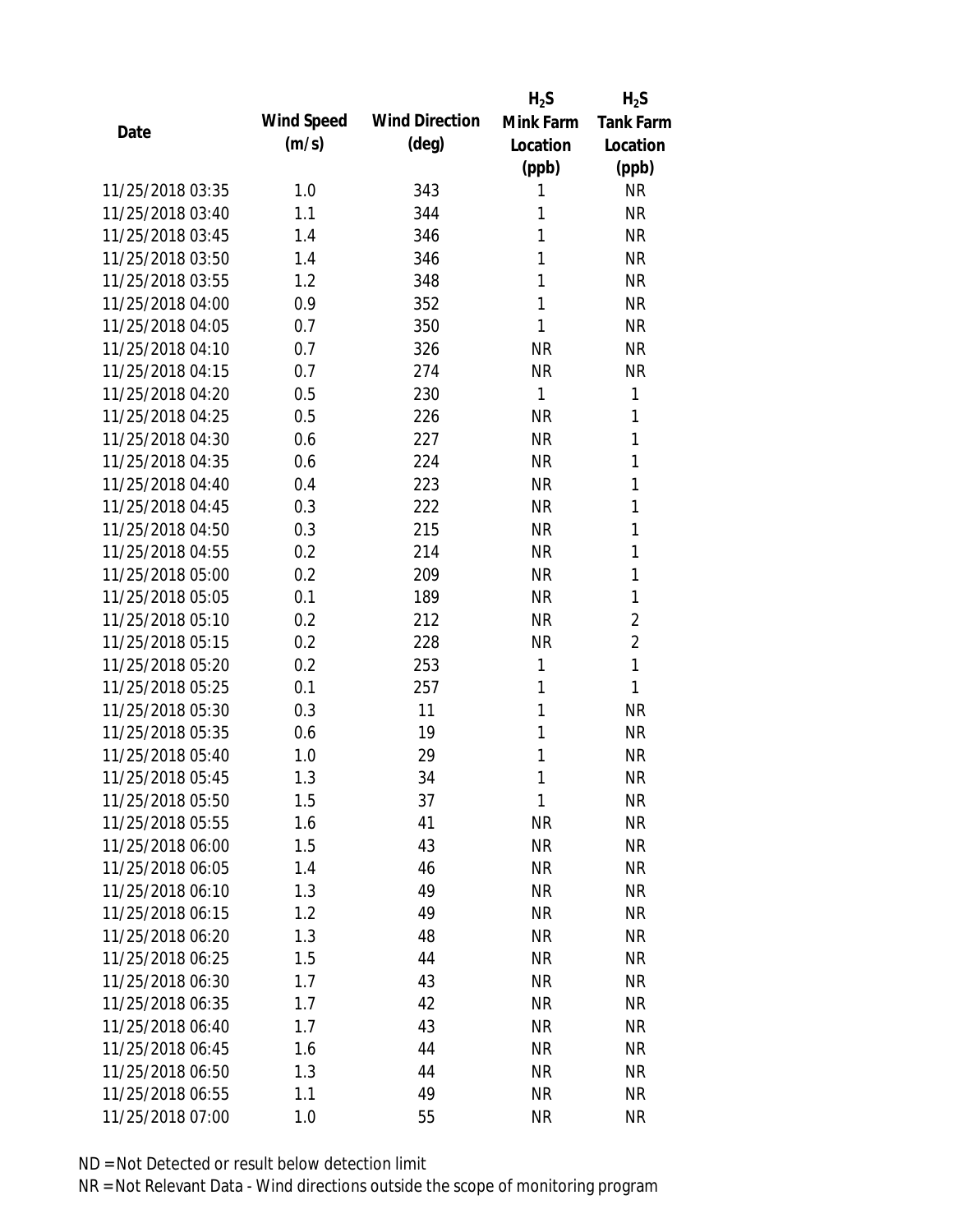|                  |            |                       | $H_2S$         | $H_2S$           |
|------------------|------------|-----------------------|----------------|------------------|
|                  | Wind Speed | <b>Wind Direction</b> | Mink Farm      | <b>Tank Farm</b> |
| Date             | (m/s)      | $(\text{deg})$        | Location       | Location         |
|                  |            |                       | (ppb)          | (ppb)            |
| 11/25/2018 07:05 | 0.9        | 58                    | <b>NR</b>      | <b>NR</b>        |
| 11/25/2018 07:10 | 0.7        | 62                    | <b>NR</b>      | <b>NR</b>        |
| 11/25/2018 07:15 | 0.7        | 60                    | <b>NR</b>      | <b>NR</b>        |
| 11/25/2018 07:20 | 0.7        | 59                    | <b>NR</b>      | <b>NR</b>        |
| 11/25/2018 07:25 | 0.6        | 56                    | <b>NR</b>      | <b>NR</b>        |
| 11/25/2018 07:30 | 0.5        | 51                    | <b>NR</b>      | <b>NR</b>        |
| 11/25/2018 07:35 | 0.3        | 48                    | <b>NR</b>      | <b>NR</b>        |
| 11/25/2018 07:40 | 0.3        | 46                    | <b>NR</b>      | <b>NR</b>        |
| 11/25/2018 07:45 | 0.3        | 19                    | 1              | <b>NR</b>        |
| 11/25/2018 07:50 | 0.4        | 13                    | 1              | <b>NR</b>        |
| 11/25/2018 07:55 | 0.7        | 16                    | 1              | <b>NR</b>        |
| 11/25/2018 08:00 | 0.9        | 15                    | 1              | <b>NR</b>        |
| 11/25/2018 08:05 | 0.9        | 15                    | $\mathbf{1}$   | <b>NR</b>        |
| 11/25/2018 08:10 | 0.9        | 14                    | $\mathbf{1}$   | <b>NR</b>        |
| 11/25/2018 08:15 | 1.1        | 19                    | 1              | <b>NR</b>        |
| 11/25/2018 08:20 | 1.2        | 18                    | 1              | <b>NR</b>        |
| 11/25/2018 08:25 | 1.1        | 20                    | 1              | <b>NR</b>        |
| 11/25/2018 08:30 | 1.3        | 22                    | 1              | <b>NR</b>        |
| 11/25/2018 08:35 | 1.6        | 23                    | $\mathbf{1}$   | <b>NR</b>        |
| 11/25/2018 08:40 | 1.9        | 23                    | $\overline{2}$ | <b>NR</b>        |
| 11/25/2018 08:45 | 2.0        | 24                    | 1              | <b>NR</b>        |
| 11/25/2018 08:50 | 2.1        | 26                    | 1              | <b>NR</b>        |
| 11/25/2018 08:55 | 2.3        | 28                    | 1              | <b>NR</b>        |
| 11/25/2018 09:00 | 2.6        | 29                    | $\overline{2}$ | <b>NR</b>        |
| 11/25/2018 09:05 | 2.7        | 31                    | $\overline{2}$ | <b>NR</b>        |
| 11/25/2018 09:10 | 2.7        | 35                    | $\overline{2}$ | <b>NR</b>        |
| 11/25/2018 09:15 | 2.4        | 37                    | $\overline{2}$ | <b>NR</b>        |
| 11/25/2018 09:20 | 2.3        | 40                    | 2              | <b>NR</b>        |
| 11/25/2018 09:25 | 2.1        | 44                    | <b>NR</b>      | <b>NR</b>        |
| 11/25/2018 09:30 | 1.9        | 46                    | <b>NR</b>      | NR               |
| 11/25/2018 09:35 | 1.9        | 47                    | <b>NR</b>      | <b>NR</b>        |
| 11/25/2018 09:40 | 2.1        | 45                    | <b>NR</b>      | <b>NR</b>        |
| 11/25/2018 09:45 | 2.4        | 42                    | <b>NR</b>      | <b>NR</b>        |
| 11/25/2018 09:50 | 2.6        | 40                    | 1              | <b>NR</b>        |
| 11/25/2018 09:55 | 2.8        | 36                    | 1              | <b>NR</b>        |
| 11/25/2018 10:00 | 3.1        | 33                    | 1              | <b>NR</b>        |
| 11/25/2018 10:05 | 3.3        | 31                    | 1              | <b>NR</b>        |
| 11/25/2018 10:10 | 3.6        | 29                    | 1              | <b>NR</b>        |
| 11/25/2018 10:15 | 4.1        | 29                    | 1              | <b>NR</b>        |
| 11/25/2018 10:20 | 4.4        | 29                    | 1              | <b>NR</b>        |
| 11/25/2018 10:25 | 4.2        | 31                    | 1              | <b>NR</b>        |
| 11/25/2018 10:30 | 4.0        | 40                    | 1              | <b>NR</b>        |
|                  |            |                       |                |                  |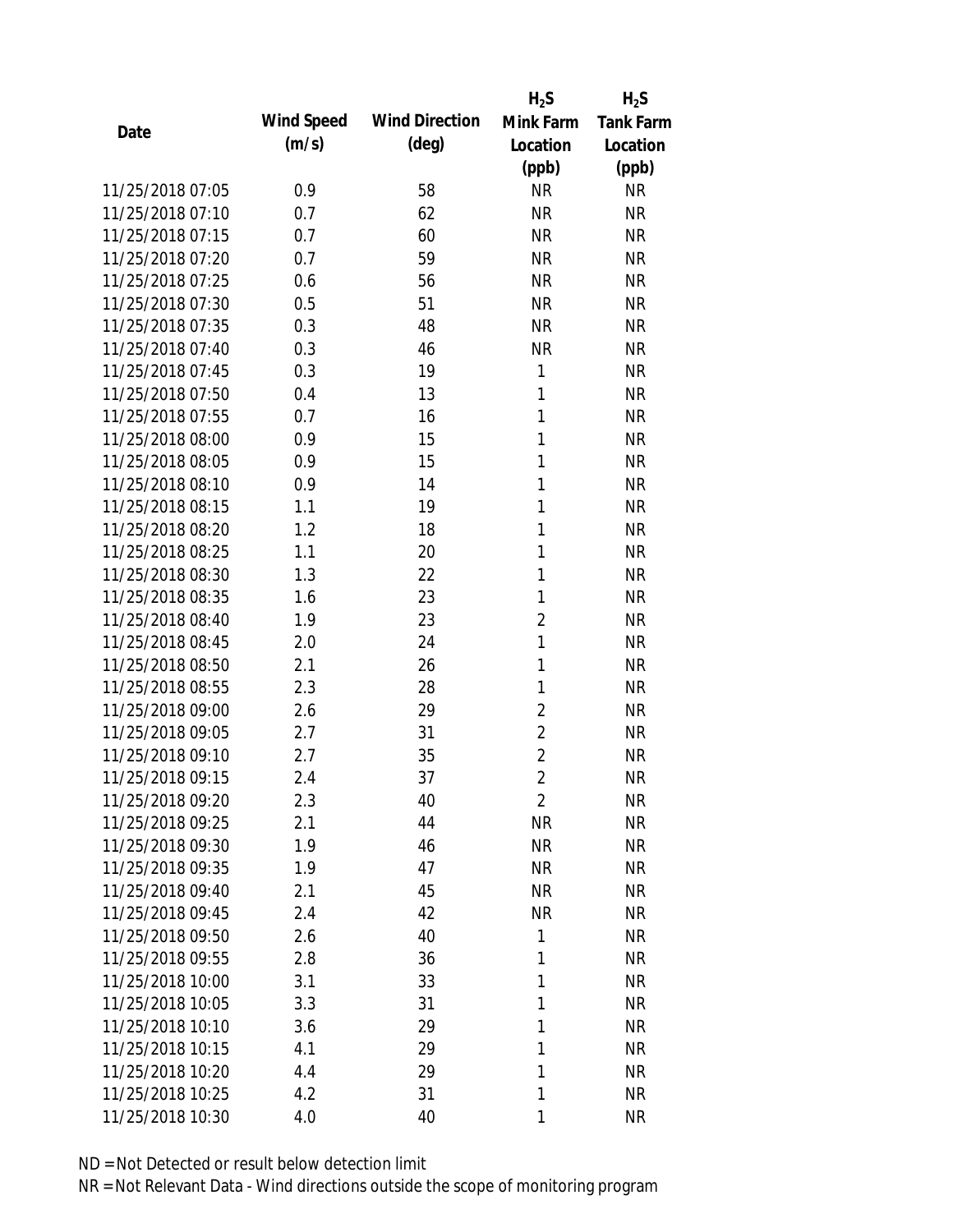|                  |            |                       | $H_2S$    | $H_2S$           |
|------------------|------------|-----------------------|-----------|------------------|
| Date             | Wind Speed | <b>Wind Direction</b> | Mink Farm | <b>Tank Farm</b> |
|                  | (m/s)      | $(\text{deg})$        | Location  | Location         |
|                  |            |                       | (ppb)     | (ppb)            |
| 11/25/2018 10:35 | 3.8        | 43                    | <b>NR</b> | <b>NR</b>        |
| 11/25/2018 10:40 | 3.5        | 54                    | <b>NR</b> | <b>NR</b>        |
| 11/25/2018 10:45 | 3.0        | 60                    | <b>NR</b> | <b>NR</b>        |
| 11/25/2018 10:50 | 2.5        | 74                    | <b>NR</b> | <b>NR</b>        |
| 11/25/2018 10:55 | 2.7        | 73                    | <b>NR</b> | <b>NR</b>        |
| 11/25/2018 11:00 | 2.8        | 65                    | <b>NR</b> | <b>NR</b>        |
| 11/25/2018 11:05 | 2.6        | 69                    | <b>NR</b> | <b>NR</b>        |
| 11/25/2018 11:10 | 2.6        | 64                    | <b>NR</b> | <b>NR</b>        |
| 11/25/2018 11:15 | 2.6        | 64                    | <b>NR</b> | <b>NR</b>        |
| 11/25/2018 11:20 | 2.6        | 57                    | <b>NR</b> | <b>NR</b>        |
| 11/25/2018 11:25 | 2.4        | 58                    | <b>NR</b> | <b>NR</b>        |
| 11/25/2018 11:30 | 2.5        | 58                    | <b>NR</b> | <b>NR</b>        |
| 11/25/2018 11:35 | 2.7        | 55                    | <b>NR</b> | <b>NR</b>        |
| 11/25/2018 11:40 | 2.7        | 51                    | <b>NR</b> | <b>NR</b>        |
| 11/25/2018 11:45 | 2.8        | 50                    | <b>NR</b> | <b>NR</b>        |
| 11/25/2018 11:50 | 2.8        | 47                    | <b>NR</b> | <b>NR</b>        |
| 11/25/2018 11:55 | 2.9        | 45                    | <b>NR</b> | <b>NR</b>        |
| 11/25/2018 12:00 | 2.8        | 45                    | <b>NR</b> | <b>NR</b>        |
| 11/25/2018 12:05 | 2.8        | 45                    | <b>NR</b> | <b>NR</b>        |
| 11/25/2018 12:10 | 2.7        | 46                    | <b>NR</b> | <b>NR</b>        |
| 11/25/2018 12:15 | 2.7        | 46                    | <b>NR</b> | <b>NR</b>        |
| 11/25/2018 12:20 | 2.7        | 48                    | <b>NR</b> | <b>NR</b>        |
| 11/25/2018 12:25 | 2.7        | 50                    | <b>NR</b> | <b>NR</b>        |
| 11/25/2018 12:30 | 2.8        | 52                    | <b>NR</b> | <b>NR</b>        |
| 11/25/2018 12:35 | 2.7        | 54                    | <b>NR</b> | <b>NR</b>        |
| 11/25/2018 12:40 | 2.8        | 55                    | <b>NR</b> | <b>NR</b>        |
| 11/25/2018 12:45 | 2.8        | 57                    | <b>NR</b> | <b>NR</b>        |
| 11/25/2018 12:50 | 3.0        | 55                    | <b>NR</b> | <b>NR</b>        |
| 11/25/2018 12:55 | 3.2        | 54                    | <b>NR</b> | <b>NR</b>        |
| 11/25/2018 13:00 | 3.3        | 50                    | <b>NR</b> | <b>NR</b>        |
| 11/25/2018 13:05 | 3.5        | 47                    | <b>NR</b> | <b>NR</b>        |
| 11/25/2018 13:10 | 3.8        | 43                    | <b>NR</b> | <b>NR</b>        |
| 11/25/2018 13:15 | 3.9        | 43                    | <b>NR</b> | <b>NR</b>        |
| 11/25/2018 13:20 | 3.9        | 42                    | <b>NR</b> | <b>NR</b>        |
| 11/25/2018 13:25 | 4.1        | 43                    | <b>NR</b> | <b>NR</b>        |
| 11/25/2018 13:30 | 4.2        | 44                    | <b>NR</b> | <b>NR</b>        |
| 11/25/2018 13:35 | 4.2        | 45                    | <b>NR</b> | <b>NR</b>        |
| 11/25/2018 13:40 | 4.1        | 47                    | NR        | <b>NR</b>        |
| 11/25/2018 13:45 | 4.3        | 44                    | <b>NR</b> | <b>NR</b>        |
| 11/25/2018 13:50 | 4.2        | 46                    | <b>NR</b> | <b>NR</b>        |
|                  |            |                       |           |                  |
| 11/25/2018 13:55 | 4.4        | 44                    | <b>NR</b> | <b>NR</b>        |
| 11/25/2018 14:00 | 4.2        | 45                    | <b>NR</b> | <b>NR</b>        |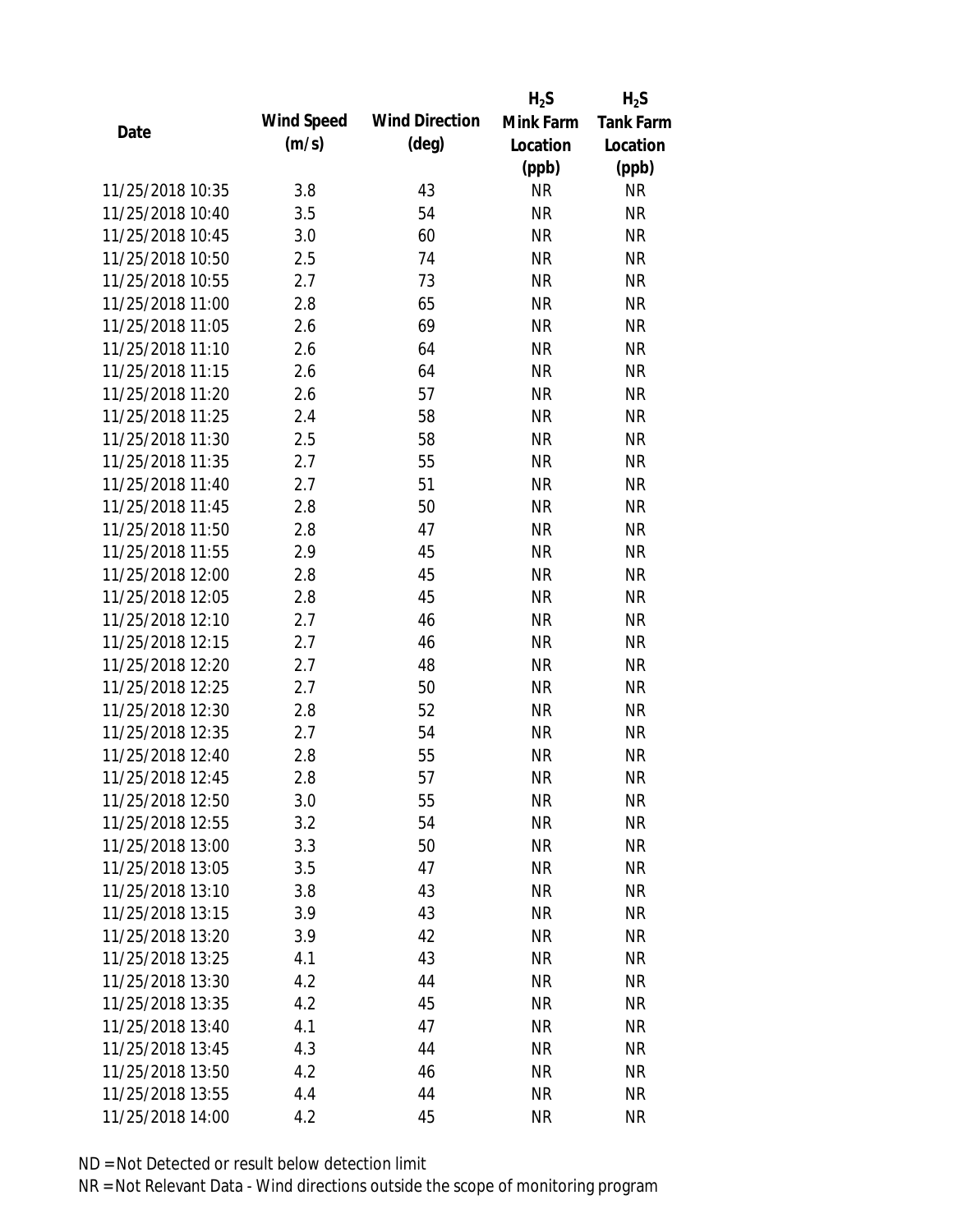|                  |            |                       | $H_2S$       | $H_2S$           |
|------------------|------------|-----------------------|--------------|------------------|
|                  | Wind Speed | <b>Wind Direction</b> | Mink Farm    | <b>Tank Farm</b> |
| Date             | (m/s)      | $(\text{deg})$        | Location     | Location         |
|                  |            |                       | (ppb)        | (ppb)            |
| 11/25/2018 14:05 | 4.4        | 44                    | <b>NR</b>    | <b>NR</b>        |
| 11/25/2018 14:10 | 4.3        | 44                    | <b>NR</b>    | <b>NR</b>        |
| 11/25/2018 14:15 | 4.4        | 44                    | <b>NR</b>    | <b>NR</b>        |
| 11/25/2018 14:20 | 4.7        | 42                    | <b>NR</b>    | <b>NR</b>        |
| 11/25/2018 14:25 | 4.4        | 45                    | <b>NR</b>    | <b>NR</b>        |
| 11/25/2018 14:30 | 4.6        | 43                    | <b>NR</b>    | <b>NR</b>        |
| 11/25/2018 14:35 | 4.5        | 44                    | <b>NR</b>    | <b>NR</b>        |
| 11/25/2018 14:40 | 4.7        | 44                    | <b>NR</b>    | <b>NR</b>        |
| 11/25/2018 14:45 | 4.6        | 45                    | <b>NR</b>    | <b>NR</b>        |
| 11/25/2018 14:50 | 4.5        | 44                    | <b>NR</b>    | <b>NR</b>        |
| 11/25/2018 14:55 | 4.8        | 42                    | <b>NR</b>    | <b>NR</b>        |
| 11/25/2018 15:00 | 4.9        | 42                    | <b>NR</b>    | <b>NR</b>        |
| 11/25/2018 15:05 | 4.9        | 41                    | <b>NR</b>    | <b>NR</b>        |
| 11/25/2018 15:10 | 4.9        | 40                    | 1            | <b>NR</b>        |
| 11/25/2018 15:15 | 5.1        | 39                    | 1            | <b>NR</b>        |
| 11/25/2018 15:20 | 5.4        | 39                    | 1            | <b>NR</b>        |
| 11/25/2018 15:25 | 5.5        | 38                    | 1            | <b>NR</b>        |
| 11/25/2018 15:30 | 5.7        | 36                    | 1            | <b>NR</b>        |
| 11/25/2018 15:35 | 5.9        | 35                    | $\mathbf{1}$ | <b>NR</b>        |
| 11/25/2018 15:40 | 6.0        | 35                    | 1            | <b>NR</b>        |
| 11/25/2018 15:45 | 6.2        | 34                    | 1            | <b>NR</b>        |
| 11/25/2018 15:50 | 5.8        | 34                    | 1            | <b>NR</b>        |
| 11/25/2018 15:55 | 5.8        | 34                    | 1            | <b>NR</b>        |
| 11/25/2018 16:00 | 5.8        | 35                    | 1            | <b>NR</b>        |
| 11/25/2018 16:05 | 5.8        | 35                    | 1            | <b>NR</b>        |
| 11/25/2018 16:10 | 6.1        | 35                    | 1            | <b>NR</b>        |
| 11/25/2018 16:15 | 6.1        | 36                    | 1            | <b>NR</b>        |
| 11/25/2018 16:20 | 6.7        | 36                    | 1            | <b>NR</b>        |
| 11/25/2018 16:25 | 7.0        | 38                    | 1            | <b>NR</b>        |
| 11/25/2018 16:30 | 7.1        | 39                    | 1            | <b>NR</b>        |
| 11/25/2018 16:35 | 7.2        | 41                    | <b>NR</b>    | <b>NR</b>        |
| 11/25/2018 16:40 | 7.1        | 41                    | <b>NR</b>    | <b>NR</b>        |
| 11/25/2018 16:45 | 7.1        | 42                    | <b>NR</b>    | <b>NR</b>        |
| 11/25/2018 16:50 | 7.0        | 43                    | <b>NR</b>    | <b>NR</b>        |
| 11/25/2018 16:55 | 6.9        | 43                    | <b>NR</b>    | <b>NR</b>        |
| 11/25/2018 17:00 | 6.8        | 44                    | <b>NR</b>    | <b>NR</b>        |
| 11/25/2018 17:05 | 6.8        | 44                    | <b>NR</b>    | <b>NR</b>        |
| 11/25/2018 17:10 | 6.9        | 45                    | <b>NR</b>    | <b>NR</b>        |
| 11/25/2018 17:15 | 6.9        | 46                    | <b>NR</b>    | <b>NR</b>        |
| 11/25/2018 17:20 | 7.0        | 46                    | <b>NR</b>    | <b>NR</b>        |
| 11/25/2018 17:25 | 7.1        | 47                    | <b>NR</b>    | <b>NR</b>        |
| 11/25/2018 17:30 | 7.2        | 47                    | <b>NR</b>    | <b>NR</b>        |
|                  |            |                       |              |                  |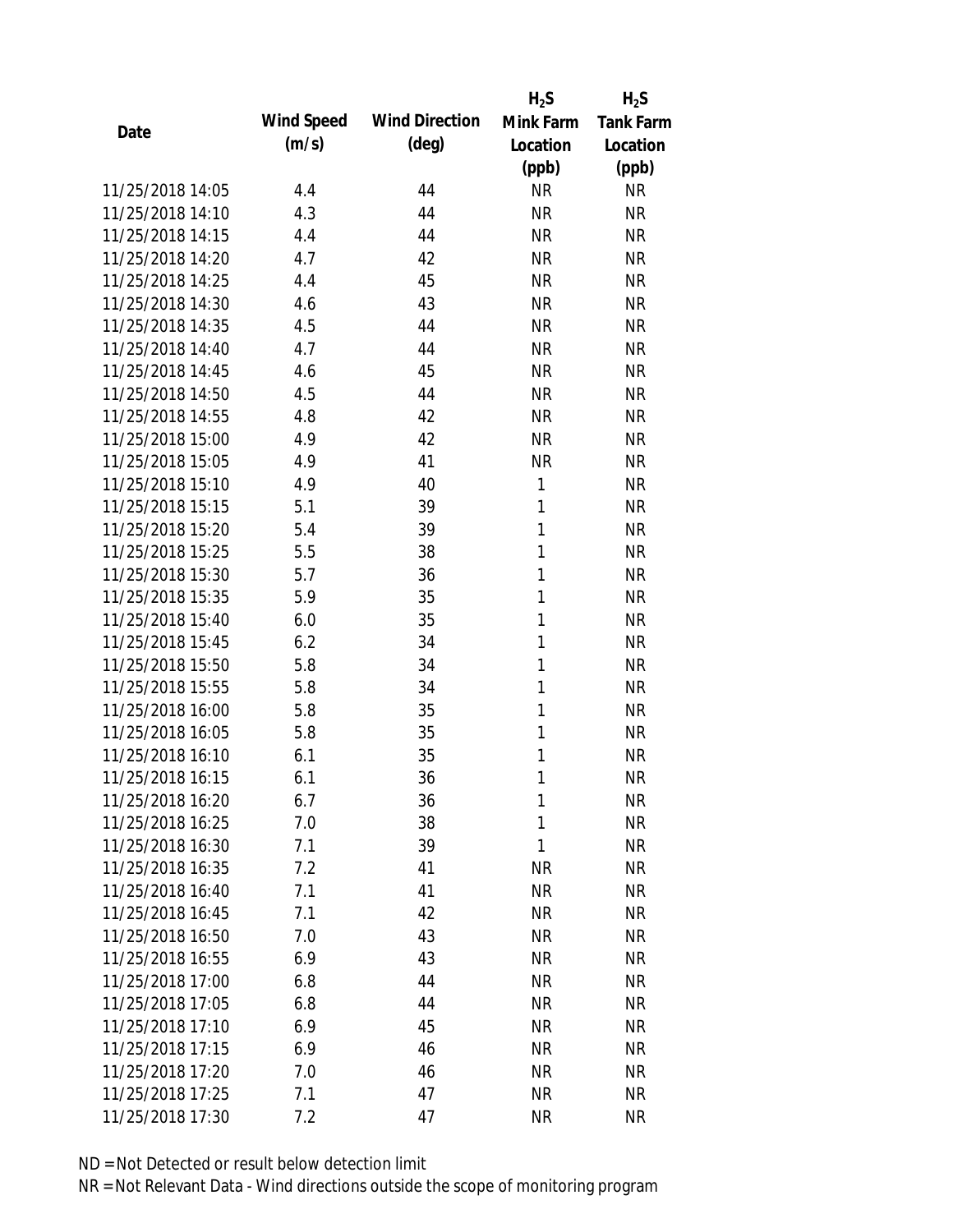|                  |            |                       | $H_2S$    | $H_2S$           |
|------------------|------------|-----------------------|-----------|------------------|
| Date             | Wind Speed | <b>Wind Direction</b> | Mink Farm | <b>Tank Farm</b> |
|                  | (m/s)      | $(\text{deg})$        | Location  | Location         |
|                  |            |                       | (ppb)     | (ppb)            |
| 11/25/2018 17:35 | 7.2        | 48                    | <b>NR</b> | <b>NR</b>        |
| 11/25/2018 17:40 | 7.2        | 49                    | <b>NR</b> | <b>NR</b>        |
| 11/25/2018 17:45 | 7.2        | 50                    | <b>NR</b> | <b>NR</b>        |
| 11/25/2018 17:50 | 7.0        | 50                    | <b>NR</b> | <b>NR</b>        |
| 11/25/2018 17:55 | 7.2        | 51                    | <b>NR</b> | <b>NR</b>        |
| 11/25/2018 18:00 | 7.2        | 52                    | <b>NR</b> | <b>NR</b>        |
| 11/25/2018 18:05 | 7.1        | 53                    | <b>NR</b> | <b>NR</b>        |
| 11/25/2018 18:10 | 6.9        | 52                    | <b>NR</b> | <b>NR</b>        |
| 11/25/2018 18:15 | 7.0        | 51                    | <b>NR</b> | <b>NR</b>        |
| 11/25/2018 18:20 | 7.0        | 52                    | <b>NR</b> | <b>NR</b>        |
| 11/25/2018 18:25 | 6.7        | 51                    | <b>NR</b> | <b>NR</b>        |
| 11/25/2018 18:30 | 6.7        | 50                    | <b>NR</b> | <b>NR</b>        |
| 11/25/2018 18:35 | 6.6        | 49                    | <b>NR</b> | <b>NR</b>        |
| 11/25/2018 18:40 | 6.7        | 48                    | <b>NR</b> | <b>NR</b>        |
| 11/25/2018 18:45 | 6.6        | 49                    | <b>NR</b> | <b>NR</b>        |
| 11/25/2018 18:50 | 6.7        | 47                    | <b>NR</b> | <b>NR</b>        |
| 11/25/2018 18:55 | 6.5        | 47                    | <b>NR</b> | <b>NR</b>        |
| 11/25/2018 19:00 | 6.3        | 48                    | <b>NR</b> | <b>NR</b>        |
| 11/25/2018 19:05 | 6.4        | 47                    | <b>NR</b> | <b>NR</b>        |
| 11/25/2018 19:10 | 6.4        | 46                    | <b>NR</b> | <b>NR</b>        |
| 11/25/2018 19:15 | 6.4        | 45                    | <b>NR</b> | <b>NR</b>        |
| 11/25/2018 19:20 | 6.4        | 45                    | <b>NR</b> | <b>NR</b>        |
| 11/25/2018 19:25 | 6.6        | 44                    | <b>NR</b> | <b>NR</b>        |
| 11/25/2018 19:30 | 6.8        | 42                    | <b>NR</b> | <b>NR</b>        |
| 11/25/2018 19:35 | 6.8        | 41                    | <b>NR</b> | <b>NR</b>        |
| 11/25/2018 19:40 | 6.8        | 40                    | 1         | <b>NR</b>        |
| 11/25/2018 19:45 | 7.2        | 39                    | 1         | <b>NR</b>        |
| 11/25/2018 19:50 | 7.5        | 38                    | 1         | <b>NR</b>        |
| 11/25/2018 19:55 | 7.7        | 37                    | 1         | <b>NR</b>        |
| 11/25/2018 20:00 | 7.7        | 37                    | 1         | <b>NR</b>        |
| 11/25/2018 20:05 | 7.7        | 37                    | 1         | <b>NR</b>        |
| 11/25/2018 20:10 | 7.7        | 37                    | 1         | <b>NR</b>        |
| 11/25/2018 20:15 | 7.3        | 37                    | 1         | <b>NR</b>        |
| 11/25/2018 20:20 | 6.7        | 37                    | 1         | <b>NR</b>        |
| 11/25/2018 20:25 | 6.5        | 36                    | 1         | <b>NR</b>        |
| 11/25/2018 20:30 | 6.4        | 36                    | 1         | <b>NR</b>        |
| 11/25/2018 20:35 | 6.3        | 36                    | 1         | <b>NR</b>        |
| 11/25/2018 20:40 | 6.2        | 36                    | 1         | <b>NR</b>        |
| 11/25/2018 20:45 | 6.4        | 36                    | 1         | <b>NR</b>        |
| 11/25/2018 20:50 | 6.5        | 37                    | 1         | <b>NR</b>        |
| 11/25/2018 20:55 | 6.5        | 37                    | 1         | <b>NR</b>        |
| 11/25/2018 21:00 | 6.5        | 37                    | 1         | <b>NR</b>        |
|                  |            |                       |           |                  |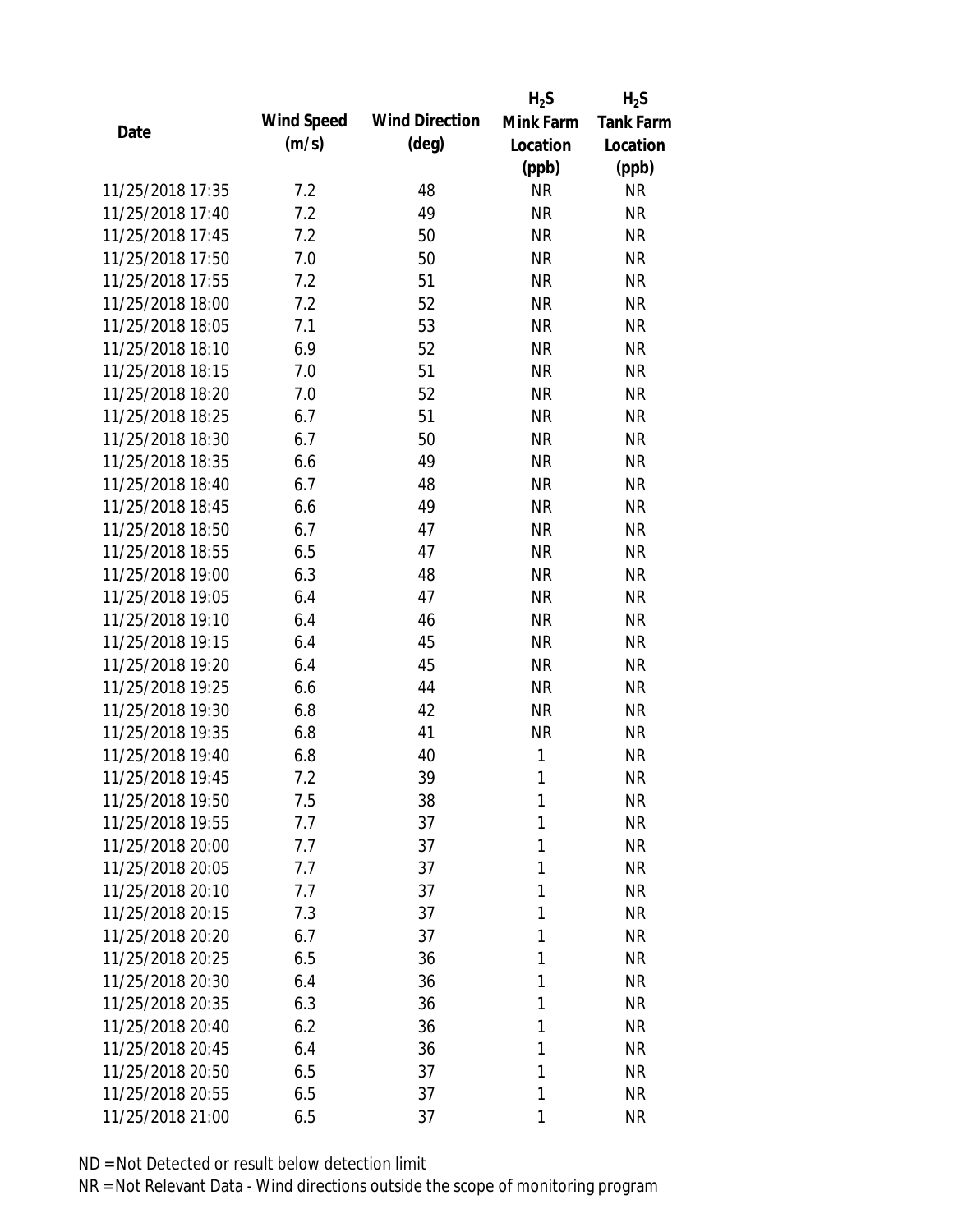|                  |            |                       | $H_2S$         | $H_2S$           |
|------------------|------------|-----------------------|----------------|------------------|
|                  | Wind Speed | <b>Wind Direction</b> | Mink Farm      | <b>Tank Farm</b> |
| Date             | (m/s)      | $(\text{deg})$        | Location       | Location         |
|                  |            |                       | (ppb)          | (ppb)            |
| 11/25/2018 21:05 | 6.5        | 38                    | 1              | <b>NR</b>        |
| 11/25/2018 21:10 | 6.5        | 39                    | 1              | <b>NR</b>        |
| 11/25/2018 21:15 | 6.6        | 39                    | 1              | <b>NR</b>        |
| 11/25/2018 21:20 | 6.6        | 40                    | 1              | <b>NR</b>        |
| 11/25/2018 21:25 | 6.7        | 40                    | 1              | <b>NR</b>        |
| 11/25/2018 21:30 | 6.6        | 40                    | 1              | <b>NR</b>        |
| 11/25/2018 21:35 | 6.6        | 39                    | 1              | <b>NR</b>        |
| 11/25/2018 21:40 | 6.6        | 40                    | 1              | <b>NR</b>        |
| 11/25/2018 21:45 | 6.5        | 39                    | 1              | <b>NR</b>        |
| 11/25/2018 21:50 | 6.6        | 39                    | 1              | <b>NR</b>        |
| 11/25/2018 21:55 | 6.6        | 40                    | 1              | <b>NR</b>        |
| 11/25/2018 22:00 | 6.8        | 40                    | 1              | <b>NR</b>        |
| 11/25/2018 22:05 | 6.9        | 40                    | 1              | <b>NR</b>        |
| 11/25/2018 22:10 | 7.0        | 39                    | 1              | <b>NR</b>        |
| 11/25/2018 22:15 | 7.0        | 39                    | 1              | <b>NR</b>        |
| 11/25/2018 22:20 | 6.9        | 38                    | 1              | <b>NR</b>        |
| 11/25/2018 22:25 | 6.8        | 37                    | 1              | <b>NR</b>        |
| 11/25/2018 22:30 | 6.8        | 37                    | 1              | <b>NR</b>        |
| 11/25/2018 22:35 | 6.6        | 36                    | 1              | <b>NR</b>        |
| 11/25/2018 22:40 | 6.5        | 36                    | <b>ND</b>      | <b>NR</b>        |
| 11/25/2018 22:45 | 6.4        | 36                    | <b>ND</b>      | <b>NR</b>        |
| 11/25/2018 22:50 | 6.3        | 37                    | 1              | <b>NR</b>        |
| 11/25/2018 22:55 | 6.3        | 36                    | 1              | <b>NR</b>        |
| 11/25/2018 23:00 | 6.2        | 36                    | 1              | <b>NR</b>        |
| 11/25/2018 23:05 | 6.3        | 36                    | 1              | <b>NR</b>        |
| 11/25/2018 23:10 | 6.3        | 36                    | 1              | <b>NR</b>        |
| 11/25/2018 23:15 | 6.3        | 35                    | 1              | <b>NR</b>        |
| 11/25/2018 23:20 | 6.4        | 34                    | 1              | <b>NR</b>        |
| 11/25/2018 23:25 | 6.5        | 34                    | 1              | <b>NR</b>        |
| 11/25/2018 23:30 | 6.5        | 34                    | 1              | <b>NR</b>        |
| 11/25/2018 23:35 | 6.7        | 34                    | 1              | <b>NR</b>        |
| 11/25/2018 23:40 | 6.7        | 33                    | 1              | <b>NR</b>        |
| 11/25/2018 23:45 | 6.8        | 33                    | 1              | <b>NR</b>        |
| 11/25/2018 23:50 | 6.8        | 33                    | 1              | <b>NR</b>        |
| 11/25/2018 23:55 | 6.9        | 32                    | 1              | <b>NR</b>        |
| 11/25/2018 24:00 | 6.8        | 31                    | 1              | <b>NR</b>        |
| 11/26/2018 00:05 | 6.7        | 31                    | 1              | <b>NR</b>        |
| 11/26/2018 00:10 | 6.8        | 30                    | 1              | <b>NR</b>        |
| 11/26/2018 00:15 | 6.8        | 30                    | $\overline{2}$ | <b>NR</b>        |
| 11/26/2018 00:20 | 6.9        | 30                    | $\overline{2}$ | <b>NR</b>        |
| 11/26/2018 00:25 | 6.8        | 31                    | $\overline{2}$ | <b>NR</b>        |
| 11/26/2018 00:30 | 6.9        | 30                    | 1              | <b>NR</b>        |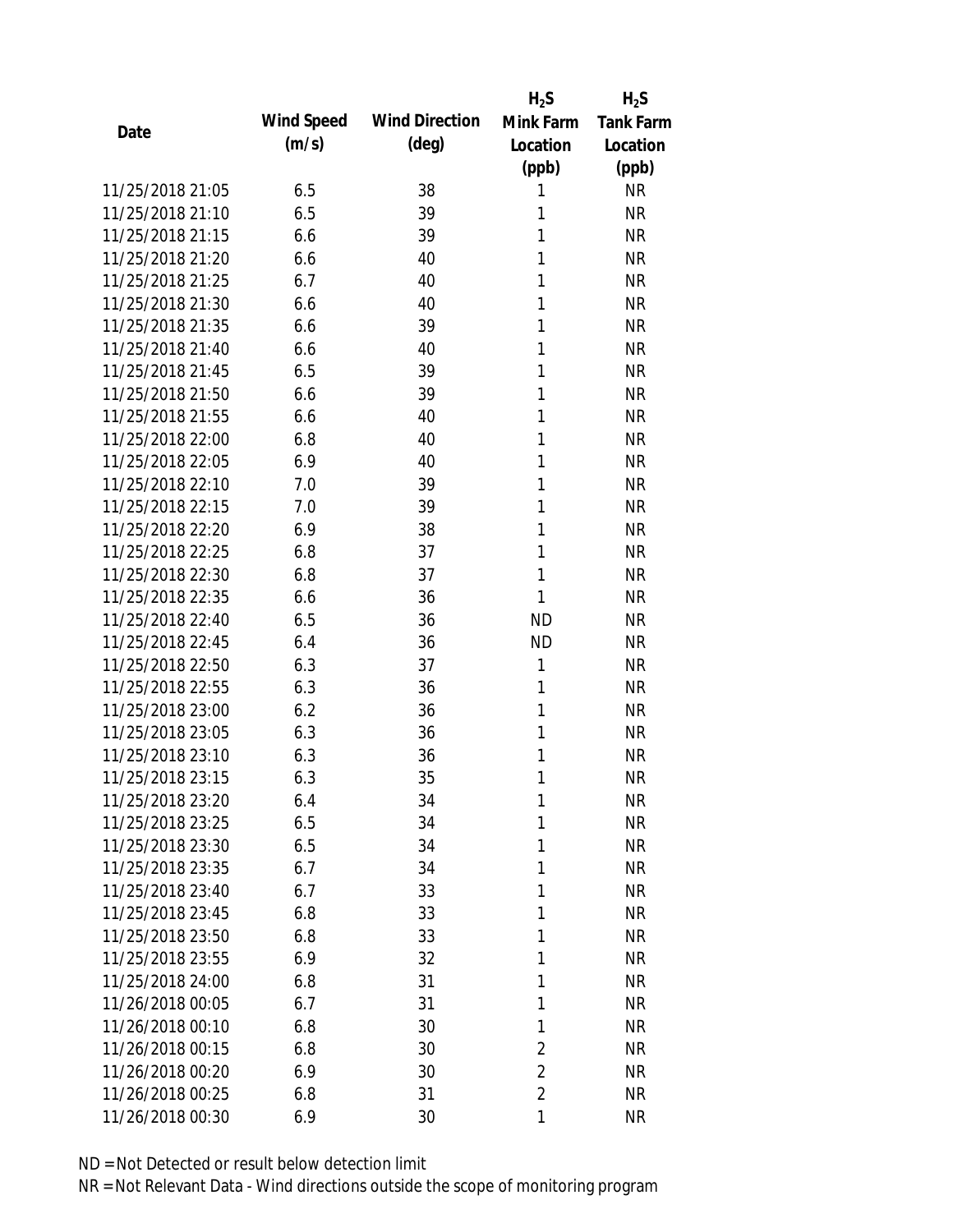|                  |            |                       | $H_2S$         | $H_2S$           |
|------------------|------------|-----------------------|----------------|------------------|
| Date             | Wind Speed | <b>Wind Direction</b> | Mink Farm      | <b>Tank Farm</b> |
|                  | (m/s)      | (deg)                 | Location       | Location         |
|                  |            |                       | (ppb)          | (ppb)            |
| 11/26/2018 00:35 | 6.9        | 30                    | 1              | <b>NR</b>        |
| 11/26/2018 00:40 | 6.7        | 31                    | 1              | <b>NR</b>        |
| 11/26/2018 00:45 | 6.9        | 31                    | 1              | <b>NR</b>        |
| 11/26/2018 00:50 | 6.7        | 30                    | 1              | <b>NR</b>        |
| 11/26/2018 00:55 | 6.6        | 30                    | 1              | <b>NR</b>        |
| 11/26/2018 01:00 | 6.6        | 30                    | 1              | <b>NR</b>        |
| 11/26/2018 01:05 | 6.7        | 30                    | $\overline{2}$ | <b>NR</b>        |
| 11/26/2018 01:10 | 6.7        | 29                    | $\overline{2}$ | <b>NR</b>        |
| 11/26/2018 01:15 | 6.4        | 29                    | $\overline{2}$ | <b>NR</b>        |
| 11/26/2018 01:20 | 6.5        | 28                    | $\overline{2}$ | <b>NR</b>        |
| 11/26/2018 01:25 | 6.4        | 28                    | 1              | <b>NR</b>        |
| 11/26/2018 01:30 | 6.4        | 28                    | 1              | <b>NR</b>        |
| 11/26/2018 01:35 | 6.3        | 27                    | 1              | <b>NR</b>        |
| 11/26/2018 01:40 | 6.4        | 27                    | 1              | <b>NR</b>        |
| 11/26/2018 01:45 | 6.4        | 26                    | 1              | <b>NR</b>        |
| 11/26/2018 01:50 | 6.3        | 25                    | 1              | <b>NR</b>        |
| 11/26/2018 01:55 | 6.2        | 24                    | 1              | <b>NR</b>        |
| 11/26/2018 02:00 | 6.3        | 24                    | 1              | <b>NR</b>        |
| 11/26/2018 02:05 | 6.4        | 24                    | 1              | <b>NR</b>        |
| 11/26/2018 02:10 | 6.2        | 23                    | 1              | <b>NR</b>        |
| 11/26/2018 02:15 | 6.1        | 23                    | 1              | <b>NR</b>        |
| 11/26/2018 02:20 | 5.9        | 24                    | 1              | <b>NR</b>        |
| 11/26/2018 02:25 | 6.0        | 24                    | 1              | <b>NR</b>        |
| 11/26/2018 02:30 | 5.9        | 24                    | 1              | <b>NR</b>        |
| 11/26/2018 02:35 | 5.8        | 24                    | 1              | <b>NR</b>        |
| 11/26/2018 02:40 | 5.8        | 24                    | 1              | <b>NR</b>        |
| 11/26/2018 02:45 | 5.7        | 23                    | 1              | <b>NR</b>        |
| 11/26/2018 02:50 | 5.8        | 23                    | 1              | <b>NR</b>        |
| 11/26/2018 02:55 | 5.9        | 22                    | 1              | <b>NR</b>        |
| 11/26/2018 03:00 | 5.7        | 22                    | 1              | <b>NR</b>        |
| 11/26/2018 03:05 | 5.6        | 22                    | 1              | <b>NR</b>        |
| 11/26/2018 03:10 | 5.6        | 22                    | 1              | <b>NR</b>        |
| 11/26/2018 03:15 | 5.6        | 22                    | 1              | <b>NR</b>        |
| 11/26/2018 03:20 | 5.6        | 22                    | 1              | <b>NR</b>        |
| 11/26/2018 03:25 | 5.7        | 22                    | 1              | <b>NR</b>        |
| 11/26/2018 03:30 | 5.9        | 22                    | 1              | <b>NR</b>        |
| 11/26/2018 03:35 | 5.9        | 21                    | 1              | <b>NR</b>        |
| 11/26/2018 03:40 | 5.9        | 20                    | 1              | <b>NR</b>        |
| 11/26/2018 03:45 | 5.9        | 20                    | 1              | <b>NR</b>        |
| 11/26/2018 03:50 | 6.1        | 20                    | 1              | <b>NR</b>        |
| 11/26/2018 03:55 | 6.2        | 20                    | 1              | <b>NR</b>        |
| 11/26/2018 04:00 | 6.3        | 20                    | 1              | <b>NR</b>        |
|                  |            |                       |                |                  |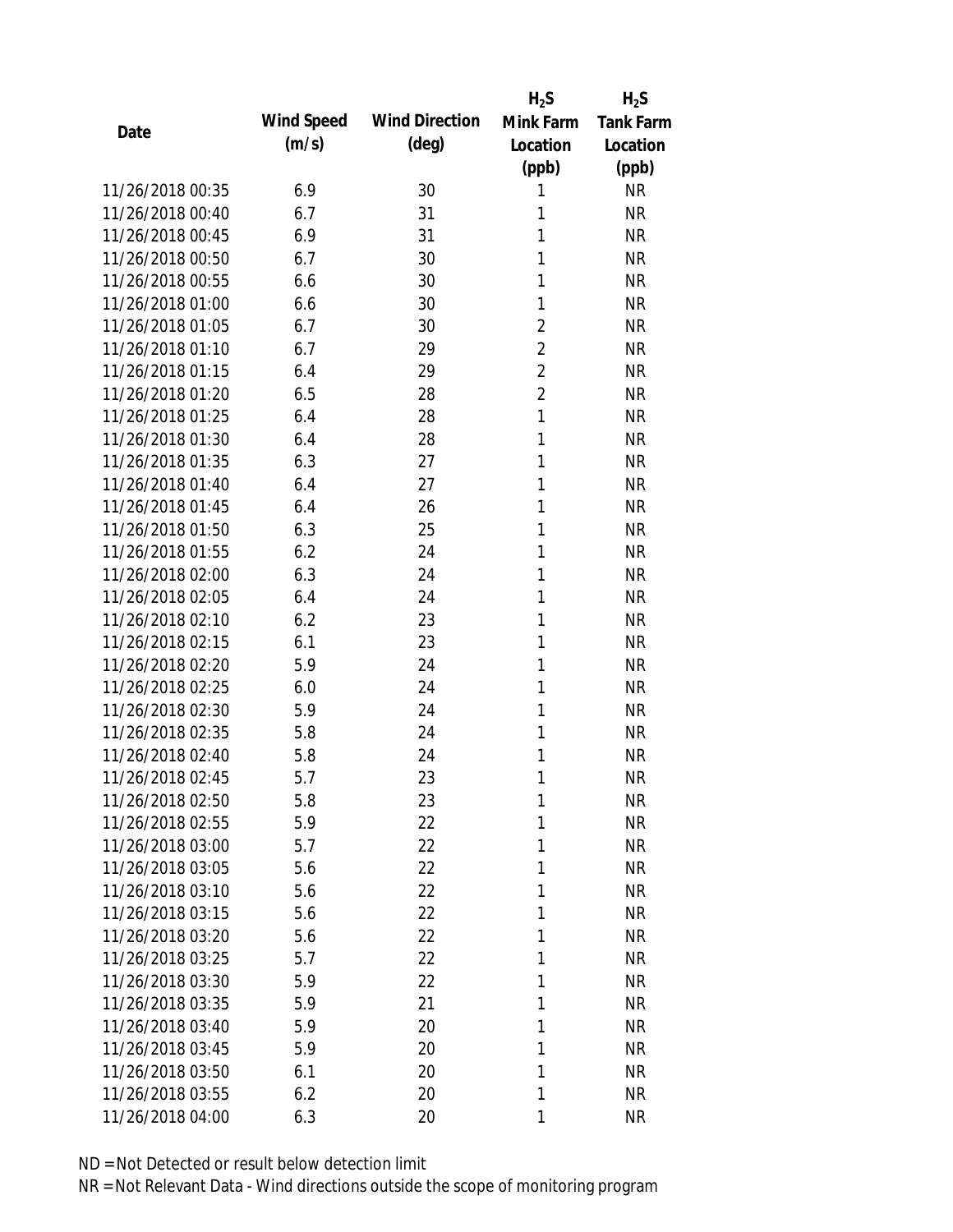|                  |            |                       | $H_2S$       | $H_2S$           |
|------------------|------------|-----------------------|--------------|------------------|
| Date             | Wind Speed | <b>Wind Direction</b> | Mink Farm    | <b>Tank Farm</b> |
|                  | (m/s)      | $(\text{deg})$        | Location     | Location         |
|                  |            |                       | (ppb)        | (ppb)            |
| 11/26/2018 04:05 | 6.4        | 20                    | 1            | NR               |
| 11/26/2018 04:10 | 6.3        | 21                    | 1            | <b>NR</b>        |
| 11/26/2018 04:15 | 6.4        | 21                    | $\mathbf{1}$ | <b>NR</b>        |
| 11/26/2018 04:20 | 6.2        | 20                    | 1            | <b>NR</b>        |
| 11/26/2018 04:25 | 5.9        | 20                    | 1            | <b>NR</b>        |
| 11/26/2018 04:30 | 5.6        | 19                    | 1            | <b>NR</b>        |
| 11/26/2018 04:35 | 5.4        | 17                    | 1            | <b>NR</b>        |
| 11/26/2018 04:40 | 5.5        | 16                    | 1            | <b>NR</b>        |
| 11/26/2018 04:45 | 5.3        | 15                    | $\mathbf{1}$ | <b>NR</b>        |
| 11/26/2018 04:50 | 5.3        | 15                    | $\mathbf{1}$ | <b>NR</b>        |
| 11/26/2018 04:55 | 5.5        | 15                    | 1            | <b>NR</b>        |
| 11/26/2018 05:00 | 5.5        | 14                    | 1            | <b>NR</b>        |
| 11/26/2018 05:05 | 5.2        | 14                    | 1            | <b>NR</b>        |
| 11/26/2018 05:10 | 4.2        | 14                    | 1            | <b>NR</b>        |
| 11/26/2018 05:15 | 3.4        | 14                    | 1            | <b>NR</b>        |
| 11/26/2018 05:20 | NoData     | NoData                | NoData       | NoData           |
| 11/26/2018 05:25 | NoData     | NoData                | NoData       | NoData           |
| 11/26/2018 05:30 | NoData     | NoData                | NoData       | NoData           |
| 11/26/2018 05:35 | NoData     | NoData                | NoData       | NoData           |
| 11/26/2018 05:40 | NoData     | NoData                | NoData       | NoData           |
| 11/26/2018 05:45 | NoData     | NoData                | NoData       | NoData           |
| 11/26/2018 05:50 | NoData     | NoData                | NoData       | NoData           |
| 11/26/2018 05:55 | NoData     | NoData                | NoData       | NoData           |
| 11/26/2018 06:00 | NoData     | NoData                | NoData       | NoData           |
| 11/26/2018 06:05 | NoData     | NoData                | NoData       | NoData           |
| 11/26/2018 06:10 | NoData     | NoData                | NoData       | NoData           |
| 11/26/2018 06:15 | NoData     | NoData                | NoData       | NoData           |
| 11/26/2018 06:20 | NoData     | NoData                | NoData       | NoData           |
| 11/26/2018 06:25 | NoData     | NoData                | NoData       | NoData           |
| 11/26/2018 06:30 | NoData     | NoData                | NoData       | NoData           |
| 11/26/2018 06:35 | NoData     | NoData                | NoData       | NoData           |
| 11/26/2018 06:40 | NoData     | NoData                | NoData       | NoData           |
| 11/26/2018 06:45 | NoData     | NoData                | NoData       | NoData           |
| 11/26/2018 06:50 | NoData     | NoData                | NoData       | NoData           |
| 11/26/2018 06:55 | NoData     | NoData                | NoData       | NoData           |
| 11/26/2018 07:00 | NoData     | NoData                | NoData       | NoData           |
| 11/26/2018 07:05 | NoData     | NoData                | NoData       | NoData           |
| 11/26/2018 07:10 | NoData     | NoData                | NoData       | NoData           |
| 11/26/2018 07:15 | NoData     | NoData                | NoData       | NoData           |
| 11/26/2018 07:20 | NoData     | NoData                | NoData       | NoData           |
| 11/26/2018 07:25 | NoData     | NoData                | NoData       | NoData           |
| 11/26/2018 07:30 | NoData     | NoData                | NoData       | NoData           |
|                  |            |                       |              |                  |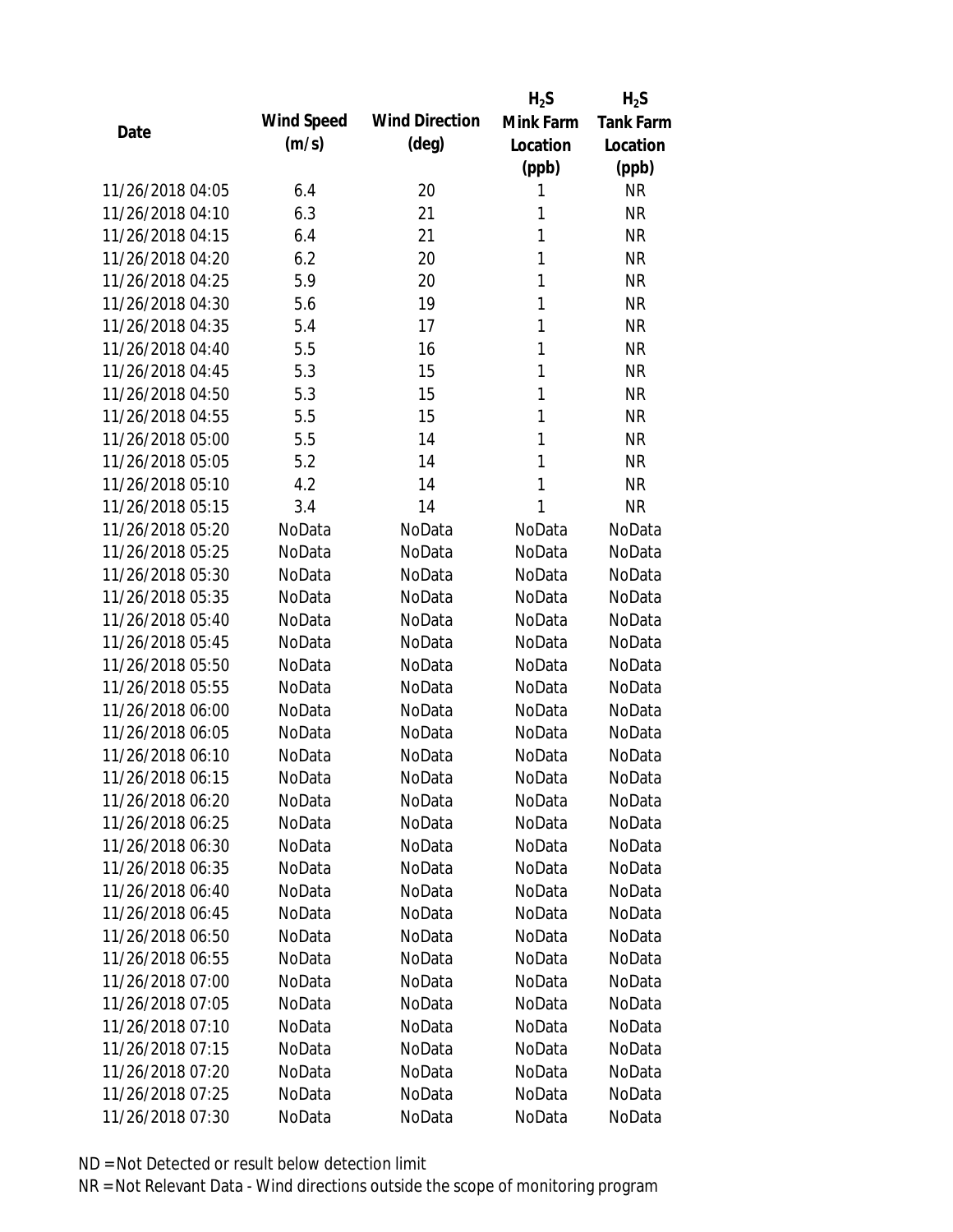|                  |            |                       | $H_2S$    | $H_2S$           |
|------------------|------------|-----------------------|-----------|------------------|
| Date             | Wind Speed | <b>Wind Direction</b> | Mink Farm | <b>Tank Farm</b> |
|                  | (m/s)      | (deg)                 | Location  | Location         |
|                  |            |                       | (ppb)     | (ppb)            |
| 11/26/2018 07:35 | NoData     | NoData                | NoData    | NoData           |
| 11/26/2018 07:40 | NoData     | NoData                | NoData    | NoData           |
| 11/26/2018 07:45 | NoData     | NoData                | NoData    | NoData           |
| 11/26/2018 07:50 | NoData     | NoData                | NoData    | NoData           |
| 11/26/2018 07:55 | NoData     | NoData                | NoData    | NoData           |
| 11/26/2018 08:00 | NoData     | NoData                | NoData    | NoData           |
| 11/26/2018 08:05 | NoData     | NoData                | NoData    | NoData           |
| 11/26/2018 08:10 | NoData     | NoData                | NoData    | NoData           |
| 11/26/2018 08:15 | NoData     | NoData                | NoData    | NoData           |
| 11/26/2018 08:20 | NoData     | NoData                | NoData    | NoData           |
| 11/26/2018 08:25 | NoData     | NoData                | NoData    | NoData           |
| 11/26/2018 08:30 | NoData     | NoData                | NoData    | NoData           |
| 11/26/2018 08:35 | NoData     | NoData                | NoData    | NoData           |
| 11/26/2018 08:40 | NoData     | NoData                | NoData    | NoData           |
| 11/26/2018 08:45 | NoData     | NoData                | NoData    | NoData           |
| 11/26/2018 08:50 | NoData     | NoData                | NoData    | NoData           |
| 11/26/2018 08:55 | NoData     | NoData                | NoData    | NoData           |
| 11/26/2018 09:00 | NoData     | NoData                | NoData    | NoData           |
| 11/26/2018 09:05 | NoData     | NoData                | NoData    | NoData           |
| 11/26/2018 09:10 | NoData     | NoData                | NoData    | NoData           |
| 11/26/2018 09:15 | NoData     | NoData                | NoData    | NoData           |
| 11/26/2018 09:20 | NoData     | NoData                | NoData    | NoData           |
| 11/26/2018 09:25 | NoData     | NoData                | NoData    | NoData           |
| 11/26/2018 09:30 | NoData     | NoData                | NoData    | NoData           |
| 11/26/2018 09:35 | NoData     | NoData                | NoData    | NoData           |
| 11/26/2018 09:40 | NoData     | NoData                | NoData    | NoData           |
| 11/26/2018 09:45 | NoData     | NoData                | NoData    | NoData           |
| 11/26/2018 09:50 | NoData     | NoData                | NoData    | NoData           |
| 11/26/2018 09:55 | NoData     | NoData                | NoData    | NoData           |
| 11/26/2018 10:00 | NoData     | NoData                | NoData    | NoData           |
| 11/26/2018 10:05 | NoData     | NoData                | NoData    | NoData           |
| 11/26/2018 10:10 | NoData     | NoData                | NoData    | NoData           |
| 11/26/2018 10:15 | NoData     | NoData                | NoData    | NoData           |
| 11/26/2018 10:20 | NoData     | NoData                | NoData    | NoData           |
| 11/26/2018 10:25 | NoData     | NoData                | NoData    | NoData           |
| 11/26/2018 10:30 | NoData     | NoData                | NoData    | NoData           |
| 11/26/2018 10:35 | NoData     | NoData                | NoData    | NoData           |
| 11/26/2018 10:40 | NoData     | NoData                | NoData    | NoData           |
| 11/26/2018 10:45 | NoData     | NoData                | NoData    | NoData           |
| 11/26/2018 10:50 | NoData     | NoData                | NoData    | NoData           |
| 11/26/2018 10:55 | NoData     | NoData                | NoData    | NoData           |
| 11/26/2018 11:00 | NoData     | NoData                | NoData    | NoData           |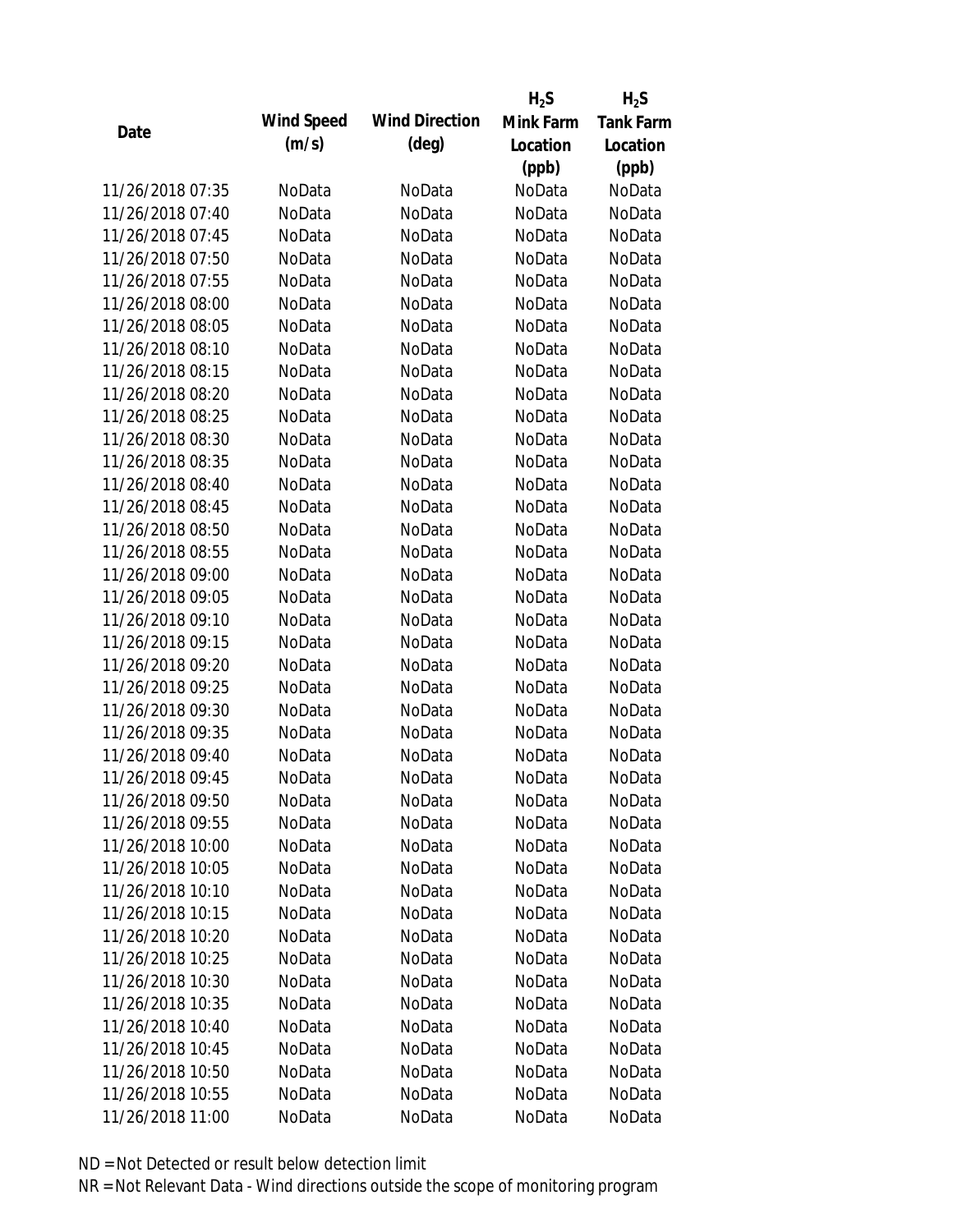|                  |            |                       | $H_2S$    | $H_2S$           |
|------------------|------------|-----------------------|-----------|------------------|
| Date             | Wind Speed | <b>Wind Direction</b> | Mink Farm | <b>Tank Farm</b> |
|                  | (m/s)      | (deg)                 | Location  | Location         |
|                  |            |                       | (ppb)     | (ppb)            |
| 11/26/2018 11:05 | NoData     | NoData                | NoData    | NoData           |
| 11/26/2018 11:10 | NoData     | NoData                | NoData    | NoData           |
| 11/26/2018 11:15 | NoData     | NoData                | NoData    | NoData           |
| 11/26/2018 11:20 | NoData     | NoData                | NoData    | NoData           |
| 11/26/2018 11:25 | NoData     | NoData                | NoData    | NoData           |
| 11/26/2018 11:30 | NoData     | NoData                | NoData    | NoData           |
| 11/26/2018 11:35 | NoData     | NoData                | NoData    | NoData           |
| 11/26/2018 11:40 | NoData     | NoData                | NoData    | NoData           |
| 11/26/2018 11:45 | NoData     | NoData                | NoData    | NoData           |
| 11/26/2018 11:50 | NoData     | NoData                | NoData    | NoData           |
| 11/26/2018 11:55 | NoData     | NoData                | NoData    | NoData           |
| 11/26/2018 12:00 | NoData     | NoData                | NoData    | NoData           |
| 11/26/2018 12:05 | NoData     | NoData                | NoData    | NoData           |
| 11/26/2018 12:10 | NoData     | NoData                | NoData    | NoData           |
| 11/26/2018 12:15 | NoData     | NoData                | NoData    | NoData           |
| 11/26/2018 12:20 | NoData     | NoData                | NoData    | NoData           |
| 11/26/2018 12:25 | NoData     | NoData                | NoData    | NoData           |
| 11/26/2018 12:30 | NoData     | NoData                | NoData    | NoData           |
| 11/26/2018 12:35 | NoData     | NoData                | NoData    | NoData           |
| 11/26/2018 12:40 | NoData     | NoData                | NoData    | NoData           |
| 11/26/2018 12:45 | NoData     | NoData                | NoData    | NoData           |
| 11/26/2018 12:50 | NoData     | NoData                | NoData    | NoData           |
| 11/26/2018 12:55 | NoData     | NoData                | NoData    | NoData           |
| 11/26/2018 13:00 | NoData     | NoData                | NoData    | NoData           |
| 11/26/2018 13:05 | NoData     | NoData                | NoData    | NoData           |
| 11/26/2018 13:10 | NoData     | NoData                | NoData    | NoData           |
| 11/26/2018 13:15 | NoData     | NoData                | NoData    | NoData           |
| 11/26/2018 13:20 | 2.6        | 330                   | 1         | <b>NR</b>        |
| 11/26/2018 13:25 | 3.4        | 330                   | 1         | <b>NR</b>        |
| 11/26/2018 13:30 | 4.1        | 331                   | 1         | <b>NR</b>        |
| 11/26/2018 13:35 | 4.4        | 331                   | 1         | <b>NR</b>        |
| 11/26/2018 13:40 | 4.4        | 331                   | 1         | <b>NR</b>        |
| 11/26/2018 13:45 | 4.1        | 331                   | <b>ND</b> | <b>NR</b>        |
| 11/26/2018 13:50 | 4.1        | 329                   | 1         | <b>NR</b>        |
| 11/26/2018 13:55 | 3.9        | 327                   | 1         | <b>NR</b>        |
| 11/26/2018 14:00 | 3.8        | 325                   | 1         | <b>NR</b>        |
| 11/26/2018 14:05 | 3.8        | 323                   | 1         | <b>NR</b>        |
| 11/26/2018 14:10 | 3.8        | 321                   | 1         | <b>NR</b>        |
| 11/26/2018 14:15 | 3.7        | 319                   | 1         | <b>NR</b>        |
| 11/26/2018 14:20 | 3.5        | 319                   | 1         | <b>NR</b>        |
| 11/26/2018 14:25 | 3.5        | 318                   | 1         | <b>NR</b>        |
| 11/26/2018 14:30 | 3.5        | 318                   | 1         | <b>NR</b>        |
|                  |            |                       |           |                  |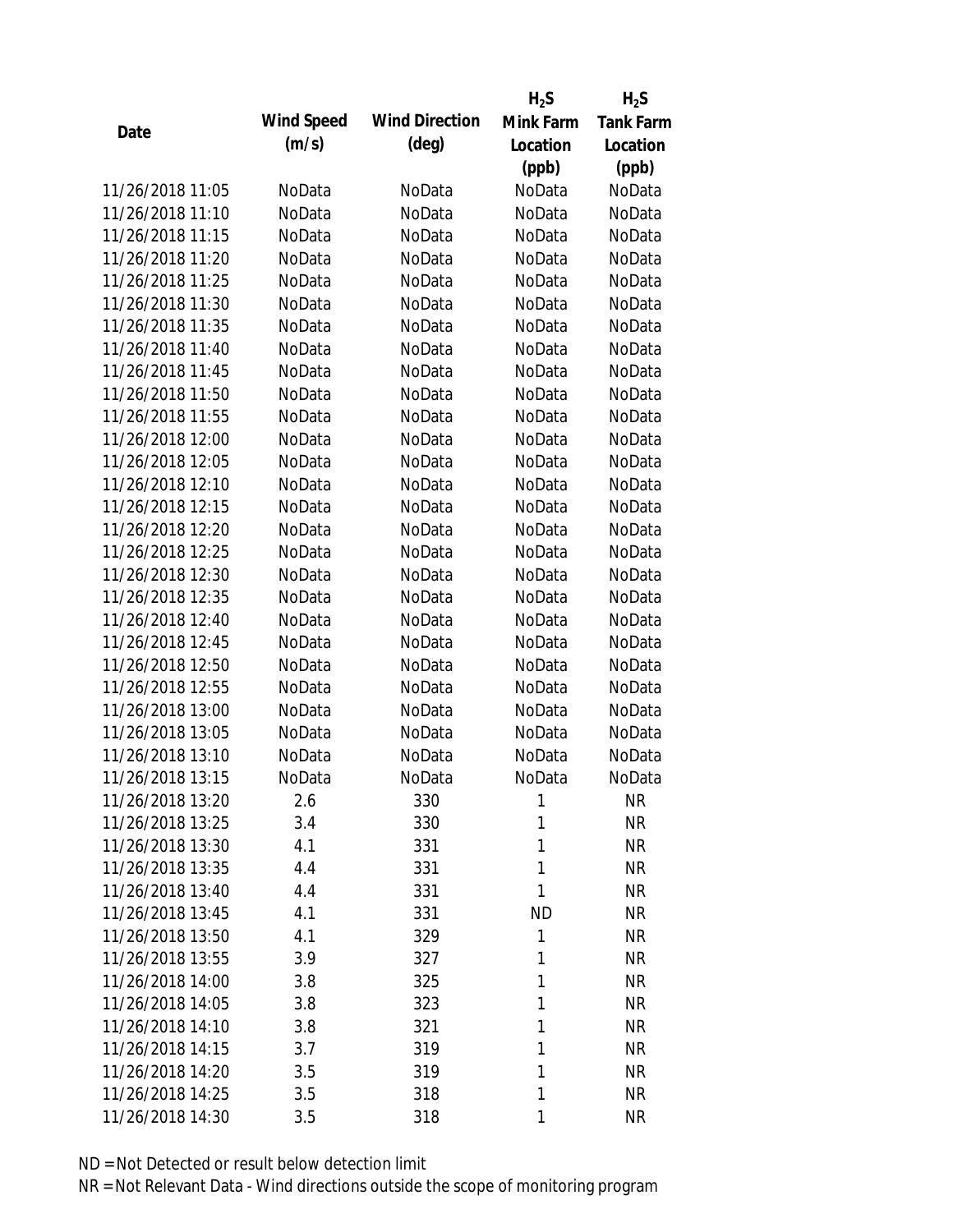|                  |            |                       | $H_2S$       | $H_2S$           |
|------------------|------------|-----------------------|--------------|------------------|
| Date             | Wind Speed | <b>Wind Direction</b> | Mink Farm    | <b>Tank Farm</b> |
|                  | (m/s)      | $(\text{deg})$        | Location     | Location         |
|                  |            |                       | (ppb)        | (ppb)            |
| 11/26/2018 14:35 | 3.7        | 319                   | 1            | <b>NR</b>        |
| 11/26/2018 14:40 | 3.7        | 320                   | 1            | <b>NR</b>        |
| 11/26/2018 14:45 | 3.8        | 323                   | 1            | <b>NR</b>        |
| 11/26/2018 14:50 | 3.7        | 321                   | 1            | <b>NR</b>        |
| 11/26/2018 14:55 | 3.6        | 320                   | 1            | <b>NR</b>        |
| 11/26/2018 15:00 | 3.6        | 316                   | 1            | <b>NR</b>        |
| 11/26/2018 15:05 | 3.5        | 315                   | 1            | <b>NR</b>        |
| 11/26/2018 15:10 | 3.6        | 311                   | <b>ND</b>    | <b>NR</b>        |
| 11/26/2018 15:15 | 3.5        | 307                   | 1            | <b>NR</b>        |
| 11/26/2018 15:20 | 3.7        | 305                   | <b>ND</b>    | <b>NR</b>        |
| 11/26/2018 15:25 | 3.8        | 305                   | <b>ND</b>    | <b>NR</b>        |
| 11/26/2018 15:30 | 3.8        | 305                   | <b>ND</b>    | <b>NR</b>        |
| 11/26/2018 15:35 | 3.7        | 303                   | <b>ND</b>    | <b>NR</b>        |
| 11/26/2018 15:40 | 3.8        | 302                   | <b>ND</b>    | <b>NR</b>        |
| 11/26/2018 15:45 | 3.8        | 304                   | <b>ND</b>    | <b>NR</b>        |
| 11/26/2018 15:50 | 3.6        | 305                   | <b>ND</b>    | <b>NR</b>        |
| 11/26/2018 15:55 | 3.6        | 306                   | 1            | <b>NR</b>        |
| 11/26/2018 16:00 | 3.6        | 307                   | 1            | <b>NR</b>        |
| 11/26/2018 16:05 | 3.4        | 311                   | $\mathbf{1}$ | <b>NR</b>        |
| 11/26/2018 16:10 | 3.1        | 314                   | 1            | <b>NR</b>        |
| 11/26/2018 16:15 | 3.1        | 314                   | 1            | <b>NR</b>        |
| 11/26/2018 16:20 | 3.1        | 315                   | 1            | <b>NR</b>        |
| 11/26/2018 16:25 | 2.9        | 317                   | 1            | <b>NR</b>        |
| 11/26/2018 16:30 | 2.8        | 317                   | 1            | <b>NR</b>        |
| 11/26/2018 16:35 | 2.9        | 314                   | 1            | <b>NR</b>        |
| 11/26/2018 16:40 | 3.1        | 312                   | 1            | <b>NR</b>        |
| 11/26/2018 16:45 | 3.2        | 311                   | 1            | <b>NR</b>        |
| 11/26/2018 16:50 | 3.4        | 309                   | 1            | <b>NR</b>        |
| 11/26/2018 16:55 | 3.4        | 308                   | 1            | <b>NR</b>        |
| 11/26/2018 17:00 | 3.5        | 307                   | 1            | <b>NR</b>        |
| 11/26/2018 17:05 | 3.4        | 311                   | 1            | <b>NR</b>        |
| 11/26/2018 17:10 | 3.3        | 313                   | 1            | <b>NR</b>        |
| 11/26/2018 17:15 | 3.2        | 313                   | 1            | <b>NR</b>        |
| 11/26/2018 17:20 | 3.1        | 312                   | <b>ND</b>    | <b>NR</b>        |
| 11/26/2018 17:25 | 3.2        | 312                   | 1            | <b>NR</b>        |
| 11/26/2018 17:30 | 3.3        | 312                   | 1            | <b>NR</b>        |
| 11/26/2018 17:35 | 3.3        | 310                   | 1            | <b>NR</b>        |
| 11/26/2018 17:40 | 3.3        | 306                   | 1            | <b>NR</b>        |
| 11/26/2018 17:45 | 3.2        | 305                   | 1            | <b>NR</b>        |
| 11/26/2018 17:50 | 3.1        | 305                   | 1            | <b>NR</b>        |
| 11/26/2018 17:55 | 3.0        | 304                   | 1            | <b>NR</b>        |
| 11/26/2018 18:00 | 3.0        | 304                   | 1            | <b>NR</b>        |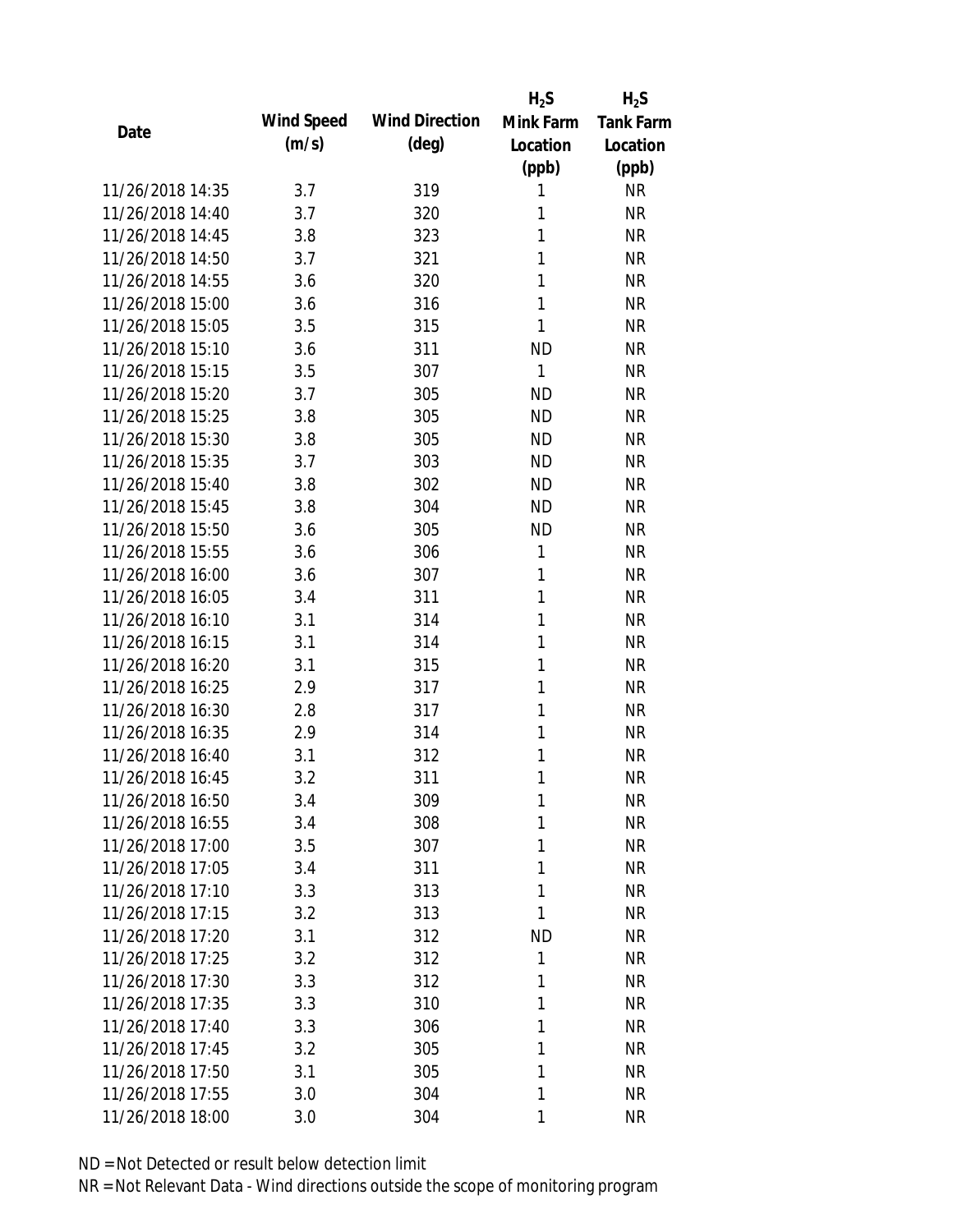|                  |            |                       | $H_2S$    | $H_2S$           |
|------------------|------------|-----------------------|-----------|------------------|
| Date             | Wind Speed | <b>Wind Direction</b> | Mink Farm | <b>Tank Farm</b> |
|                  | (m/s)      | $(\text{deg})$        | Location  | Location         |
|                  |            |                       | (ppb)     | (ppb)            |
| 11/26/2018 18:05 | 3.1        | 303                   | 1         | <b>NR</b>        |
| 11/26/2018 18:10 | 3.2        | 304                   | 1         | <b>NR</b>        |
| 11/26/2018 18:15 | 3.3        | 305                   | 1         | <b>NR</b>        |
| 11/26/2018 18:20 | 3.4        | 307                   | 1         | <b>NR</b>        |
| 11/26/2018 18:25 | 3.5        | 306                   | 1         | <b>NR</b>        |
| 11/26/2018 18:30 | 3.5        | 307                   | 1         | <b>NR</b>        |
| 11/26/2018 18:35 | 3.4        | 307                   | 1         | <b>NR</b>        |
| 11/26/2018 18:40 | 3.4        | 307                   | 1         | <b>NR</b>        |
| 11/26/2018 18:45 | 3.4        | 306                   | 1         | <b>NR</b>        |
| 11/26/2018 18:50 | 3.3        | 307                   | 1         | <b>NR</b>        |
| 11/26/2018 18:55 | 3.2        | 308                   | 1         | <b>NR</b>        |
| 11/26/2018 19:00 | 3.0        | 305                   | 1         | <b>NR</b>        |
| 11/26/2018 19:05 | 2.8        | 300                   | 1         | <b>NR</b>        |
| 11/26/2018 19:10 | 2.7        | 294                   | 1         | <b>NR</b>        |
| 11/26/2018 19:15 | 2.6        | 289                   | 1         | <b>NR</b>        |
| 11/26/2018 19:20 | 2.5        | 282                   | 1         | <b>NR</b>        |
| 11/26/2018 19:25 | 2.5        | 278                   | 1         | <b>NR</b>        |
| 11/26/2018 19:30 | 2.5        | 276                   | 1         | <b>NR</b>        |
| 11/26/2018 19:35 | 2.6        | 277                   | 1         | <b>NR</b>        |
| 11/26/2018 19:40 | 2.7        | 280                   | 1         | <b>NR</b>        |
| 11/26/2018 19:45 | 2.8        | 283                   | 1         | <b>NR</b>        |
| 11/26/2018 19:50 | 2.8        | 284                   | 1         | <b>NR</b>        |
| 11/26/2018 19:55 | 2.8        | 285                   | 1         | <b>NR</b>        |
| 11/26/2018 20:00 | 2.7        | 285                   | 1         | <b>NR</b>        |
| 11/26/2018 20:05 | 2.6        | 284                   | 1         | <b>NR</b>        |
| 11/26/2018 20:10 | 2.6        | 284                   | 1         | <b>NR</b>        |
| 11/26/2018 20:15 | 2.5        | 283                   | 1         | <b>NR</b>        |
| 11/26/2018 20:20 | 2.4        | 282                   | 1         | <b>NR</b>        |
| 11/26/2018 20:25 | 2.5        | 282                   | 1         | <b>NR</b>        |
| 11/26/2018 20:30 | 2.6        | 281                   | 1         | <b>NR</b>        |
| 11/26/2018 20:35 | 2.8        | 282                   | 1         | <b>NR</b>        |
| 11/26/2018 20:40 | 3.0        | 281                   | 1         | <b>NR</b>        |
| 11/26/2018 20:45 | 3.0        | 283                   | 1         | <b>NR</b>        |
| 11/26/2018 20:50 | 3.2        | 285                   | 1         | <b>NR</b>        |
| 11/26/2018 20:55 | 3.1        | 285                   | 1         | <b>NR</b>        |
| 11/26/2018 21:00 | 3.1        | 287                   | 1         | <b>NR</b>        |
| 11/26/2018 21:05 | 3.1        | 287                   | 1         | <b>NR</b>        |
| 11/26/2018 21:10 | 3.1        | 287                   | 1         | <b>NR</b>        |
| 11/26/2018 21:15 | 3.1        | 286                   | 1         | <b>NR</b>        |
| 11/26/2018 21:20 | 3.1        | 287                   | 1         | <b>NR</b>        |
| 11/26/2018 21:25 | 3.1        | 288                   | 1         | <b>NR</b>        |
| 11/26/2018 21:30 | 3.0        | 289                   | 1         | <b>NR</b>        |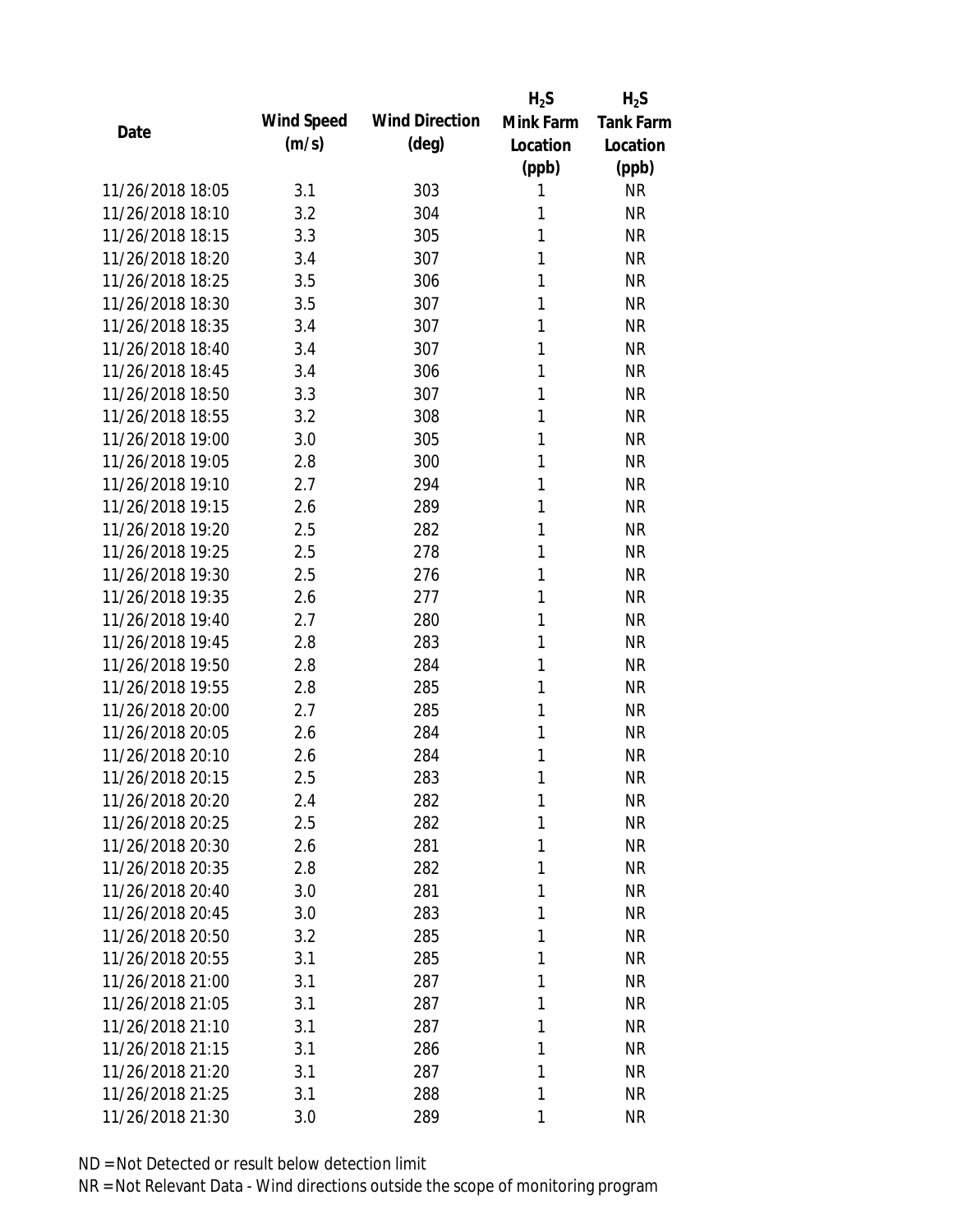|                  |            |                       | $H_2S$    | $H_2S$           |
|------------------|------------|-----------------------|-----------|------------------|
| Date             | Wind Speed | <b>Wind Direction</b> | Mink Farm | <b>Tank Farm</b> |
|                  | (m/s)      | $(\text{deg})$        | Location  | Location         |
|                  |            |                       | (ppb)     | (ppb)            |
| 11/26/2018 21:35 | 2.9        | 292                   | 1         | <b>NR</b>        |
| 11/26/2018 21:40 | 2.7        | 294                   | 1         | <b>NR</b>        |
| 11/26/2018 21:45 | 2.5        | 296                   | 1         | <b>NR</b>        |
| 11/26/2018 21:50 | 2.6        | 297                   | 1         | <b>NR</b>        |
| 11/26/2018 21:55 | 2.6        | 300                   | <b>ND</b> | <b>NR</b>        |
| 11/26/2018 22:00 | 2.8        | 302                   | <b>ND</b> | <b>NR</b>        |
| 11/26/2018 22:05 | 2.8        | 301                   | <b>ND</b> | <b>NR</b>        |
| 11/26/2018 22:10 | 3.0        | 301                   | <b>ND</b> | <b>NR</b>        |
| 11/26/2018 22:15 | 3.1        | 303                   | <b>ND</b> | <b>NR</b>        |
| 11/26/2018 22:20 | 3.1        | 303                   | <b>ND</b> | <b>NR</b>        |
| 11/26/2018 22:25 | 3.2        | 302                   | <b>ND</b> | <b>NR</b>        |
| 11/26/2018 22:30 | 3.1        | 304                   | 1         | <b>NR</b>        |
| 11/26/2018 22:35 | 3.2        | 304                   | 1         | <b>NR</b>        |
| 11/26/2018 22:40 | 3.4        | 305                   | 1         | <b>NR</b>        |
| 11/26/2018 22:45 | 3.4        | 305                   | 1         | <b>NR</b>        |
| 11/26/2018 22:50 | 3.4        | 307                   | 1         | <b>NR</b>        |
| 11/26/2018 22:55 | 3.3        | 310                   | 1         | <b>NR</b>        |
| 11/26/2018 23:00 | 3.3        | 309                   | 1         | <b>NR</b>        |
| 11/26/2018 23:05 | 3.1        | 311                   | 1         | <b>NR</b>        |
| 11/26/2018 23:10 | 2.9        | 312                   | 1         | <b>NR</b>        |
| 11/26/2018 23:15 | 2.7        | 316                   | 1         | <b>NR</b>        |
| 11/26/2018 23:20 | 2.7        | 315                   | 1         | <b>NR</b>        |
| 11/26/2018 23:25 | 2.7        | 312                   | 1         | <b>NR</b>        |
| 11/26/2018 23:30 | 2.7        | 311                   | 1         | <b>NR</b>        |
| 11/26/2018 23:35 | 2.8        | 309                   | 1         | <b>NR</b>        |
| 11/26/2018 23:40 | 2.8        | 309                   | 1         | <b>NR</b>        |
| 11/26/2018 23:45 | 2.8        | 307                   | 1         | <b>NR</b>        |
| 11/26/2018 23:50 | 2.8        | 309                   | 1         | <b>NR</b>        |
| 11/26/2018 23:55 | 2.8        | 310                   | 1         | <b>NR</b>        |
| 11/26/2018 24:00 | 2.9        | 310                   | <b>ND</b> | <b>NR</b>        |
| 11/27/2018 00:05 | 3.1        | 310                   | <b>ND</b> | <b>NR</b>        |
| 11/27/2018 00:10 | 3.3        | 313                   | <b>ND</b> | <b>NR</b>        |
| 11/27/2018 00:15 | 3.3        | 315                   | <b>ND</b> | <b>NR</b>        |
| 11/27/2018 00:20 | 3.3        | 318                   | <b>ND</b> | <b>NR</b>        |
| 11/27/2018 00:25 | 3.4        | 322                   | 1         | <b>NR</b>        |
| 11/27/2018 00:30 | 3.3        | 326                   | 1         | <b>NR</b>        |
| 11/27/2018 00:35 | 3.4        | 326                   | <b>ND</b> | <b>NR</b>        |
| 11/27/2018 00:40 | 3.2        | 323                   | <b>ND</b> | <b>NR</b>        |
| 11/27/2018 00:45 | 3.4        | 321                   | <b>ND</b> | <b>NR</b>        |
| 11/27/2018 00:50 | 3.7        | 320                   | 1         | <b>NR</b>        |
| 11/27/2018 00:55 | 3.8        | 319                   | 1         | <b>NR</b>        |
| 11/27/2018 01:00 | 3.9        | 319                   | 1         | <b>NR</b>        |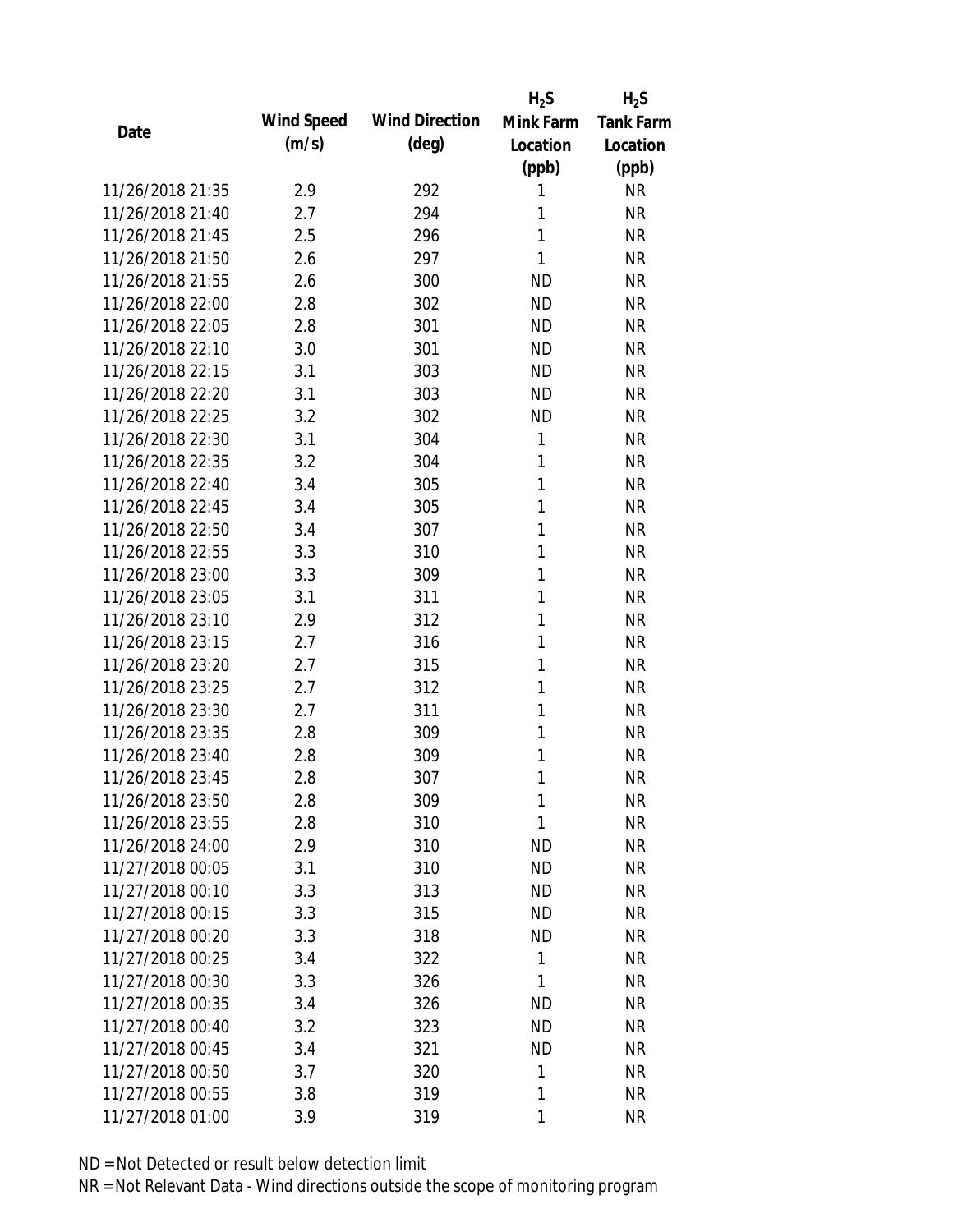|                  |            |                       | $H_2S$    | $H_2S$           |
|------------------|------------|-----------------------|-----------|------------------|
| Date             | Wind Speed | <b>Wind Direction</b> | Mink Farm | <b>Tank Farm</b> |
|                  | (m/s)      | $(\text{deg})$        | Location  | Location         |
|                  |            |                       | (ppb)     | (ppb)            |
| 11/27/2018 01:05 | 3.7        | 321                   | 1         | <b>NR</b>        |
| 11/27/2018 01:10 | 3.6        | 323                   | 1         | <b>NR</b>        |
| 11/27/2018 01:15 | 3.4        | 323                   | 1         | <b>NR</b>        |
| 11/27/2018 01:20 | 3.2        | 319                   | 1         | <b>NR</b>        |
| 11/27/2018 01:25 | 3.0        | 316                   | 1         | <b>NR</b>        |
| 11/27/2018 01:30 | 2.8        | 313                   | 1         | <b>NR</b>        |
| 11/27/2018 01:35 | 2.7        | 310                   | 1         | <b>NR</b>        |
| 11/27/2018 01:40 | 2.5        | 305                   | 1         | <b>NR</b>        |
| 11/27/2018 01:45 | 2.5        | 298                   | <b>ND</b> | <b>NR</b>        |
| 11/27/2018 01:50 | 2.3        | 296                   | <b>ND</b> | <b>NR</b>        |
| 11/27/2018 01:55 | 2.4        | 296                   | <b>ND</b> | <b>NR</b>        |
| 11/27/2018 02:00 | 2.3        | 294                   | <b>ND</b> | <b>NR</b>        |
| 11/27/2018 02:05 | 2.6        | 295                   | 1         | <b>NR</b>        |
| 11/27/2018 02:10 | 2.8        | 300                   | 1         | <b>NR</b>        |
| 11/27/2018 02:15 | 2.7        | 303                   | 1         | <b>NR</b>        |
| 11/27/2018 02:20 | 3.0        | 304                   | 1         | <b>NR</b>        |
| 11/27/2018 02:25 | 3.0        | 302                   | 1         | <b>NR</b>        |
| 11/27/2018 02:30 | 3.2        | 302                   | 1         | <b>NR</b>        |
| 11/27/2018 02:35 | 3.2        | 301                   | 1         | <b>NR</b>        |
| 11/27/2018 02:40 | 3.0        | 299                   | 1         | <b>NR</b>        |
| 11/27/2018 02:45 | 3.1        | 296                   | 1         | <b>NR</b>        |
| 11/27/2018 02:50 | 3.1        | 296                   | 1         | <b>NR</b>        |
| 11/27/2018 02:55 | 2.9        | 297                   | 1         | <b>NR</b>        |
| 11/27/2018 03:00 | 2.8        | 299                   | 1         | <b>NR</b>        |
| 11/27/2018 03:05 | 2.6        | 299                   | 1         | <b>NR</b>        |
| 11/27/2018 03:10 | 2.7        | 299                   | 1         | <b>NR</b>        |
| 11/27/2018 03:15 | 2.9        | 302                   | 1         | <b>NR</b>        |
| 11/27/2018 03:20 | 2.9        | 304                   | 1         | <b>NR</b>        |
| 11/27/2018 03:25 | 3.1        | 305                   | 1         | <b>NR</b>        |
| 11/27/2018 03:30 | 3.3        | 305                   | 1         | <b>NR</b>        |
| 11/27/2018 03:35 | 3.3        | 306                   | 2         | <b>NR</b>        |
| 11/27/2018 03:40 | 3.4        | 308                   | 1         | <b>NR</b>        |
| 11/27/2018 03:45 | 3.4        | 306                   | 1         | <b>NR</b>        |
| 11/27/2018 03:50 | 3.4        | 306                   | 1         | <b>NR</b>        |
| 11/27/2018 03:55 | 3.3        | 306                   | 1         | <b>NR</b>        |
| 11/27/2018 04:00 | 3.2        | 307                   | 1         | <b>NR</b>        |
| 11/27/2018 04:05 | 3.3        | 308                   | 1         | <b>NR</b>        |
| 11/27/2018 04:10 | 3.3        | 307                   | 1         | <b>NR</b>        |
| 11/27/2018 04:15 | 3.2        | 309                   | 1         | <b>NR</b>        |
| 11/27/2018 04:20 | 3.3        | 309                   | 1         | <b>NR</b>        |
| 11/27/2018 04:25 | 3.5        | 308                   | 1         | <b>NR</b>        |
| 11/27/2018 04:30 | 3.6        | 307                   | 1         | <b>NR</b>        |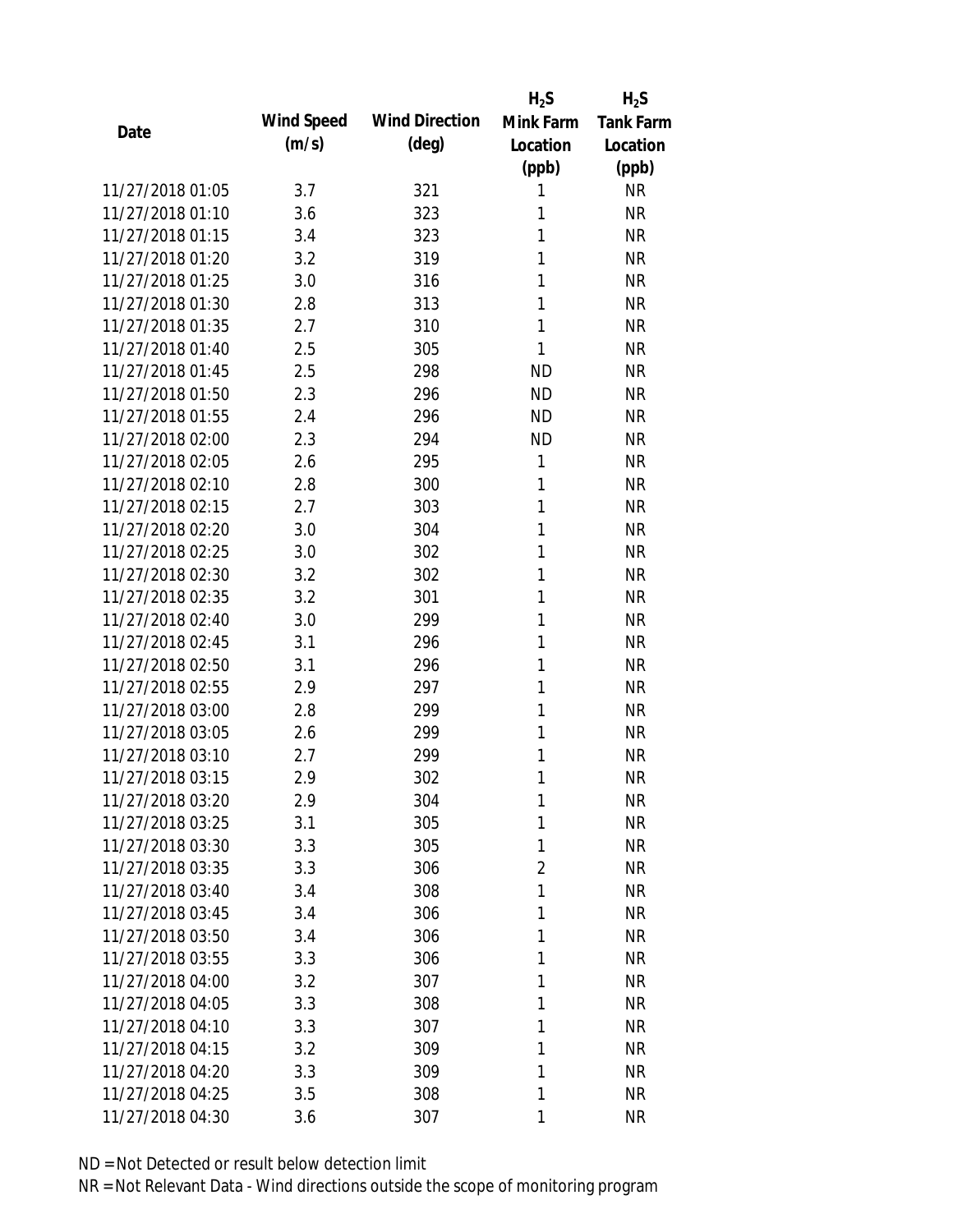|                  |            |                       | $H_2S$    | $H_2S$           |
|------------------|------------|-----------------------|-----------|------------------|
| Date             | Wind Speed | <b>Wind Direction</b> | Mink Farm | <b>Tank Farm</b> |
|                  | (m/s)      | $(\text{deg})$        | Location  | Location         |
|                  |            |                       | (ppb)     | (ppb)            |
| 11/27/2018 04:35 | 3.7        | 306                   | <b>ND</b> | <b>NR</b>        |
| 11/27/2018 04:40 | 3.7        | 306                   | 1         | <b>NR</b>        |
| 11/27/2018 04:45 | 3.8        | 305                   | 1         | <b>NR</b>        |
| 11/27/2018 04:50 | 3.8        | 304                   | 1         | <b>NR</b>        |
| 11/27/2018 04:55 | 3.5        | 303                   | <b>ND</b> | <b>NR</b>        |
| 11/27/2018 05:00 | 3.4        | 303                   | 1         | <b>NR</b>        |
| 11/27/2018 05:05 | 3.4        | 303                   | <b>ND</b> | <b>NR</b>        |
| 11/27/2018 05:10 | 3.4        | 304                   | <b>ND</b> | <b>NR</b>        |
| 11/27/2018 05:15 | 3.4        | 304                   | <b>ND</b> | <b>NR</b>        |
| 11/27/2018 05:20 | 3.3        | 305                   | <b>ND</b> | <b>NR</b>        |
| 11/27/2018 05:25 | 3.3        | 304                   | 1         | <b>NR</b>        |
| 11/27/2018 05:30 | 3.1        | 301                   | 1         | <b>NR</b>        |
| 11/27/2018 05:35 | 3.0        | 298                   | 1         | <b>NR</b>        |
| 11/27/2018 05:40 | 2.8        | 295                   | 1         | <b>NR</b>        |
| 11/27/2018 05:45 | 2.6        | 289                   | 1         | <b>NR</b>        |
| 11/27/2018 05:50 | 2.5        | 284                   | 1         | <b>NR</b>        |
| 11/27/2018 05:55 | 2.4        | 281                   | 1         | <b>NR</b>        |
| 11/27/2018 06:00 | 2.5        | 282                   | 1         | <b>NR</b>        |
| 11/27/2018 06:05 | 2.5        | 280                   | 1         | <b>NR</b>        |
| 11/27/2018 06:10 | 2.5        | 277                   | 1         | <b>NR</b>        |
| 11/27/2018 06:15 | 2.5        | 276                   | 1         | <b>NR</b>        |
| 11/27/2018 06:20 | 2.5        | 276                   | 1         | <b>NR</b>        |
| 11/27/2018 06:25 | 2.6        | 277                   | 1         | <b>NR</b>        |
| 11/27/2018 06:30 | 2.5        | 276                   | 1         | <b>NR</b>        |
| 11/27/2018 06:35 | 2.5        | 277                   | 1         | <b>NR</b>        |
| 11/27/2018 06:40 | 2.5        | 279                   | 1         | <b>NR</b>        |
| 11/27/2018 06:45 | 2.4        | 278                   | 1         | <b>NR</b>        |
| 11/27/2018 06:50 | 2.5        | 278                   | 1         | <b>NR</b>        |
| 11/27/2018 06:55 | 2.5        | 278                   | 1         | <b>NR</b>        |
| 11/27/2018 07:00 | 2.5        | 276                   | 1         | <b>NR</b>        |
| 11/27/2018 07:05 | 2.5        | 276                   | 1         | <b>NR</b>        |
| 11/27/2018 07:10 | 2.5        | 275                   | 1         | $\mathbf{1}$     |
| 11/27/2018 07:15 | 2.7        | 276                   | 1         | <b>NR</b>        |
| 11/27/2018 07:20 | 2.7        | 275                   | 1         | 1                |
| 11/27/2018 07:25 | 2.8        | 273                   | 1         | $\overline{2}$   |
| 11/27/2018 07:30 | 2.9        | 273                   | 1         | $\overline{2}$   |
| 11/27/2018 07:35 | 2.9        | 273                   | 1         | 1                |
| 11/27/2018 07:40 | 3.0        | 274                   | 1         | 1                |
| 11/27/2018 07:45 | 3.0        | 275                   | 1         | 1                |
| 11/27/2018 07:50 | 2.9        | 278                   | 1         | <b>NR</b>        |
| 11/27/2018 07:55 | 2.9        | 280                   | 1         | <b>NR</b>        |
| 11/27/2018 08:00 | 2.9        | 281                   | 1         | <b>NR</b>        |
|                  |            |                       |           |                  |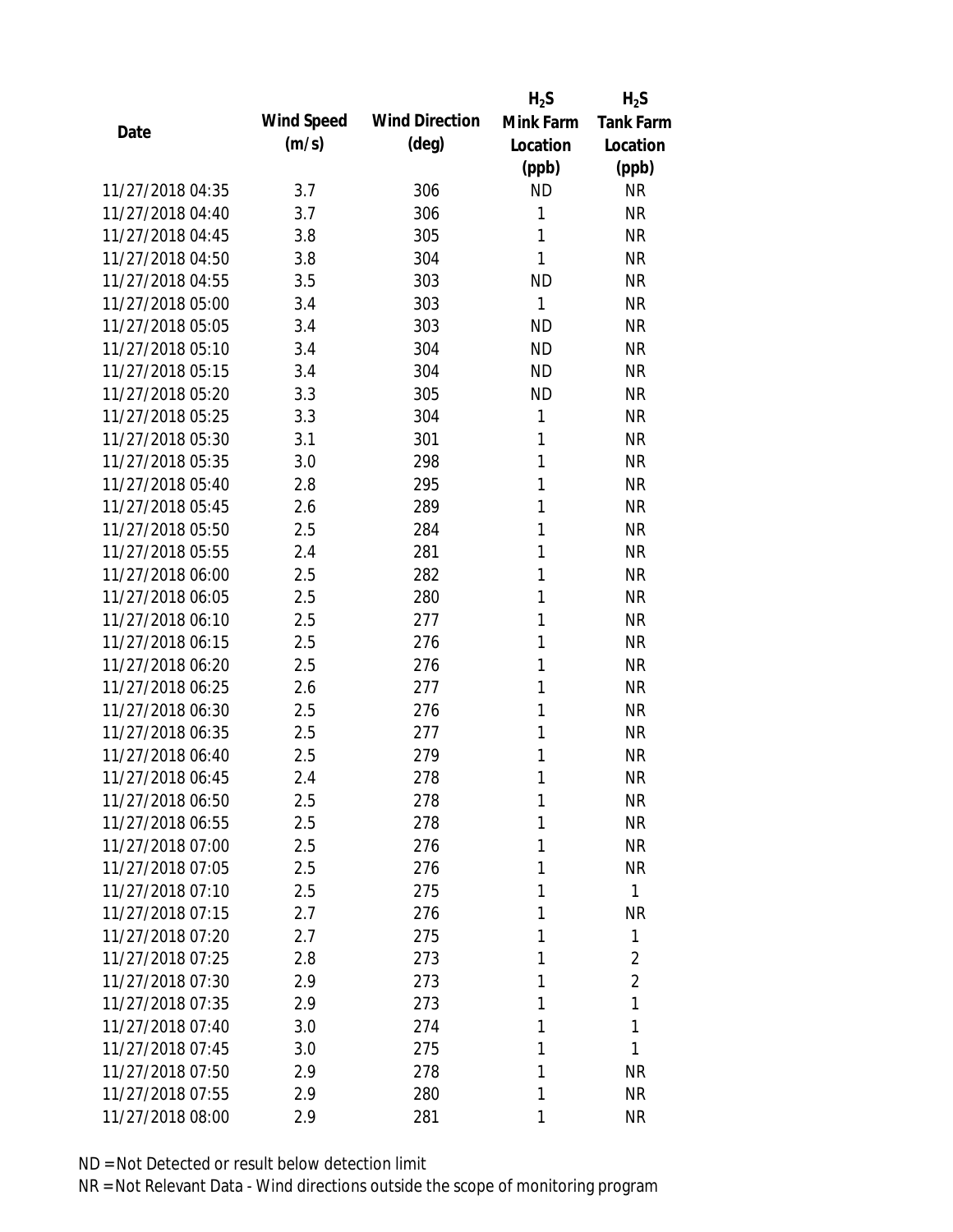|                  |            |                       | $H_2S$         | $H_2S$           |
|------------------|------------|-----------------------|----------------|------------------|
|                  | Wind Speed | <b>Wind Direction</b> | Mink Farm      | <b>Tank Farm</b> |
| Date             | (m/s)      | $(\text{deg})$        | Location       | Location         |
|                  |            |                       | (ppb)          | (ppb)            |
| 11/27/2018 08:05 | 2.9        | 282                   | 1              | <b>NR</b>        |
| 11/27/2018 08:10 | 2.8        | 281                   | 1              | <b>NR</b>        |
| 11/27/2018 08:15 | 2.8        | 282                   | 1              | <b>NR</b>        |
| 11/27/2018 08:20 | 2.8        | 281                   | 1              | <b>NR</b>        |
| 11/27/2018 08:25 | 2.8        | 281                   | 1              | <b>NR</b>        |
| 11/27/2018 08:30 | 2.7        | 280                   | 1              | <b>NR</b>        |
| 11/27/2018 08:35 | 2.8        | 281                   | $\overline{2}$ | <b>NR</b>        |
| 11/27/2018 08:40 | 2.8        | 281                   | 2              | <b>NR</b>        |
| 11/27/2018 08:45 | 2.7        | 281                   | $\overline{2}$ | <b>NR</b>        |
| 11/27/2018 08:50 | 2.6        | 280                   | 1              | <b>NR</b>        |
| 11/27/2018 08:55 | 2.5        | 279                   | 1              | <b>NR</b>        |
| 11/27/2018 09:00 | 2.5        | 280                   | 1              | <b>NR</b>        |
| 11/27/2018 09:05 | 2.3        | 277                   | 2              | <b>NR</b>        |
| 11/27/2018 09:10 | 2.3        | 276                   | $\overline{2}$ | <b>NR</b>        |
| 11/27/2018 09:15 | 2.3        | 274                   | $\overline{2}$ | 1                |
| 11/27/2018 09:20 | 2.4        | 274                   | $\overline{2}$ | 1                |
| 11/27/2018 09:25 | 2.4        | 273                   | $\overline{2}$ | $\overline{2}$   |
| 11/27/2018 09:30 | 2.4        | 272                   | $\overline{2}$ | 1                |
| 11/27/2018 09:35 | 2.5        | 272                   | 2              | 1                |
| 11/27/2018 09:40 | 2.5        | 270                   | 1              | 1                |
| 11/27/2018 09:45 | 2.5        | 270                   | 1              | 1                |
| 11/27/2018 09:50 | 2.6        | 268                   | 1              | 1                |
| 11/27/2018 09:55 | 2.7        | 268                   | 1              | 1                |
| 11/27/2018 10:00 | 2.8        | 266                   | 1              | 1                |
| 11/27/2018 10:05 | 2.9        | 267                   | 1              | 1                |
| 11/27/2018 10:10 | 2.8        | 269                   | 1              | 1                |
| 11/27/2018 10:15 | 2.9        | 270                   | 1              | 1                |
| 11/27/2018 10:20 | 2.9        | 273                   | 1              | 1                |
| 11/27/2018 10:25 | 2.8        | 273                   | 1              | 1                |
| 11/27/2018 10:30 | 2.8        | 273                   | 1              | 1                |
| 11/27/2018 10:35 | 2.8        | 272                   | $\overline{2}$ | 1                |
| 11/27/2018 10:40 | 2.9        | 271                   | $\overline{2}$ | 1                |
| 11/27/2018 10:45 | 2.8        | 269                   | 2              | 1                |
| 11/27/2018 10:50 | 2.9        | 269                   | $\overline{2}$ | 1                |
| 11/27/2018 10:55 | 2.8        | 269                   | 2              | 1                |
| 11/27/2018 11:00 | 2.9        | 270                   | 2              | 1                |
| 11/27/2018 11:05 | 3.0        | 271                   | 1              | 1                |
| 11/27/2018 11:10 | 3.0        | 273                   | 1              | 1                |
| 11/27/2018 11:15 | 2.9        | 275                   | 1              | 1                |
| 11/27/2018 11:20 | 3.0        | 276                   | 1              | <b>NR</b>        |
| 11/27/2018 11:25 | 3.0        | 277                   | 2              | <b>NR</b>        |
| 11/27/2018 11:30 | 3.1        | 279                   | 2              | <b>NR</b>        |
|                  |            |                       |                |                  |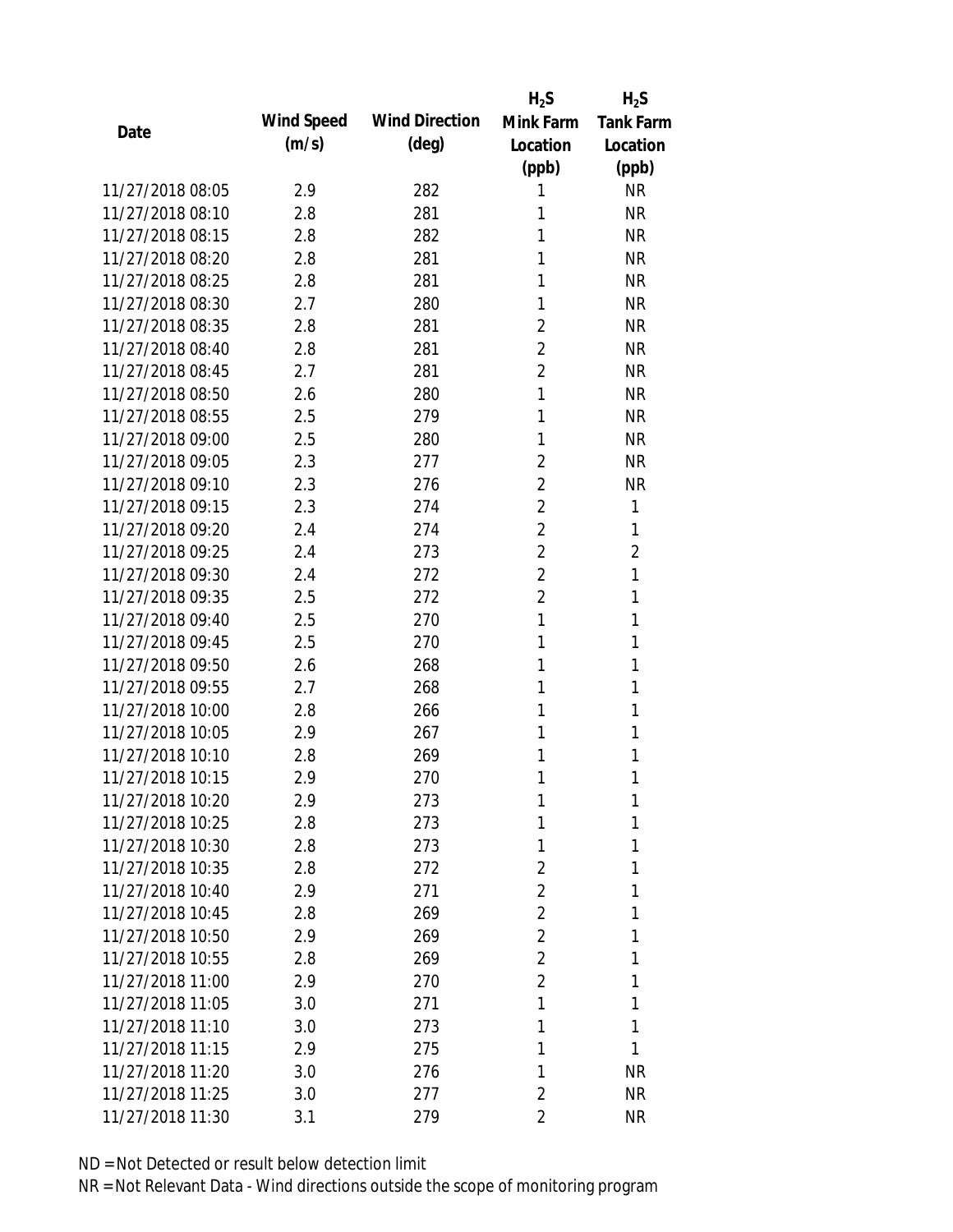|                  |            |                       | $H_2S$         | $H_2S$           |
|------------------|------------|-----------------------|----------------|------------------|
| Date             | Wind Speed | <b>Wind Direction</b> | Mink Farm      | <b>Tank Farm</b> |
|                  | (m/s)      | $(\text{deg})$        | Location       | Location         |
|                  |            |                       | (ppb)          | (ppb)            |
| 11/27/2018 11:35 | 3.0        | 280                   | $\overline{2}$ | <b>NR</b>        |
| 11/27/2018 11:40 | 3.0        | 280                   | $\overline{2}$ | <b>NR</b>        |
| 11/27/2018 11:45 | 3.1        | 280                   | $\overline{2}$ | <b>NR</b>        |
| 11/27/2018 11:50 | 3.1        | 280                   | $\overline{2}$ | <b>NR</b>        |
| 11/27/2018 11:55 | 3.2        | 279                   | $\overline{2}$ | <b>NR</b>        |
| 11/27/2018 12:00 | 3.2        | 278                   | $\mathbf{1}$   | <b>NR</b>        |
| 11/27/2018 12:05 | 3.3        | 280                   | 1              | <b>NR</b>        |
| 11/27/2018 12:10 | 3.4        | 280                   | 1              | <b>NR</b>        |
| 11/27/2018 12:15 | 3.4        | 279                   | 1              | <b>NR</b>        |
| 11/27/2018 12:20 | 3.5        | 281                   | 1              | <b>NR</b>        |
| 11/27/2018 12:25 | 3.4        | 282                   | $\overline{2}$ | <b>NR</b>        |
| 11/27/2018 12:30 | 3.6        | 286                   | 2              | <b>NR</b>        |
| 11/27/2018 12:35 | 3.6        | 288                   | $\overline{2}$ | <b>NR</b>        |
| 11/27/2018 12:40 | 3.6        | 289                   | $\overline{2}$ | <b>NR</b>        |
| 11/27/2018 12:45 | 3.6        | 291                   | $\overline{2}$ | <b>NR</b>        |
| 11/27/2018 12:50 | 3.6        | 289                   | $\overline{2}$ | <b>NR</b>        |
| 11/27/2018 12:55 | 3.6        | 288                   | 2              | <b>NR</b>        |
| 11/27/2018 13:00 | 3.6        | 282                   | $\overline{2}$ | <b>NR</b>        |
| 11/27/2018 13:05 | 3.6        | 275                   | $\overline{2}$ | 1                |
| 11/27/2018 13:10 | 3.6        | 272                   | $\overline{2}$ | 1                |
| 11/27/2018 13:15 | 3.7        | 270                   | $\overline{2}$ | 1                |
| 11/27/2018 13:20 | 3.6        | 269                   | $\overline{2}$ | 1                |
| 11/27/2018 13:25 | 3.7        | 269                   | $\overline{2}$ | 1                |
| 11/27/2018 13:30 | 3.7        | 271                   | $\overline{2}$ | 1                |
| 11/27/2018 13:35 | 3.7        | 274                   | 1              | 1                |
| 11/27/2018 13:40 | 3.8        | 275                   | 1              | 1                |
| 11/27/2018 13:45 | 3.8        | 275                   | 1              | 1                |
| 11/27/2018 13:50 | 4.0        | 275                   | 1              | 1                |
| 11/27/2018 13:55 | 4.1        | 278                   | 1              | <b>NR</b>        |
| 11/27/2018 14:00 | 4.2        | 278                   | 1              | <b>NR</b>        |
| 11/27/2018 14:05 | 4.2        | 276                   | 1              | <b>NR</b>        |
| 11/27/2018 14:10 | 4.2        | 277                   | 1              | <b>NR</b>        |
| 11/27/2018 14:15 | 4.3        | 280                   | 1              | <b>NR</b>        |
| 11/27/2018 14:20 | 4.4        | 280                   | 1              | <b>NR</b>        |
| 11/27/2018 14:25 | 4.3        | 280                   | 1              | <b>NR</b>        |
| 11/27/2018 14:30 | 4.2        | 280                   | 1              | <b>NR</b>        |
| 11/27/2018 14:35 | 4.2        | 280                   | 1              | <b>NR</b>        |
| 11/27/2018 14:40 | 4.2        | 281                   | 1              | <b>NR</b>        |
| 11/27/2018 14:45 | 4.1        | 279                   | 1              | <b>NR</b>        |
| 11/27/2018 14:50 | 3.8        | 279                   | 1              | <b>NR</b>        |
| 11/27/2018 14:55 | 3.8        | 276                   | 1              | <b>NR</b>        |
| 11/27/2018 15:00 | 3.8        | 277                   | 1              | <b>NR</b>        |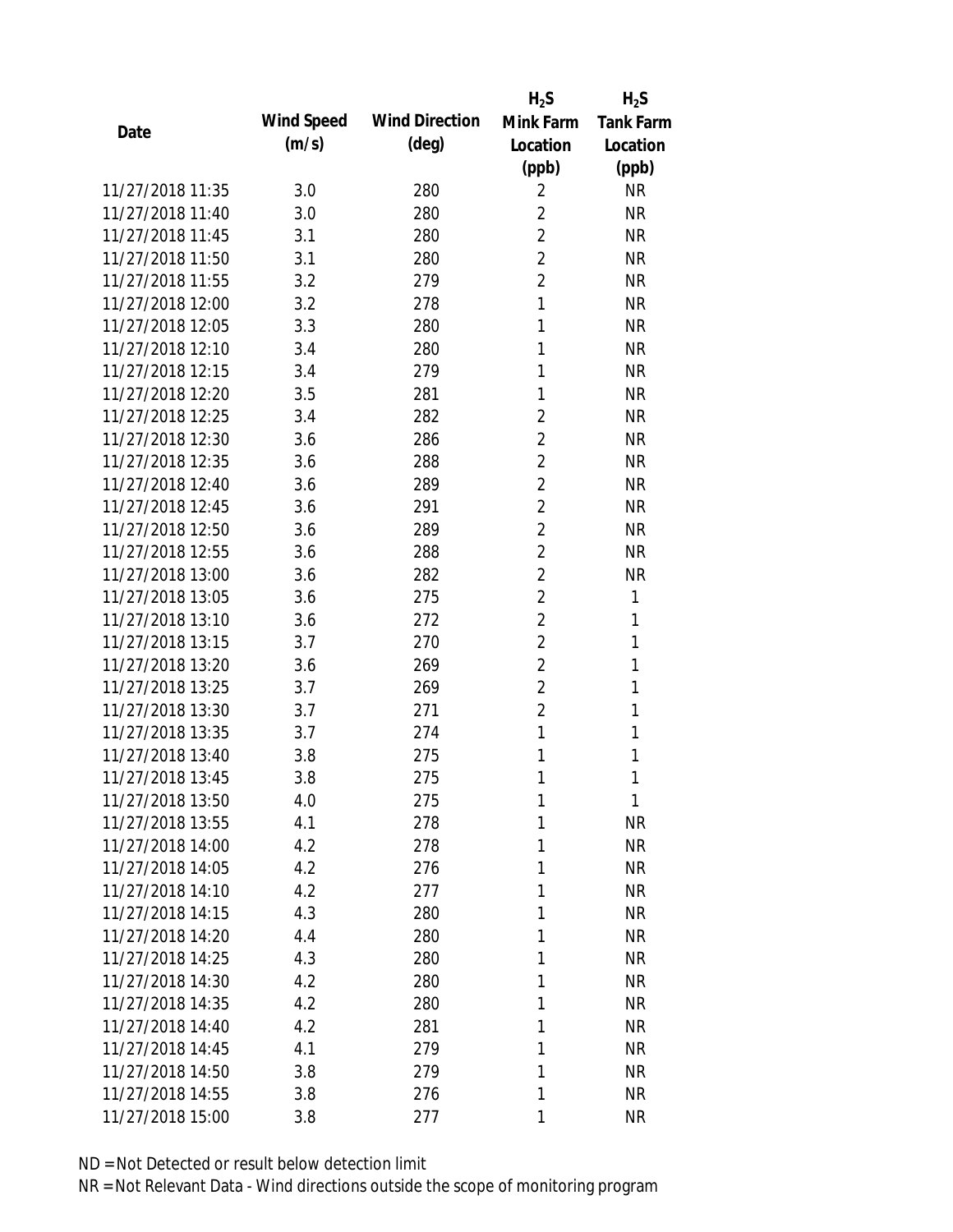|                  |            |                       | $H_2S$    | $H_2S$           |
|------------------|------------|-----------------------|-----------|------------------|
| Date             | Wind Speed | <b>Wind Direction</b> | Mink Farm | <b>Tank Farm</b> |
|                  | (m/s)      | $(\text{deg})$        | Location  | Location         |
|                  |            |                       | (ppb)     | (ppb)            |
| 11/27/2018 15:05 | 3.8        | 279                   | 1         | <b>NR</b>        |
| 11/27/2018 15:10 | 3.8        | 280                   | 1         | <b>NR</b>        |
| 11/27/2018 15:15 | 3.8        | 281                   | 1         | <b>NR</b>        |
| 11/27/2018 15:20 | 3.9        | 280                   | 1         | <b>NR</b>        |
| 11/27/2018 15:25 | 3.9        | 280                   | 1         | <b>NR</b>        |
| 11/27/2018 15:30 | 3.9        | 279                   | 1         | <b>NR</b>        |
| 11/27/2018 15:35 | 3.7        | 276                   | 1         | <b>NR</b>        |
| 11/27/2018 15:40 | 3.7        | 275                   | 1         | $\mathbf{1}$     |
| 11/27/2018 15:45 | 3.6        | 275                   | 1         | 1                |
| 11/27/2018 15:50 | 3.5        | 277                   | 1         | <b>NR</b>        |
| 11/27/2018 15:55 | 3.4        | 278                   | 1         | <b>NR</b>        |
| 11/27/2018 16:00 | 3.5        | 277                   | 1         | <b>NR</b>        |
| 11/27/2018 16:05 | 3.4        | 278                   | 1         | <b>NR</b>        |
| 11/27/2018 16:10 | 3.6        | 281                   | 1         | <b>NR</b>        |
| 11/27/2018 16:15 | 3.7        | 284                   | 1         | <b>NR</b>        |
| 11/27/2018 16:20 | 3.9        | 287                   | 1         | <b>NR</b>        |
| 11/27/2018 16:25 | 3.8        | 289                   | 1         | <b>NR</b>        |
| 11/27/2018 16:30 | 3.8        | 292                   | 1         | <b>NR</b>        |
| 11/27/2018 16:35 | 4.1        | 290                   | 1         | <b>NR</b>        |
| 11/27/2018 16:40 | 4.0        | 285                   | 1         | <b>NR</b>        |
| 11/27/2018 16:45 | 4.1        | 279                   | 1         | <b>NR</b>        |
| 11/27/2018 16:50 | 4.0        | 274                   | 1         | $\mathbf{1}$     |
| 11/27/2018 16:55 | 4.2        | 274                   | 1         | 1                |
| 11/27/2018 17:00 | 4.2        | 273                   | 1         | 1                |
| 11/27/2018 17:05 | 3.9        | 276                   | 1         | <b>NR</b>        |
| 11/27/2018 17:10 | 3.7        | 277                   | 1         | <b>NR</b>        |
| 11/27/2018 17:15 | 3.5        | 277                   | 1         | <b>NR</b>        |
| 11/27/2018 17:20 | 3.4        | 277                   | 1         | <b>NR</b>        |
| 11/27/2018 17:25 | 3.4        | 276                   | 1         | <b>NR</b>        |
| 11/27/2018 17:30 | 3.5        | 273                   | 1         | 1                |
| 11/27/2018 17:35 | 3.7        | 270                   | 1         | 1                |
| 11/27/2018 17:40 | 3.9        | 270                   | 1         | 1                |
| 11/27/2018 17:45 | 3.9        | 269                   | 1         | 1                |
| 11/27/2018 17:50 | 3.8        | 267                   | 1         | 1                |
| 11/27/2018 17:55 | 3.8        | 266                   | <b>ND</b> | 1                |
| 11/27/2018 18:00 | 3.7        | 263                   | <b>ND</b> | 1                |
| 11/27/2018 18:05 | 3.6        | 260                   | ND.       | 1                |
| 11/27/2018 18:10 | 3.5        | 256                   | ND        | 1                |
| 11/27/2018 18:15 | 3.6        | 254                   | <b>ND</b> | <b>ND</b>        |
| 11/27/2018 18:20 | 3.7        | 252                   | <b>ND</b> | 1                |
| 11/27/2018 18:25 | 3.6        | 249                   | 1         | 1                |
| 11/27/2018 18:30 | 3.6        | 249                   | 1         | 1                |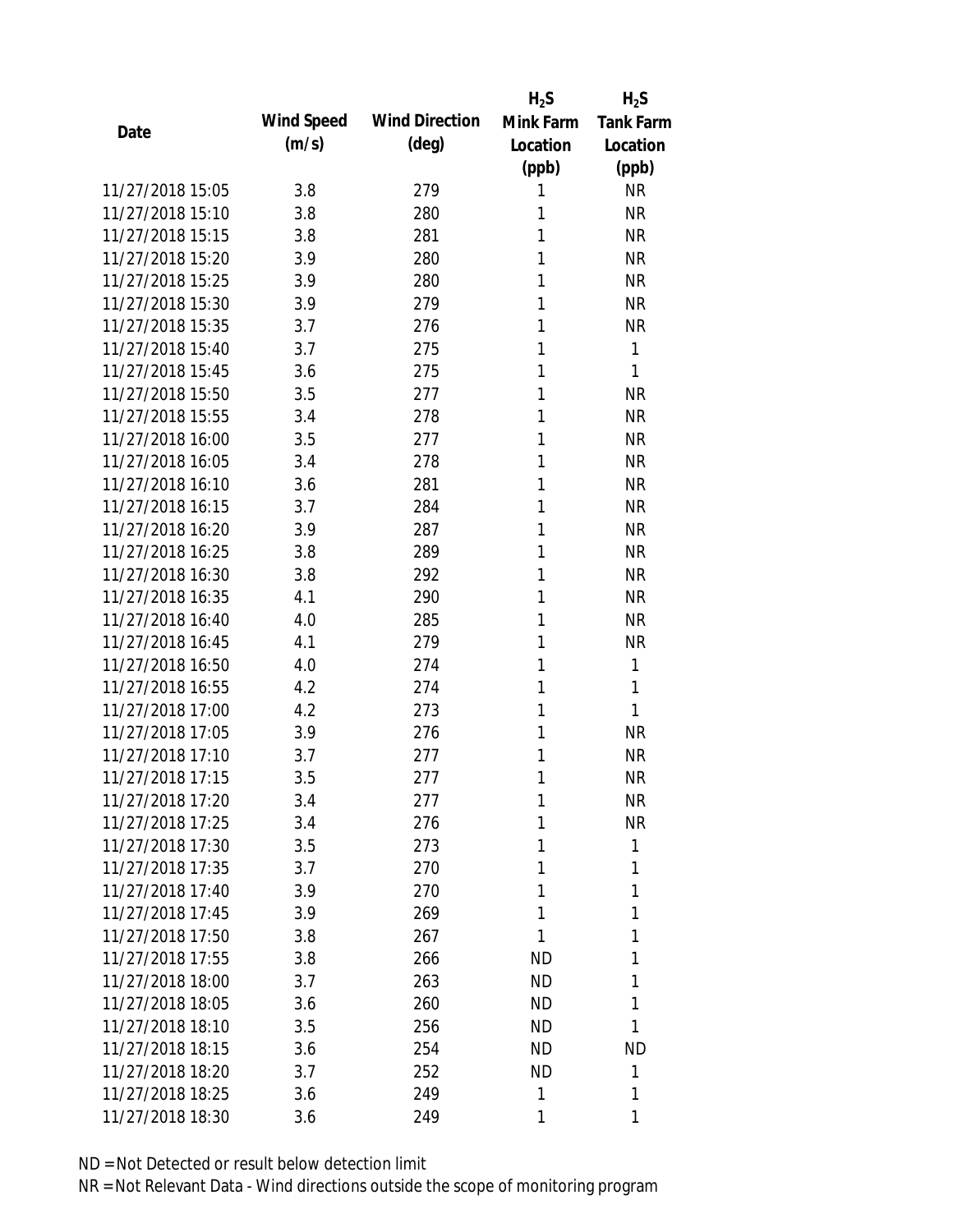|                  |            |                       | $H_2S$    | $H_2S$           |
|------------------|------------|-----------------------|-----------|------------------|
| Date             | Wind Speed | <b>Wind Direction</b> | Mink Farm | <b>Tank Farm</b> |
|                  | (m/s)      | $(\text{deg})$        | Location  | Location         |
|                  |            |                       | (ppb)     | (ppb)            |
| 11/27/2018 18:35 | 3.6        | 249                   | 1         | 1                |
| 11/27/2018 18:40 | 3.7        | 251                   | 1         | 1                |
| 11/27/2018 18:45 | 3.6        | 251                   | 1         | 1                |
| 11/27/2018 18:50 | 3.5        | 252                   | <b>ND</b> | 1                |
| 11/27/2018 18:55 | 3.5        | 251                   | <b>ND</b> | 1                |
| 11/27/2018 19:00 | 3.4        | 250                   | ND        | 1                |
| 11/27/2018 19:05 | 3.4        | 250                   | 1         | 1                |
| 11/27/2018 19:10 | 3.3        | 249                   | 1         | 1                |
| 11/27/2018 19:15 | 3.3        | 249                   | 1         | 1                |
| 11/27/2018 19:20 | 3.3        | 249                   | 1         | 1                |
| 11/27/2018 19:25 | 3.5        | 249                   | 1         | 1                |
| 11/27/2018 19:30 | 3.5        | 250                   | 1         | 1                |
| 11/27/2018 19:35 | 3.6        | 250                   | <b>ND</b> | 1                |
| 11/27/2018 19:40 | 3.5        | 249                   | 1         | 1                |
| 11/27/2018 19:45 | 3.5        | 247                   | <b>ND</b> | 1                |
| 11/27/2018 19:50 | 3.5        | 246                   | 1         | 1                |
| 11/27/2018 19:55 | 3.4        | 247                   | <b>ND</b> | 1                |
| 11/27/2018 20:00 | 3.4        | 246                   | <b>ND</b> | 1                |
| 11/27/2018 20:05 | 3.4        | 247                   | <b>ND</b> | 1                |
| 11/27/2018 20:10 | 3.3        | 248                   | 1         | 1                |
| 11/27/2018 20:15 | 3.3        | 248                   | 1         | 1                |
| 11/27/2018 20:20 | 3.4        | 248                   | 1         | 1                |
| 11/27/2018 20:25 | 3.4        | 248                   | 1         | 1                |
| 11/27/2018 20:30 | 3.3        | 249                   | 1         | 1                |
| 11/27/2018 20:35 | 3.3        | 250                   | 1         | 1                |
| 11/27/2018 20:40 | 3.5        | 251                   | 1         | 1                |
| 11/27/2018 20:45 | 3.6        | 252                   | 1         | 1                |
| 11/27/2018 20:50 | 3.7        | 255                   | 1         | 1                |
| 11/27/2018 20:55 | 3.8        | 256                   | 1         | 1                |
| 11/27/2018 21:00 | 3.8        | 255                   | 1         | 1                |
| 11/27/2018 21:05 | 3.8        | 256                   | 1         | 1                |
| 11/27/2018 21:10 | 3.6        | 258                   | 1         | 1                |
| 11/27/2018 21:15 | 3.4        | 258                   | 1         | 1                |
| 11/27/2018 21:20 | 3.2        | 258                   | 1         | 1                |
| 11/27/2018 21:25 | 3.1        | 258                   | 1         | 1                |
| 11/27/2018 21:30 | 3.0        | 258                   | 1         | 1                |
| 11/27/2018 21:35 | 2.9        | 258                   | 1         | 1                |
| 11/27/2018 21:40 | 2.9        | 257                   | 1         | 1                |
| 11/27/2018 21:45 | 2.9        | 257                   | 1         | 1                |
| 11/27/2018 21:50 | 3.0        | 256                   | 1         | 1                |
| 11/27/2018 21:55 | 3.0        | 256                   | 1         | 1                |
| 11/27/2018 22:00 | 3.0        | 256                   | 1         | 1                |
|                  |            |                       |           |                  |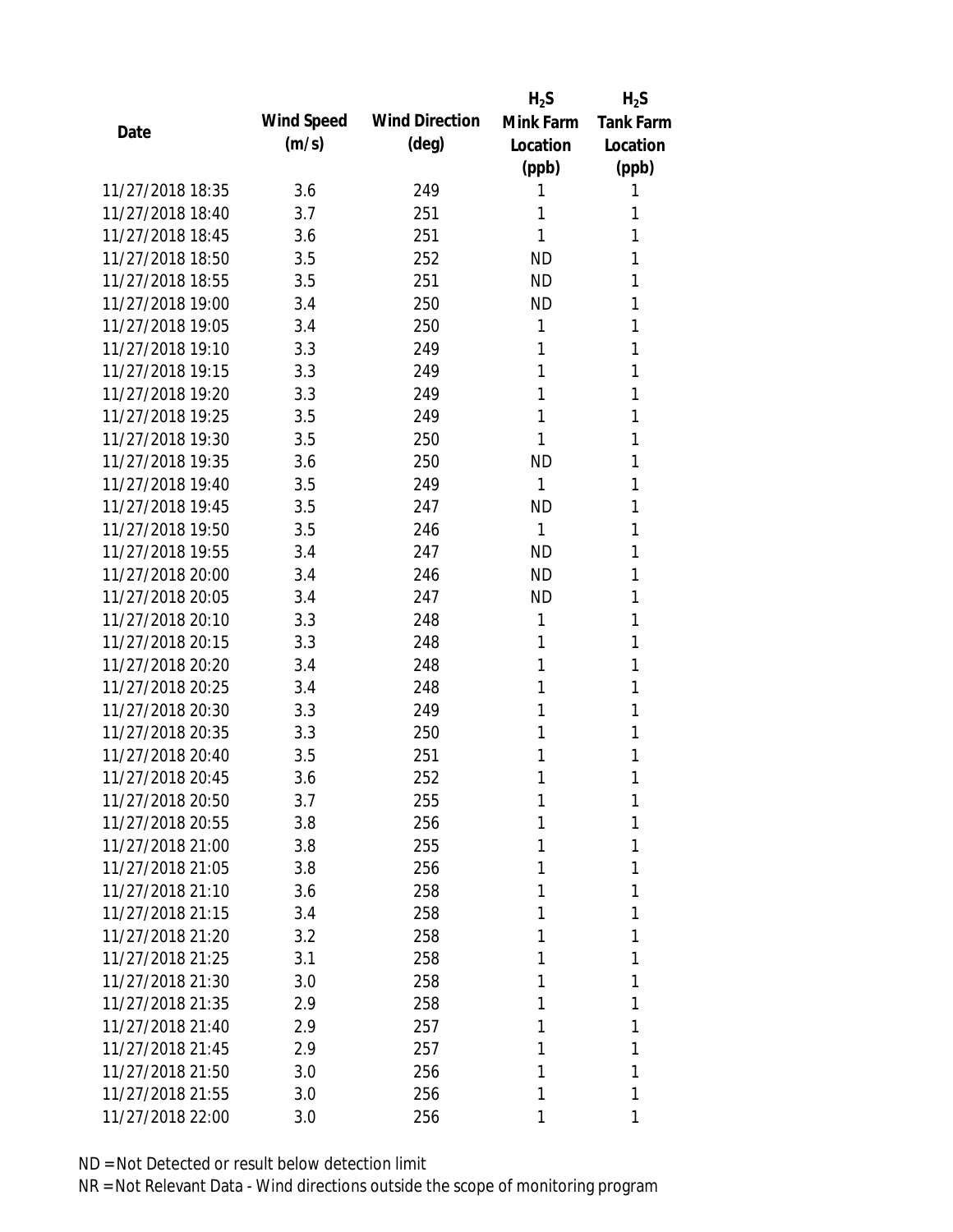|                  |            |                       | $H_2S$    | $H_2S$           |
|------------------|------------|-----------------------|-----------|------------------|
| Date             | Wind Speed | <b>Wind Direction</b> | Mink Farm | <b>Tank Farm</b> |
|                  | (m/s)      | (deg)                 | Location  | Location         |
|                  |            |                       | (ppb)     | (ppb)            |
| 11/27/2018 22:05 | 3.0        | 257                   | 1         | 1                |
| 11/27/2018 22:10 | 3.0        | 256                   | 1         | 1                |
| 11/27/2018 22:15 | 3.1        | 257                   | 1         | 1                |
| 11/27/2018 22:20 | 2.9        | 257                   | 1         | 1                |
| 11/27/2018 22:25 | 2.8        | 256                   | 1         | 1                |
| 11/27/2018 22:30 | 2.7        | 256                   | 1         | 2                |
| 11/27/2018 22:35 | 2.7        | 256                   | 1         | $\overline{2}$   |
| 11/27/2018 22:40 | 2.6        | 257                   | 1         | 1                |
| 11/27/2018 22:45 | 2.6        | 257                   | 1         | 1                |
| 11/27/2018 22:50 | 2.5        | 260                   | 1         | 1                |
| 11/27/2018 22:55 | 2.5        | 261                   | 1         | 1                |
| 11/27/2018 23:00 | 2.3        | 264                   | 1         | 1                |
| 11/27/2018 23:05 | 2.3        | 264                   | 1         | 1                |
| 11/27/2018 23:10 | 2.2        | 265                   | 1         | 1                |
| 11/27/2018 23:15 | 2.0        | 267                   | 1         | 1                |
| 11/27/2018 23:20 | 2.0        | 266                   | 1         | 1                |
| 11/27/2018 23:25 | 2.1        | 265                   | 1         | 1                |
| 11/27/2018 23:30 | 2.2        | 264                   | 1         | 1                |
| 11/27/2018 23:35 | 2.2        | 264                   | 1         | 1                |
| 11/27/2018 23:40 | 2.4        | 264                   | 1         | 1                |
| 11/27/2018 23:45 | 2.4        | 262                   | 1         | 1                |
| 11/27/2018 23:50 | 2.3        | 262                   | 1         | 1                |
| 11/27/2018 23:55 | 2.2        | 262                   | 1         | 1                |
| 11/27/2018 24:00 | 2.2        | 262                   | 1         | 1                |
| 11/28/2018 00:05 | 2.2        | 262                   | 1         | 1                |
| 11/28/2018 00:10 | 2.2        | 260                   | 1         | 1                |
| 11/28/2018 00:15 | 2.2        | 259                   | 1         | 1                |
| 11/28/2018 00:20 | 2.3        | 259                   | 1         | 1                |
| 11/28/2018 00:25 | 2.4        | 258                   | 1         | 1                |
| 11/28/2018 00:30 | 2.4        | 258                   | 1         | 1                |
| 11/28/2018 00:35 | 2.3        | 257                   | 1         | 1                |
| 11/28/2018 00:40 | 2.2        | 258                   | 1         | 1                |
| 11/28/2018 00:45 | 2.1        | 257                   | 1         | <b>ND</b>        |
| 11/28/2018 00:50 | 2.1        | 256                   | 1         | 1                |
| 11/28/2018 00:55 | 2.0        | 256                   | 1         | 1                |
| 11/28/2018 01:00 | 2.0        | 255                   | <b>ND</b> | 1                |
| 11/28/2018 01:05 | 2.0        | 254                   | 1         | 1                |
| 11/28/2018 01:10 | 2.0        | 251                   | 1         | 1                |
| 11/28/2018 01:15 | 2.1        | 251                   | 1         | 1                |
| 11/28/2018 01:20 | 2.2        | 250                   | 1         | 1                |
| 11/28/2018 01:25 | 2.2        | 249                   | 1         | $\overline{2}$   |
| 11/28/2018 01:30 | 2.3        | 248                   | 1         | 2                |
|                  |            |                       |           |                  |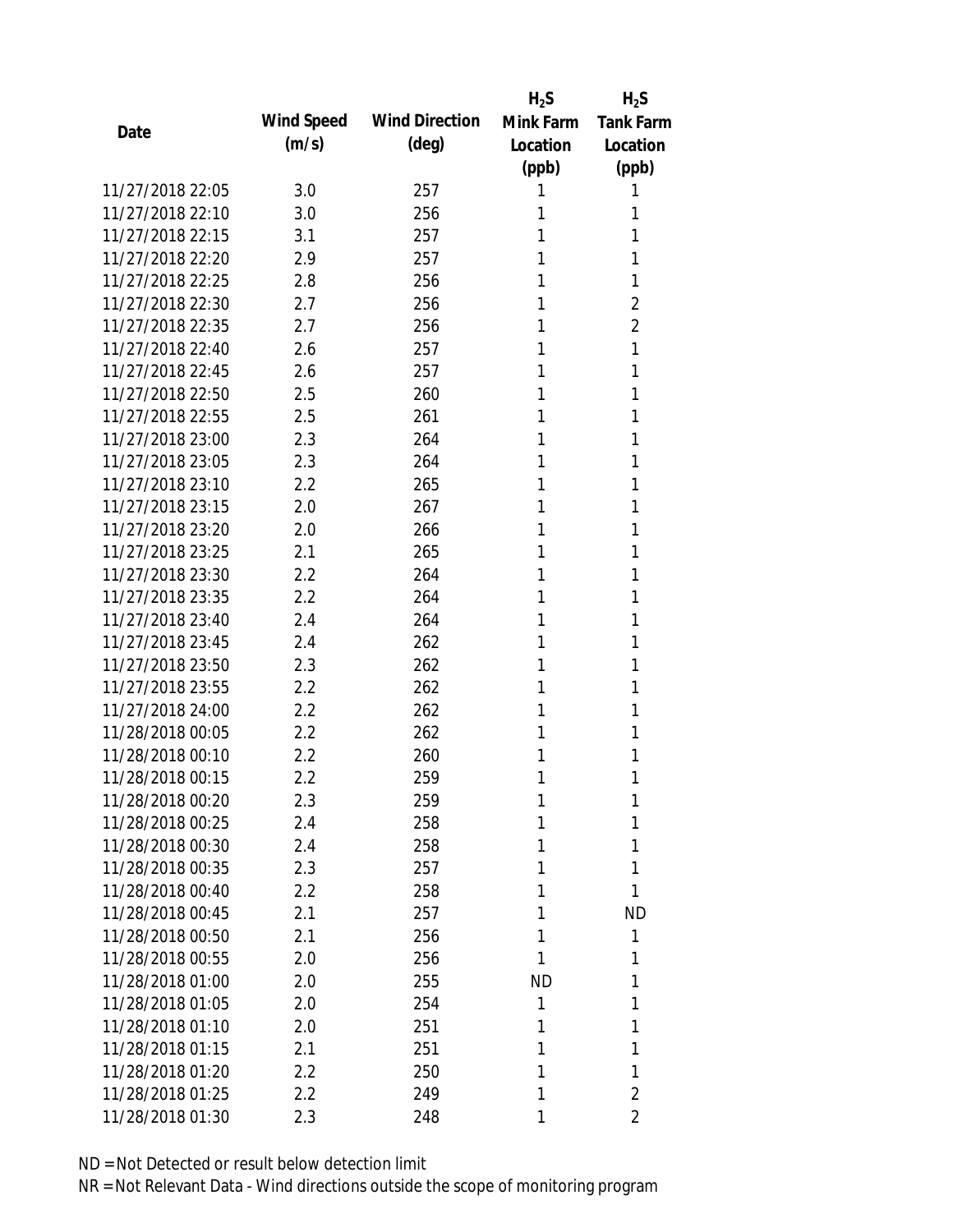|                  |            |                       | $H_2S$    | $H_2S$           |
|------------------|------------|-----------------------|-----------|------------------|
| Date             | Wind Speed | <b>Wind Direction</b> | Mink Farm | <b>Tank Farm</b> |
|                  | (m/s)      | $(\text{deg})$        | Location  | Location         |
|                  |            |                       | (ppb)     | (ppb)            |
| 11/28/2018 01:35 | 2.3        | 247                   | 1         | 1                |
| 11/28/2018 01:40 | 2.3        | 247                   | 1         | 1                |
| 11/28/2018 01:45 | 2.2        | 247                   | 1         | 1                |
| 11/28/2018 01:50 | 2.2        | 249                   | 1         | $\overline{2}$   |
| 11/28/2018 01:55 | 2.1        | 247                   | 1         | 1                |
| 11/28/2018 02:00 | 2.0        | 245                   | 1         | 1                |
| 11/28/2018 02:05 | 2.0        | 241                   | 1         | 1                |
| 11/28/2018 02:10 | 2.0        | 241                   | 1         | 1                |
| 11/28/2018 02:15 | 2.1        | 238                   | 1         | $\overline{2}$   |
| 11/28/2018 02:20 | 1.9        | 233                   | 1         | 1                |
| 11/28/2018 02:25 | 1.6        | 230                   | 1         | $\overline{2}$   |
| 11/28/2018 02:30 | 1.4        | 221                   | <b>NR</b> | $\overline{2}$   |
| 11/28/2018 02:35 | 1.3        | 214                   | <b>NR</b> | $\overline{2}$   |
| 11/28/2018 02:40 | 1.2        | 213                   | <b>NR</b> | 1                |
| 11/28/2018 02:45 | 1.2        | 217                   | <b>NR</b> | 1                |
| 11/28/2018 02:50 | 1.2        | 220                   | <b>NR</b> | $\overline{2}$   |
| 11/28/2018 02:55 | 1.4        | 225                   | <b>NR</b> | 2                |
| 11/28/2018 03:00 | 1.6        | 231                   | <b>ND</b> | $\overline{2}$   |
| 11/28/2018 03:05 | 1.7        | 238                   | <b>ND</b> | $\overline{2}$   |
| 11/28/2018 03:10 | 1.7        | 240                   | <b>ND</b> | $\overline{2}$   |
| 11/28/2018 03:15 | 1.7        | 240                   | <b>ND</b> | $\overline{2}$   |
| 11/28/2018 03:20 | 1.6        | 241                   | 1         | $\overline{2}$   |
| 11/28/2018 03:25 | 1.6        | 242                   | 1         | 1                |
| 11/28/2018 03:30 | 1.5        | 243                   | 1         | 1                |
| 11/28/2018 03:35 | 1.4        | 244                   | 1         | 2                |
| 11/28/2018 03:40 | 1.3        | 242                   | 1         | 1                |
| 11/28/2018 03:45 | 1.2        | 241                   | 1         | 1                |
| 11/28/2018 03:50 | 1.2        | 236                   | 1         | 1                |
| 11/28/2018 03:55 | 1.2        | 226                   | <b>NR</b> | 1                |
| 11/28/2018 04:00 | 1.2        | 215                   | <b>NR</b> | 1                |
| 11/28/2018 04:05 | 1.3        | 202                   | <b>NR</b> | 1                |
| 11/28/2018 04:10 | 1.3        | 188                   | <b>NR</b> | 1                |
| 11/28/2018 04:15 | 1.3        | 177                   | <b>NR</b> | 1                |
| 11/28/2018 04:20 | 1.1        | 170                   | <b>NR</b> | 1                |
| 11/28/2018 04:25 | 0.9        | 167                   | <b>NR</b> | <b>NR</b>        |
| 11/28/2018 04:30 | 0.9        | 167                   | <b>NR</b> | <b>NR</b>        |
| 11/28/2018 04:35 | 0.9        | 173                   | <b>NR</b> | 1                |
| 11/28/2018 04:40 | 0.9        | 186                   | <b>NR</b> | 1                |
| 11/28/2018 04:45 | 0.9        | 201                   | <b>NR</b> | 1                |
| 11/28/2018 04:50 | 1.1        | 204                   | <b>NR</b> | 1                |
| 11/28/2018 04:55 | 1.2        | 204                   | <b>NR</b> | 1                |
| 11/28/2018 05:00 | 1.1        | 205                   | <b>NR</b> | 1                |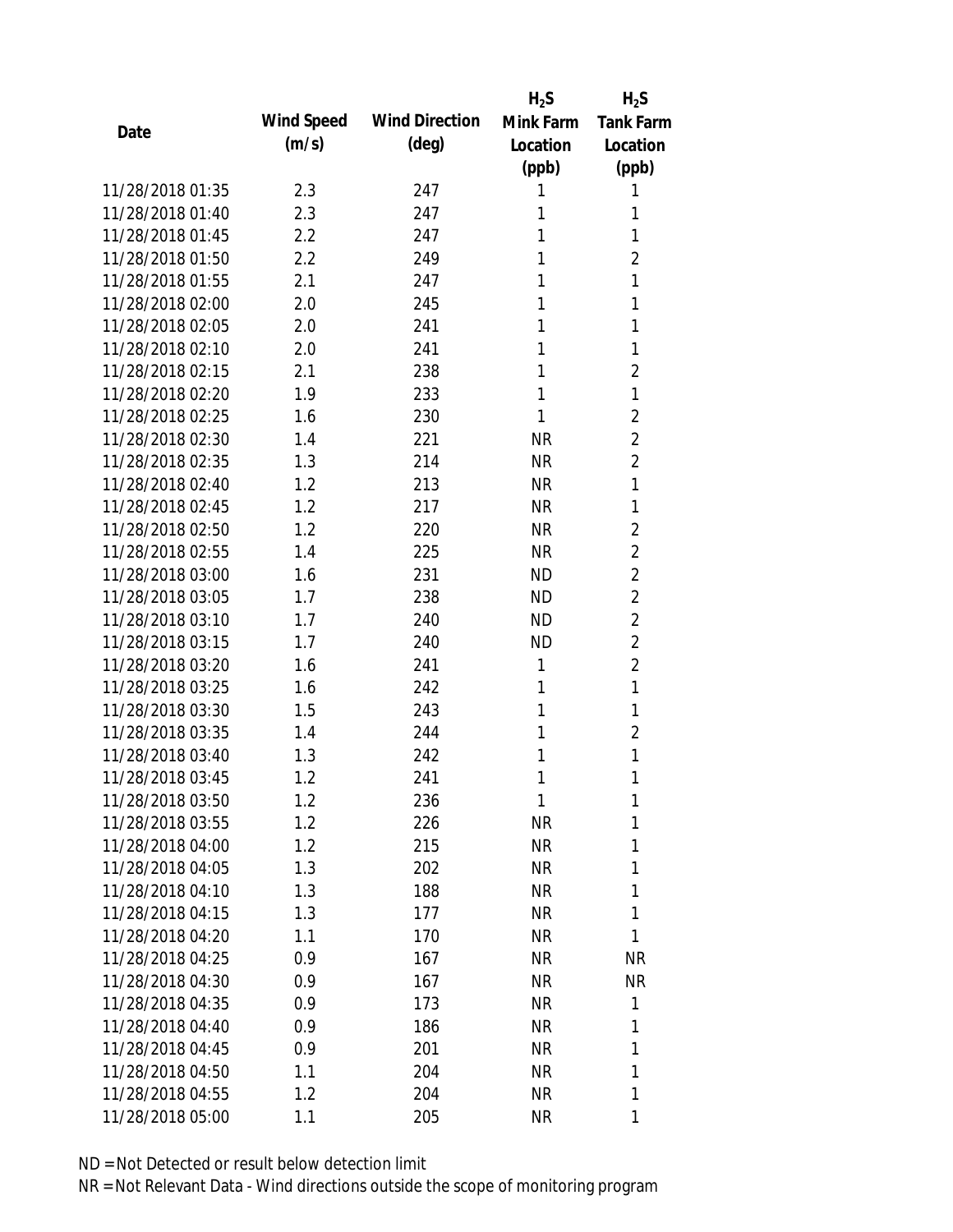|                  |            |                       | $H_2S$    | $H_2S$           |
|------------------|------------|-----------------------|-----------|------------------|
| Date             | Wind Speed | <b>Wind Direction</b> | Mink Farm | <b>Tank Farm</b> |
|                  | (m/s)      | $(\text{deg})$        | Location  | Location         |
|                  |            |                       | (ppb)     | (ppb)            |
| 11/28/2018 05:05 | 1.1        | 208                   | <b>NR</b> | 1                |
| 11/28/2018 05:10 | 1.0        | 204                   | <b>NR</b> | 1                |
| 11/28/2018 05:15 | 0.9        | 198                   | <b>NR</b> | $\mathbf{1}$     |
| 11/28/2018 05:20 | 0.9        | 195                   | <b>NR</b> | 1                |
| 11/28/2018 05:25 | 1.0        | 191                   | <b>NR</b> | 1                |
| 11/28/2018 05:30 | 1.1        | 190                   | <b>NR</b> | 1                |
| 11/28/2018 05:35 | 1.1        | 182                   | <b>NR</b> | $\mathbf{1}$     |
| 11/28/2018 05:40 | 1.2        | 178                   | <b>NR</b> | $\mathbf{1}$     |
| 11/28/2018 05:45 | 1.1        | 171                   | <b>NR</b> | 1                |
| 11/28/2018 05:50 | 0.9        | 169                   | <b>NR</b> | <b>NR</b>        |
| 11/28/2018 05:55 | 0.6        | 164                   | <b>NR</b> | <b>NR</b>        |
| 11/28/2018 06:00 | 0.4        | 159                   | <b>NR</b> | <b>NR</b>        |
| 11/28/2018 06:05 | 0.2        | 163                   | <b>NR</b> | <b>NR</b>        |
| 11/28/2018 06:10 | 0.3        | 177                   | <b>NR</b> | 1                |
| 11/28/2018 06:15 | 0.3        | 169                   | <b>NR</b> | <b>NR</b>        |
| 11/28/2018 06:20 | 0.5        | 154                   | <b>NR</b> | <b>NR</b>        |
| 11/28/2018 06:25 | 0.6        | 145                   | <b>NR</b> | <b>NR</b>        |
| 11/28/2018 06:30 | 0.7        | 141                   | <b>NR</b> | <b>NR</b>        |
| 11/28/2018 06:35 | 0.8        | 141                   | <b>NR</b> | <b>NR</b>        |
| 11/28/2018 06:40 | 0.6        | 132                   | <b>NR</b> | <b>NR</b>        |
| 11/28/2018 06:45 | 0.5        | 126                   | <b>NR</b> | <b>NR</b>        |
| 11/28/2018 06:50 | 0.3        | 111                   | <b>NR</b> | <b>NR</b>        |
| 11/28/2018 06:55 | 0.3        | 129                   | <b>NR</b> | <b>NR</b>        |
| 11/28/2018 07:00 | 0.2        | 164                   | <b>NR</b> | <b>NR</b>        |
| 11/28/2018 07:05 | 0.4        | 184                   | <b>NR</b> | $\overline{2}$   |
| 11/28/2018 07:10 | 0.6        | 196                   | <b>NR</b> | $\overline{2}$   |
| 11/28/2018 07:15 | 0.8        | 202                   | <b>NR</b> | $\overline{2}$   |
| 11/28/2018 07:20 | 0.9        | 205                   | <b>NR</b> | 2                |
| 11/28/2018 07:25 | 1.2        | 217                   | <b>NR</b> | 2                |
| 11/28/2018 07:30 | 1.4        | 229                   | <b>NR</b> | $\overline{2}$   |
| 11/28/2018 07:35 | 1.5        | 242                   | 1         | $\overline{2}$   |
| 11/28/2018 07:40 | 1.6        | 250                   | 1         | $\overline{2}$   |
| 11/28/2018 07:45 | 1.7        | 255                   | 1         | 1                |
| 11/28/2018 07:50 | 1.8        | 259                   | ND        | 1                |
| 11/28/2018 07:55 | 1.7        | 262                   | 1         | 1                |
| 11/28/2018 08:00 | 1.6        | 260                   | 1         | 1                |
| 11/28/2018 08:05 | 1.6        | 260                   | 1         | 1                |
| 11/28/2018 08:10 | 1.6        | 262                   | 1         | 1                |
| 11/28/2018 08:15 | 1.6        | 261                   | 1         | 1                |
| 11/28/2018 08:20 | 1.6        | 265                   | 1         | 1                |
| 11/28/2018 08:25 | 1.8        | 269                   | 1         | 1                |
| 11/28/2018 08:30 | 1.8        | 273                   | 1         | 1                |
|                  |            |                       |           |                  |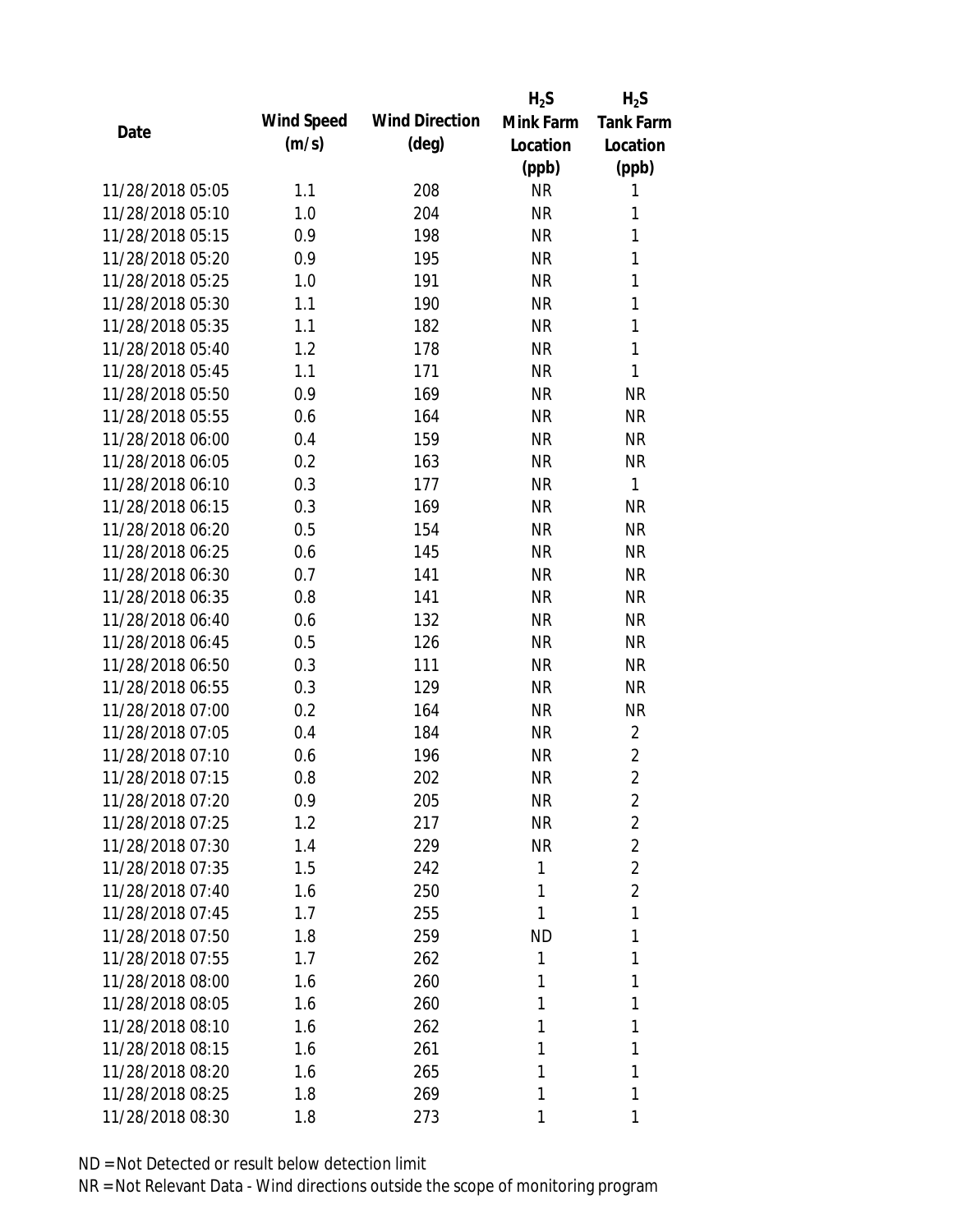|                  |            |                       | $H_2S$    | $H_2S$           |
|------------------|------------|-----------------------|-----------|------------------|
|                  | Wind Speed | <b>Wind Direction</b> | Mink Farm | <b>Tank Farm</b> |
| Date             | (m/s)      | $(\text{deg})$        | Location  | Location         |
|                  |            |                       | (ppb)     | (ppb)            |
| 11/28/2018 08:35 | 1.9        | 270                   | 1         | 1                |
| 11/28/2018 08:40 | 2.0        | 268                   | 1         | 1                |
| 11/28/2018 08:45 | 2.0        | 265                   | 1         | 1                |
| 11/28/2018 08:50 | 2.2        | 261                   | 1         | 1                |
| 11/28/2018 08:55 | 2.2        | 263                   | 1         | 1                |
| 11/28/2018 09:00 | 2.2        | 259                   | 1         | 1                |
| 11/28/2018 09:05 | 2.1        | 259                   | 1         | 1                |
| 11/28/2018 09:10 | 2.2        | 262                   | 1         | 1                |
| 11/28/2018 09:15 | 2.1        | 272                   | 1         | 1                |
| 11/28/2018 09:20 | 2.0        | 277                   | 1         | <b>NR</b>        |
| 11/28/2018 09:25 | 2.0        | 270                   | 1         | 1                |
| 11/28/2018 09:30 | 2.1        | 276                   | 1         | <b>NR</b>        |
| 11/28/2018 09:35 | 2.0        | 273                   | 1         | 1                |
| 11/28/2018 09:40 | 1.9        | 269                   | 1         | 1                |
| 11/28/2018 09:45 | 2.0        | 259                   | 1         | 1                |
| 11/28/2018 09:50 | 2.0        | 252                   | 1         | 1                |
| 11/28/2018 09:55 | 1.9        | 245                   | 1         | 1                |
| 11/28/2018 10:00 | 1.8        | 229                   | <b>NR</b> | 1                |
| 11/28/2018 10:05 | 1.8        | 228                   | <b>NR</b> | 1                |
| 11/28/2018 10:10 | 1.7        | 223                   | <b>NR</b> | 1                |
| 11/28/2018 10:15 | 1.5        | 218                   | <b>NR</b> | 1                |
| 11/28/2018 10:20 | 1.4        | 216                   | <b>NR</b> | 1                |
| 11/28/2018 10:25 | 1.1        | 216                   | <b>NR</b> | 1                |
| 11/28/2018 10:30 | 1.0        | 230                   | 1         | 1                |
| 11/28/2018 10:35 | 0.9        | 247                   | 1         | 1                |
| 11/28/2018 10:40 | 0.9        | 260                   | 1         | 1                |
| 11/28/2018 10:45 | 1.0        | 264                   | 1         | 1                |
| 11/28/2018 10:50 | 0.9        | 270                   | 1         | 1                |
| 11/28/2018 10:55 | 0.9        | 271                   | <b>ND</b> | 1                |
| 11/28/2018 11:00 | 0.9        | 270                   | 1         | 1                |
| 11/28/2018 11:05 | 1.0        | 255                   | 1         | $\overline{2}$   |
| 11/28/2018 11:10 | 1.2        | 245                   | 1         | $\overline{2}$   |
| 11/28/2018 11:15 | 1.3        | 244                   | 1         | $\overline{2}$   |
| 11/28/2018 11:20 | 1.4        | 244                   | 1         | $\overline{2}$   |
| 11/28/2018 11:25 | 1.7        | 242                   | 1         | $\overline{2}$   |
| 11/28/2018 11:30 | 1.7        | 238                   | 1         | $\overline{2}$   |
| 11/28/2018 11:35 | 1.8        | 239                   | 1         | $\overline{2}$   |
| 11/28/2018 11:40 | 1.8        | 238                   | 1         | $\overline{2}$   |
| 11/28/2018 11:45 | 1.8        | 237                   | 1         | $\overline{2}$   |
| 11/28/2018 11:50 | 2.0        | 235                   | 1         | $\overline{2}$   |
| 11/28/2018 11:55 | 2.0        | 231                   | 1         | $\overline{2}$   |
| 11/28/2018 12:00 | 2.1        | 235                   | 1         | 2                |
|                  |            |                       |           |                  |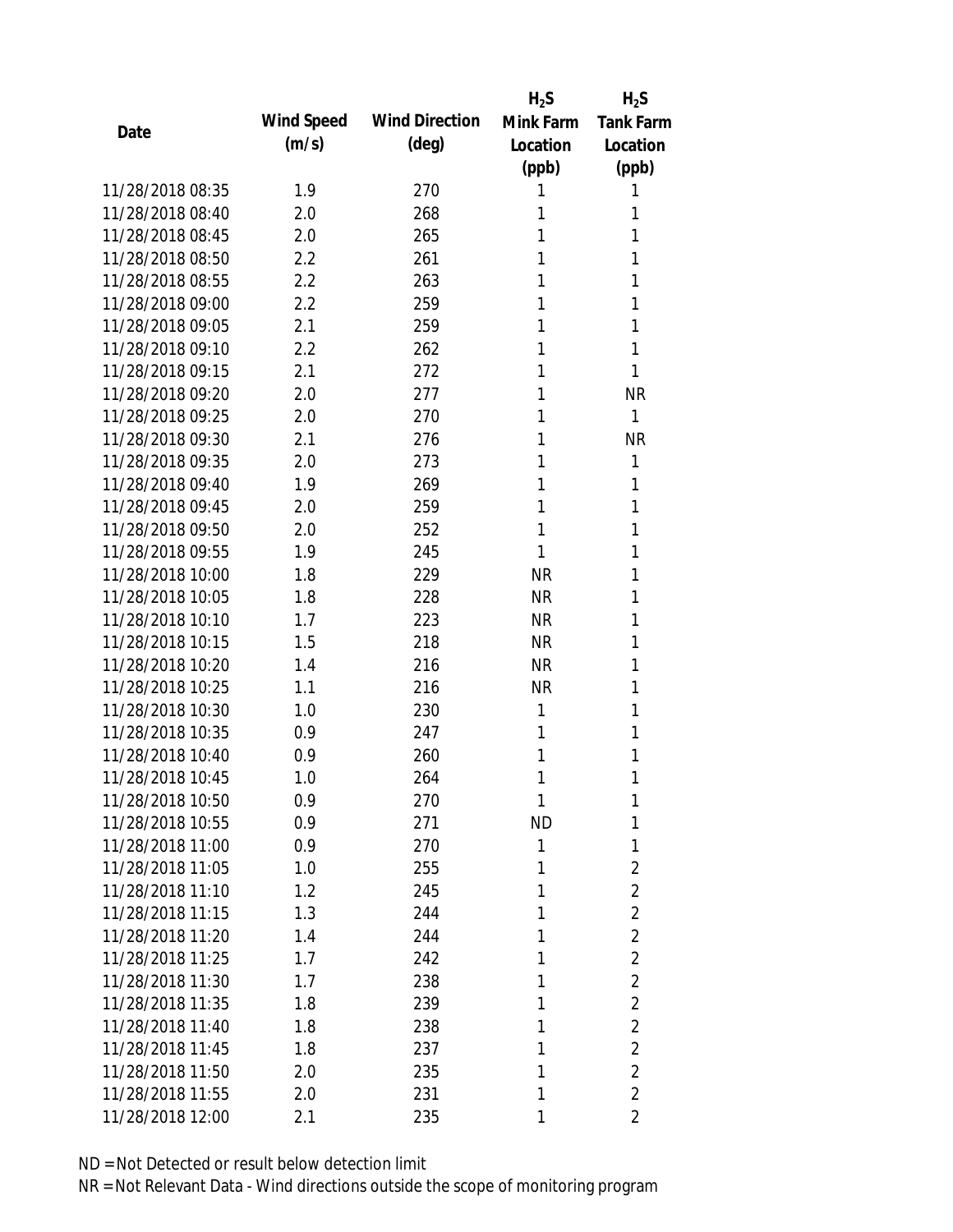|                  |            |                       | $H_2S$    | $H_2S$           |
|------------------|------------|-----------------------|-----------|------------------|
|                  | Wind Speed | <b>Wind Direction</b> | Mink Farm | <b>Tank Farm</b> |
| Date             | (m/s)      | $(\text{deg})$        | Location  | Location         |
|                  |            |                       | (ppb)     | (ppb)            |
| 11/28/2018 12:05 | 2.2        | 239                   | 1         | 2                |
| 11/28/2018 12:10 | 2.1        | 236                   | 1         | 2                |
| 11/28/2018 12:15 | 2.2        | 229                   | <b>NR</b> | $\overline{2}$   |
| 11/28/2018 12:20 | 2.2        | 222                   | <b>NR</b> | $\overline{2}$   |
| 11/28/2018 12:25 | 2.3        | 219                   | <b>NR</b> | $\overline{2}$   |
| 11/28/2018 12:30 | 2.4        | 211                   | <b>NR</b> | $\overline{2}$   |
| 11/28/2018 12:35 | 2.5        | 204                   | <b>NR</b> | 1                |
| 11/28/2018 12:40 | 2.6        | 204                   | <b>NR</b> | 1                |
| 11/28/2018 12:45 | 2.8        | 208                   | <b>NR</b> | 1                |
| 11/28/2018 12:50 | 2.8        | 210                   | <b>NR</b> | 1                |
| 11/28/2018 12:55 | 2.9        | 211                   | <b>NR</b> | 1                |
| 11/28/2018 13:00 | 3.1        | 214                   | <b>NR</b> | 1                |
| 11/28/2018 13:05 | 3.1        | 217                   | <b>NR</b> | 1                |
| 11/28/2018 13:10 | 3.2        | 216                   | <b>NR</b> | 1                |
| 11/28/2018 13:15 | 3.2        | 216                   | <b>NR</b> | 1                |
| 11/28/2018 13:20 | 3.3        | 217                   | <b>NR</b> | 1                |
| 11/28/2018 13:25 | 3.2        | 219                   | <b>NR</b> | 1                |
| 11/28/2018 13:30 | 3.1        | 219                   | <b>NR</b> | 1                |
| 11/28/2018 13:35 | 3.2        | 216                   | <b>NR</b> | 1                |
| 11/28/2018 13:40 | 3.2        | 211                   | <b>NR</b> | 1                |
| 11/28/2018 13:45 | 3.2        | 206                   | <b>NR</b> | 1                |
| 11/28/2018 13:50 | 3.2        | 203                   | <b>NR</b> | 1                |
| 11/28/2018 13:55 | 3.2        | 195                   | <b>NR</b> | 1                |
| 11/28/2018 14:00 | 3.3        | 193                   | <b>NR</b> | 1                |
| 11/28/2018 14:05 | 3.2        | 195                   | <b>NR</b> | 1                |
| 11/28/2018 14:10 | 3.1        | 198                   | <b>NR</b> | 1                |
| 11/28/2018 14:15 | 3.0        | 202                   | <b>NR</b> | 1                |
| 11/28/2018 14:20 | 3.0        | 203                   | <b>NR</b> | 1                |
| 11/28/2018 14:25 | 3.1        | 206                   | <b>NR</b> | 1                |
| 11/28/2018 14:30 | 3.0        | 209                   | <b>NR</b> | 1                |
| 11/28/2018 14:35 | 2.9        | 206                   | <b>NR</b> | 1                |
| 11/28/2018 14:40 | 3.1        | 205                   | <b>NR</b> | 1                |
| 11/28/2018 14:45 | 3.2        | 204                   | <b>NR</b> | 1                |
| 11/28/2018 14:50 | 3.0        | 203                   | <b>NR</b> | 1                |
| 11/28/2018 14:55 | 2.9        | 204                   | <b>NR</b> | <b>ND</b>        |
| 11/28/2018 15:00 | 2.8        | 203                   | <b>NR</b> | <b>ND</b>        |
| 11/28/2018 15:05 | 2.7        | 201                   | <b>NR</b> | <b>ND</b>        |
| 11/28/2018 15:10 | 2.4        | 200                   | <b>NR</b> | 1                |
| 11/28/2018 15:15 | 2.3        | 196                   | <b>NR</b> | <b>ND</b>        |
| 11/28/2018 15:20 | $2.2\,$    | 194                   | <b>NR</b> | 1                |
| 11/28/2018 15:25 | 2.1        | 191                   | <b>NR</b> | 1                |
| 11/28/2018 15:30 | 2.0        | 186                   | <b>NR</b> | 1                |
|                  |            |                       |           |                  |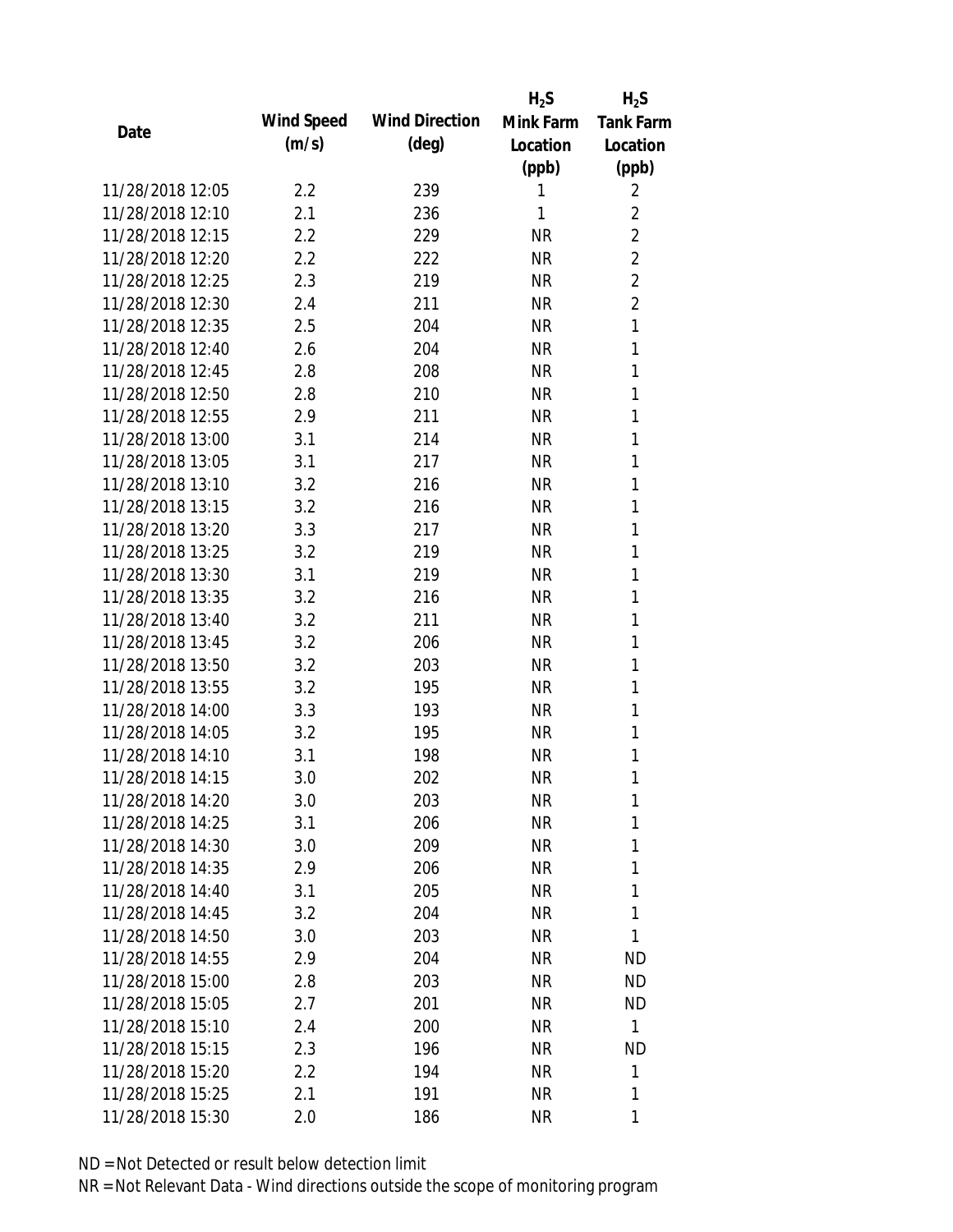|                  |            |                       | $H_2S$    | $H_2S$           |
|------------------|------------|-----------------------|-----------|------------------|
| Date             | Wind Speed | <b>Wind Direction</b> | Mink Farm | <b>Tank Farm</b> |
|                  | (m/s)      | $(\text{deg})$        | Location  | Location         |
|                  |            |                       | (ppb)     | (ppb)            |
| 11/28/2018 15:35 | 2.0        | 185                   | <b>NR</b> | 1                |
| 11/28/2018 15:40 | 1.9        | 182                   | <b>NR</b> | 1                |
| 11/28/2018 15:45 | 1.9        | 182                   | <b>NR</b> | $\mathbf{1}$     |
| 11/28/2018 15:50 | 1.9        | 180                   | <b>NR</b> | 1                |
| 11/28/2018 15:55 | 1.9        | 176                   | <b>NR</b> | $\mathbf{1}$     |
| 11/28/2018 16:00 | 2.0        | 172                   | <b>NR</b> | 1                |
| 11/28/2018 16:05 | 2.1        | 170                   | <b>NR</b> | 1                |
| 11/28/2018 16:10 | 2.2        | 170                   | <b>NR</b> | $\mathbf{1}$     |
| 11/28/2018 16:15 | 2.3        | 166                   | <b>NR</b> | <b>NR</b>        |
| 11/28/2018 16:20 | 2.4        | 161                   | <b>NR</b> | <b>NR</b>        |
| 11/28/2018 16:25 | 2.5        | 162                   | <b>NR</b> | <b>NR</b>        |
| 11/28/2018 16:30 | 2.5        | 161                   | <b>NR</b> | <b>NR</b>        |
| 11/28/2018 16:35 | 2.6        | 158                   | <b>NR</b> | <b>NR</b>        |
| 11/28/2018 16:40 | 2.6        | 155                   | <b>NR</b> | <b>NR</b>        |
| 11/28/2018 16:45 | 2.7        | 157                   | <b>NR</b> | <b>NR</b>        |
| 11/28/2018 16:50 | 2.7        | 160                   | <b>NR</b> | <b>NR</b>        |
| 11/28/2018 16:55 | 2.7        | 161                   | <b>NR</b> | <b>NR</b>        |
| 11/28/2018 17:00 | 2.7        | 163                   | <b>NR</b> | <b>NR</b>        |
| 11/28/2018 17:05 | 2.7        | 165                   | <b>NR</b> | <b>NR</b>        |
| 11/28/2018 17:10 | 2.7        | 167                   | <b>NR</b> | <b>NR</b>        |
| 11/28/2018 17:15 | 2.8        | 164                   | <b>NR</b> | <b>NR</b>        |
| 11/28/2018 17:20 | 2.8        | 165                   | <b>NR</b> | <b>NR</b>        |
| 11/28/2018 17:25 | 2.8        | 166                   | <b>NR</b> | <b>NR</b>        |
| 11/28/2018 17:30 | 2.8        | 165                   | <b>NR</b> | <b>NR</b>        |
| 11/28/2018 17:35 | 2.8        | 165                   | <b>NR</b> | <b>NR</b>        |
| 11/28/2018 17:40 | 2.7        | 167                   | <b>NR</b> | <b>NR</b>        |
| 11/28/2018 17:45 | 2.6        | 172                   | <b>NR</b> | <b>ND</b>        |
| 11/28/2018 17:50 | 2.5        | 174                   | <b>NR</b> | 1                |
| 11/28/2018 17:55 | 2.4        | 177                   | <b>NR</b> | 1                |
| 11/28/2018 18:00 | 2.3        | 181                   | <b>NR</b> | 1                |
| 11/28/2018 18:05 | 2.2        | 182                   | <b>NR</b> | 1                |
| 11/28/2018 18:10 | 2.0        | 182                   | <b>NR</b> | 1                |
| 11/28/2018 18:15 | 1.9        | 179                   | <b>NR</b> | 1                |
| 11/28/2018 18:20 | 1.8        | 176                   | <b>NR</b> | 1                |
| 11/28/2018 18:25 | 1.7        | 173                   | <b>NR</b> | 1                |
| 11/28/2018 18:30 | 1.8        | 172                   | <b>NR</b> | 1                |
| 11/28/2018 18:35 | 1.7        | 170                   | <b>NR</b> | 1                |
| 11/28/2018 18:40 | 1.8        | 166                   | <b>NR</b> | <b>NR</b>        |
| 11/28/2018 18:45 | 1.9        | 164                   | <b>NR</b> | <b>NR</b>        |
| 11/28/2018 18:50 | 1.9        | 161                   | <b>NR</b> | <b>NR</b>        |
| 11/28/2018 18:55 | 1.9        | 160                   | <b>NR</b> | <b>NR</b>        |
| 11/28/2018 19:00 | 1.9        | 155                   | <b>NR</b> | <b>NR</b>        |
|                  |            |                       |           |                  |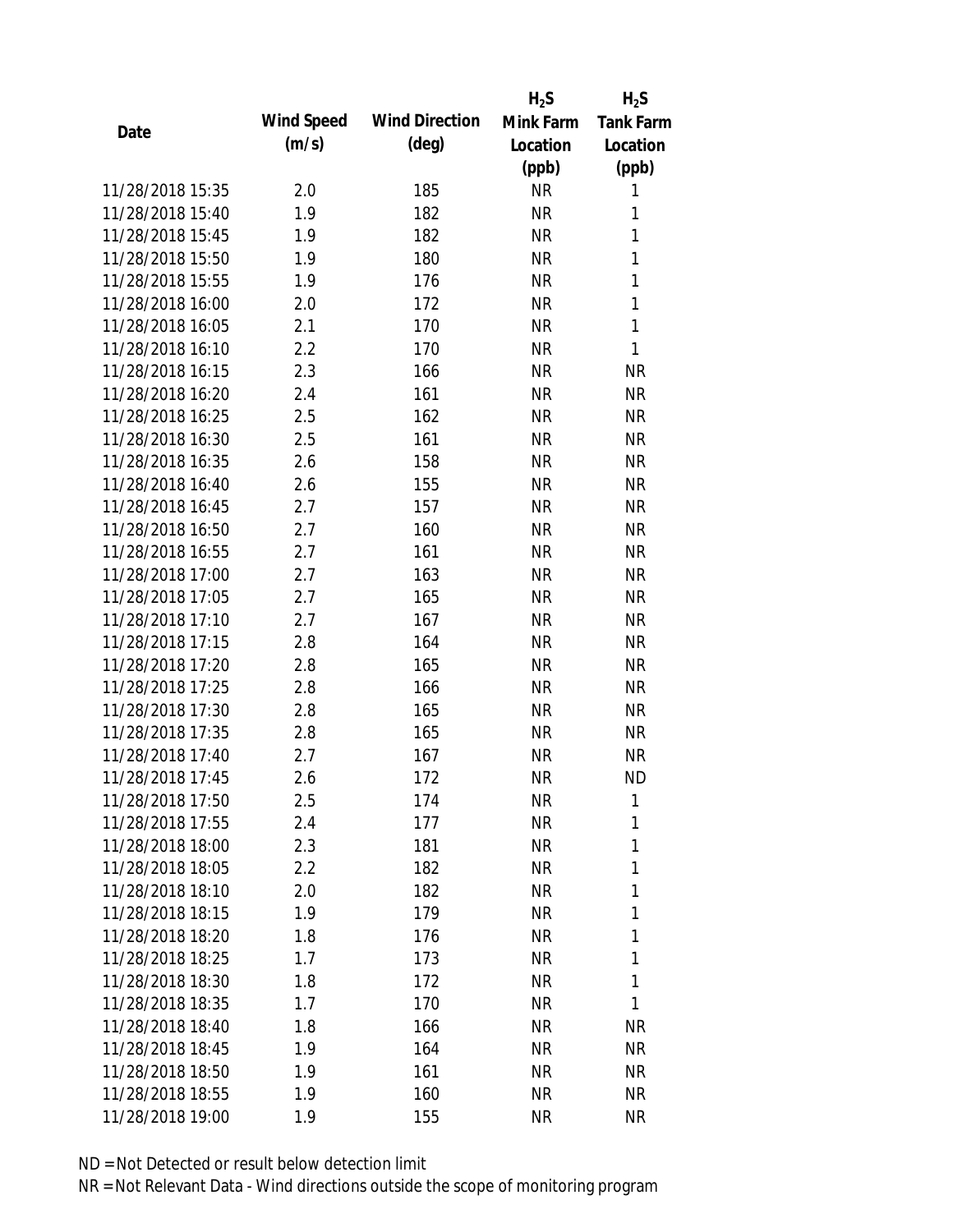|                  |            |                       | $H_2S$    | $H_2S$           |
|------------------|------------|-----------------------|-----------|------------------|
| Date             | Wind Speed | <b>Wind Direction</b> | Mink Farm | <b>Tank Farm</b> |
|                  | (m/s)      | $(\text{deg})$        | Location  | Location         |
|                  |            |                       | (ppb)     | (ppb)            |
| 11/28/2018 19:05 | 2.0        | 151                   | <b>NR</b> | <b>NR</b>        |
| 11/28/2018 19:10 | 2.0        | 148                   | <b>NR</b> | <b>NR</b>        |
| 11/28/2018 19:15 | 2.0        | 141                   | <b>NR</b> | <b>NR</b>        |
| 11/28/2018 19:20 | 2.1        | 135                   | <b>NR</b> | <b>NR</b>        |
| 11/28/2018 19:25 | 2.1        | 128                   | <b>NR</b> | <b>NR</b>        |
| 11/28/2018 19:30 | 2.1        | 125                   | <b>NR</b> | <b>NR</b>        |
| 11/28/2018 19:35 | 2.1        | 120                   | <b>NR</b> | <b>NR</b>        |
| 11/28/2018 19:40 | 2.0        | 115                   | <b>NR</b> | <b>NR</b>        |
| 11/28/2018 19:45 | 2.0        | 114                   | <b>NR</b> | <b>NR</b>        |
| 11/28/2018 19:50 | 2.0        | 110                   | <b>NR</b> | <b>NR</b>        |
| 11/28/2018 19:55 | 2.0        | 107                   | <b>NR</b> | <b>NR</b>        |
| 11/28/2018 20:00 | 1.9        | 103                   | <b>NR</b> | <b>NR</b>        |
| 11/28/2018 20:05 | 1.9        | 101                   | <b>NR</b> | <b>NR</b>        |
| 11/28/2018 20:10 | 1.9        | 101                   | <b>NR</b> | <b>NR</b>        |
| 11/28/2018 20:15 | 1.9        | 100                   | <b>NR</b> | <b>NR</b>        |
| 11/28/2018 20:20 | 1.9        | 103                   | <b>NR</b> | <b>NR</b>        |
| 11/28/2018 20:25 | 1.9        | 106                   | <b>NR</b> | <b>NR</b>        |
| 11/28/2018 20:30 | 1.9        | 107                   | <b>NR</b> | <b>NR</b>        |
| 11/28/2018 20:35 | 1.9        | 109                   | <b>NR</b> | <b>NR</b>        |
| 11/28/2018 20:40 | 1.9        | 110                   | <b>NR</b> | <b>NR</b>        |
| 11/28/2018 20:45 | 1.8        | 113                   | <b>NR</b> | <b>NR</b>        |
| 11/28/2018 20:50 | 1.8        | 112                   | <b>NR</b> | <b>NR</b>        |
| 11/28/2018 20:55 | 1.7        | 113                   | <b>NR</b> | <b>NR</b>        |
| 11/28/2018 21:00 | 1.6        | 114                   | <b>NR</b> | <b>NR</b>        |
| 11/28/2018 21:05 | 1.6        | 113                   | <b>NR</b> | <b>NR</b>        |
| 11/28/2018 21:10 | 1.6        | 110                   | <b>NR</b> | <b>NR</b>        |
| 11/28/2018 21:15 | 1.5        | 108                   | <b>NR</b> | <b>NR</b>        |
| 11/28/2018 21:20 | 1.5        | 107                   | <b>NR</b> | <b>NR</b>        |
| 11/28/2018 21:25 | 1.6        | 105                   | <b>NR</b> | <b>NR</b>        |
| 11/28/2018 21:30 | 1.7        | 108                   | <b>NR</b> | <b>NR</b>        |
| 11/28/2018 21:35 | 1.8        | 111                   | NR        | <b>NR</b>        |
| 11/28/2018 21:40 | 1.8        | 115                   | <b>NR</b> | <b>NR</b>        |
| 11/28/2018 21:45 | 1.9        | 118                   | <b>NR</b> | <b>NR</b>        |
| 11/28/2018 21:50 | 2.0        | 123                   | <b>NR</b> | <b>NR</b>        |
| 11/28/2018 21:55 | 2.1        | 126                   | <b>NR</b> | NR               |
| 11/28/2018 22:00 | 2.2        | 126                   | <b>NR</b> | <b>NR</b>        |
| 11/28/2018 22:05 | 2.4        | 125                   | <b>NR</b> | <b>NR</b>        |
| 11/28/2018 22:10 | 2.7        | 126                   | NR        | <b>NR</b>        |
| 11/28/2018 22:15 | 3.0        | 126                   | <b>NR</b> | NR               |
| 11/28/2018 22:20 | 3.2        | 123                   | <b>NR</b> | <b>NR</b>        |
| 11/28/2018 22:25 | 3.4        | 122                   | <b>NR</b> | <b>NR</b>        |
| 11/28/2018 22:30 | 3.5        | 122                   | <b>NR</b> | <b>NR</b>        |
|                  |            |                       |           |                  |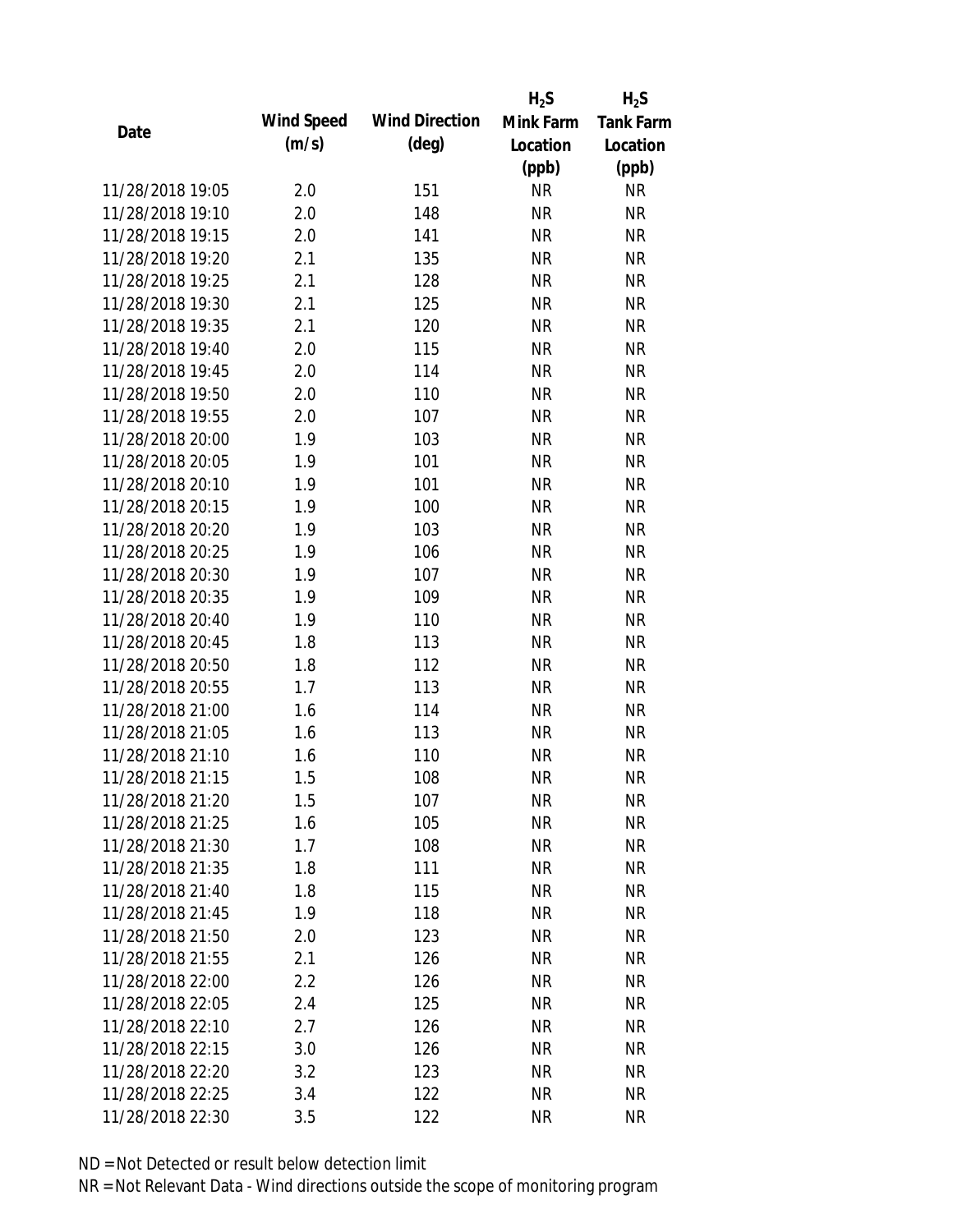|                  |            |                       | $H_2S$    | $H_2S$           |
|------------------|------------|-----------------------|-----------|------------------|
| Date             | Wind Speed | <b>Wind Direction</b> | Mink Farm | <b>Tank Farm</b> |
|                  | (m/s)      | $(\text{deg})$        | Location  | Location         |
|                  |            |                       | (ppb)     | (ppb)            |
| 11/28/2018 22:35 | 3.6        | 124                   | <b>NR</b> | <b>NR</b>        |
| 11/28/2018 22:40 | 3.5        | 129                   | <b>NR</b> | <b>NR</b>        |
| 11/28/2018 22:45 | 3.3        | 133                   | <b>NR</b> | <b>NR</b>        |
| 11/28/2018 22:50 | 3.1        | 139                   | <b>NR</b> | <b>NR</b>        |
| 11/28/2018 22:55 | 2.9        | 146                   | <b>NR</b> | <b>NR</b>        |
| 11/28/2018 23:00 | 2.8        | 151                   | <b>NR</b> | <b>NR</b>        |
| 11/28/2018 23:05 | 2.7        | 155                   | <b>NR</b> | <b>NR</b>        |
| 11/28/2018 23:10 | 2.8        | 156                   | <b>NR</b> | <b>NR</b>        |
| 11/28/2018 23:15 | 2.9        | 160                   | <b>NR</b> | <b>NR</b>        |
| 11/28/2018 23:20 | 2.9        | 161                   | <b>NR</b> | <b>NR</b>        |
| 11/28/2018 23:25 | 2.9        | 158                   | <b>NR</b> | <b>NR</b>        |
| 11/28/2018 23:30 | 2.9        | 153                   | <b>NR</b> | <b>NR</b>        |
| 11/28/2018 23:35 | 2.8        | 149                   | <b>NR</b> | <b>NR</b>        |
| 11/28/2018 23:40 | 2.8        | 144                   | <b>NR</b> | <b>NR</b>        |
| 11/28/2018 23:45 | 2.7        | 140                   | <b>NR</b> | <b>NR</b>        |
| 11/28/2018 23:50 | 2.7        | 136                   | <b>NR</b> | <b>NR</b>        |
| 11/28/2018 23:55 | 2.7        | 133                   | <b>NR</b> | <b>NR</b>        |
| 11/28/2018 24:00 | 2.7        | 134                   | <b>NR</b> | <b>NR</b>        |
| 11/29/2018 00:05 | 2.7        | 133                   | <b>NR</b> | <b>NR</b>        |
| 11/29/2018 00:10 | 2.7        | 133                   | <b>NR</b> | <b>NR</b>        |
| 11/29/2018 00:15 | 2.7        | 132                   | <b>NR</b> | <b>NR</b>        |
| 11/29/2018 00:20 | 2.7        | 130                   | <b>NR</b> | <b>NR</b>        |
| 11/29/2018 00:25 | 2.7        | 130                   | <b>NR</b> | <b>NR</b>        |
| 11/29/2018 00:30 | 2.7        | 129                   | <b>NR</b> | <b>NR</b>        |
| 11/29/2018 00:35 | 2.7        | 130                   | <b>NR</b> | <b>NR</b>        |
| 11/29/2018 00:40 | 2.7        | 129                   | <b>NR</b> | <b>NR</b>        |
| 11/29/2018 00:45 | 2.7        | 130                   | <b>NR</b> | <b>NR</b>        |
| 11/29/2018 00:50 | 2.7        | 132                   | <b>NR</b> | <b>NR</b>        |
| 11/29/2018 00:55 | 2.6        | 132                   | <b>NR</b> | <b>NR</b>        |
| 11/29/2018 01:00 | 2.5        | 131                   | <b>NR</b> | <b>NR</b>        |
| 11/29/2018 01:05 | 2.4        | 130                   | <b>NR</b> | <b>NR</b>        |
| 11/29/2018 01:10 | 2.5        | 129                   | <b>NR</b> | <b>NR</b>        |
| 11/29/2018 01:15 | 2.5        | 126                   | <b>NR</b> | <b>NR</b>        |
| 11/29/2018 01:20 | 2.6        | 123                   | <b>NR</b> | <b>NR</b>        |
| 11/29/2018 01:25 | 2.8        | 121                   | <b>NR</b> | <b>NR</b>        |
| 11/29/2018 01:30 | 2.9        | 120                   | <b>NR</b> | <b>NR</b>        |
| 11/29/2018 01:35 | 2.9        | 121                   | <b>NR</b> | <b>NR</b>        |
| 11/29/2018 01:40 | 2.9        | 119                   | <b>NR</b> | <b>NR</b>        |
| 11/29/2018 01:45 | 3.1        | 119                   | <b>NR</b> | <b>NR</b>        |
| 11/29/2018 01:50 | 3.2        | 119                   | <b>NR</b> | <b>NR</b>        |
| 11/29/2018 01:55 | 3.3        | 119                   | <b>NR</b> | <b>NR</b>        |
|                  |            |                       |           |                  |
| 11/29/2018 02:00 | 3.4        | 119                   | <b>NR</b> | <b>NR</b>        |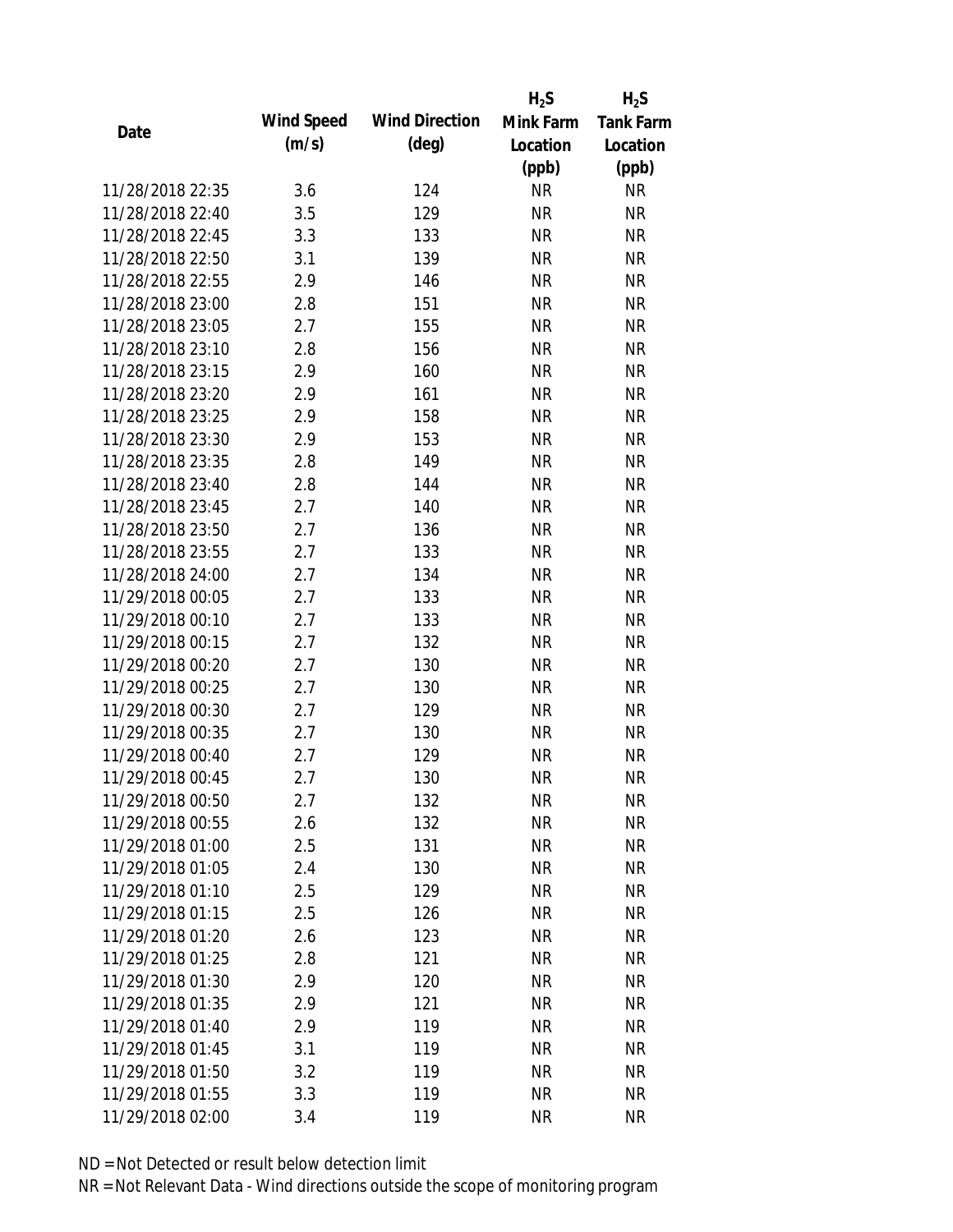|                  |            |                       | $H_2S$    | $H_2S$           |
|------------------|------------|-----------------------|-----------|------------------|
|                  | Wind Speed | <b>Wind Direction</b> | Mink Farm | <b>Tank Farm</b> |
| Date             | (m/s)      | $(\text{deg})$        | Location  | Location         |
|                  |            |                       | (ppb)     | (ppb)            |
| 11/29/2018 02:05 | 3.6        | 117                   | <b>NR</b> | <b>NR</b>        |
| 11/29/2018 02:10 | 3.5        | 116                   | <b>NR</b> | <b>NR</b>        |
| 11/29/2018 02:15 | 3.5        | 117                   | <b>NR</b> | <b>NR</b>        |
| 11/29/2018 02:20 | 3.5        | 118                   | <b>NR</b> | <b>NR</b>        |
| 11/29/2018 02:25 | 3.6        | 118                   | <b>NR</b> | <b>NR</b>        |
| 11/29/2018 02:30 | 3.6        | 118                   | <b>NR</b> | <b>NR</b>        |
| 11/29/2018 02:35 | 3.7        | 119                   | <b>NR</b> | <b>NR</b>        |
| 11/29/2018 02:40 | 3.8        | 121                   | <b>NR</b> | <b>NR</b>        |
| 11/29/2018 02:45 | 3.8        | 121                   | <b>NR</b> | <b>NR</b>        |
| 11/29/2018 02:50 | 3.9        | 121                   | <b>NR</b> | <b>NR</b>        |
| 11/29/2018 02:55 | 3.8        | 122                   | <b>NR</b> | <b>NR</b>        |
| 11/29/2018 03:00 | 3.8        | 123                   | <b>NR</b> | <b>NR</b>        |
| 11/29/2018 03:05 | 3.8        | 123                   | <b>NR</b> | <b>NR</b>        |
| 11/29/2018 03:10 | 3.9        | 123                   | <b>NR</b> | <b>NR</b>        |
| 11/29/2018 03:15 | 4.0        | 124                   | <b>NR</b> | <b>NR</b>        |
| 11/29/2018 03:20 | 3.9        | 124                   | <b>NR</b> | <b>NR</b>        |
| 11/29/2018 03:25 | 3.9        | 125                   | <b>NR</b> | <b>NR</b>        |
| 11/29/2018 03:30 | 3.9        | 125                   | <b>NR</b> | <b>NR</b>        |
| 11/29/2018 03:35 | 3.9        | 126                   | <b>NR</b> | <b>NR</b>        |
| 11/29/2018 03:40 | 3.9        | 127                   | <b>NR</b> | <b>NR</b>        |
| 11/29/2018 03:45 | 3.9        | 127                   | <b>NR</b> | <b>NR</b>        |
| 11/29/2018 03:50 | 4.0        | 129                   | <b>NR</b> | <b>NR</b>        |
| 11/29/2018 03:55 | 4.0        | 131                   | <b>NR</b> | <b>NR</b>        |
| 11/29/2018 04:00 | 4.1        | 132                   | <b>NR</b> | <b>NR</b>        |
| 11/29/2018 04:05 | 4.0        | 133                   | <b>NR</b> | <b>NR</b>        |
| 11/29/2018 04:10 | 3.9        | 133                   | <b>NR</b> | <b>NR</b>        |
| 11/29/2018 04:15 | 3.8        | 134                   | <b>NR</b> | <b>NR</b>        |
| 11/29/2018 04:20 | 3.7        | 133                   | <b>NR</b> | <b>NR</b>        |
| 11/29/2018 04:25 | 3.6        | 134                   | <b>NR</b> | <b>NR</b>        |
| 11/29/2018 04:30 | 3.4        | 134                   | <b>NR</b> | <b>NR</b>        |
| 11/29/2018 04:35 | 3.4        | 134                   | <b>NR</b> | <b>NR</b>        |
| 11/29/2018 04:40 | 3.3        | 135                   | <b>NR</b> | <b>NR</b>        |
| 11/29/2018 04:45 | 3.1        | 135                   | <b>NR</b> | <b>NR</b>        |
| 11/29/2018 04:50 | 3.0        | 136                   | <b>NR</b> | <b>NR</b>        |
| 11/29/2018 04:55 | 3.0        | 136                   | <b>NR</b> | <b>NR</b>        |
| 11/29/2018 05:00 | 2.9        | 135                   | NR        | <b>NR</b>        |
| 11/29/2018 05:05 | 2.9        | 135                   | <b>NR</b> | <b>NR</b>        |
| 11/29/2018 05:10 | 2.9        | 136                   | <b>NR</b> | <b>NR</b>        |
| 11/29/2018 05:15 | 2.9        | 135                   | <b>NR</b> | <b>NR</b>        |
| 11/29/2018 05:20 | 2.8        | 134                   | <b>NR</b> | <b>NR</b>        |
| 11/29/2018 05:25 | 2.8        | 135                   | <b>NR</b> | <b>NR</b>        |
| 11/29/2018 05:30 | 2.8        |                       | <b>NR</b> | <b>NR</b>        |
|                  |            | 134                   |           |                  |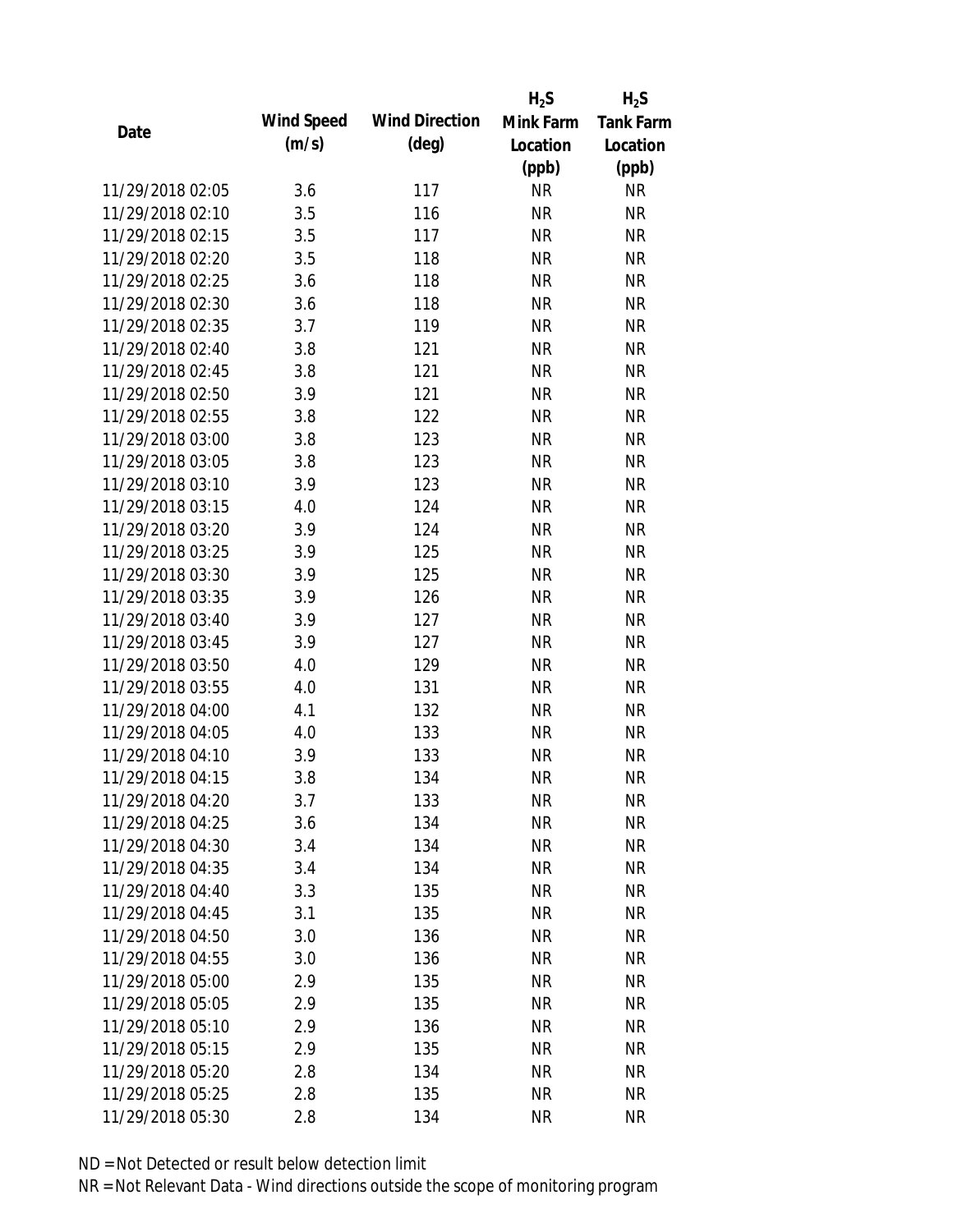|                  |            |                       | $H_2S$    | $H_2S$           |
|------------------|------------|-----------------------|-----------|------------------|
| Date             | Wind Speed | <b>Wind Direction</b> | Mink Farm | <b>Tank Farm</b> |
|                  | (m/s)      | $(\text{deg})$        | Location  | Location         |
|                  |            |                       | (ppb)     | (ppb)            |
| 11/29/2018 05:35 | 2.9        | 134                   | <b>NR</b> | <b>NR</b>        |
| 11/29/2018 05:40 | 2.8        | 134                   | <b>NR</b> | <b>NR</b>        |
| 11/29/2018 05:45 | 2.8        | 135                   | <b>NR</b> | <b>NR</b>        |
| 11/29/2018 05:50 | 2.8        | 135                   | <b>NR</b> | <b>NR</b>        |
| 11/29/2018 05:55 | 2.7        | 135                   | <b>NR</b> | <b>NR</b>        |
| 11/29/2018 06:00 | 2.7        | 134                   | <b>NR</b> | <b>NR</b>        |
| 11/29/2018 06:05 | 2.7        | 134                   | <b>NR</b> | <b>NR</b>        |
| 11/29/2018 06:10 | 2.8        | 134                   | <b>NR</b> | <b>NR</b>        |
| 11/29/2018 06:15 | 2.9        | 134                   | <b>NR</b> | <b>NR</b>        |
| 11/29/2018 06:20 | 2.9        | 135                   | <b>NR</b> | <b>NR</b>        |
| 11/29/2018 06:25 | 2.9        | 135                   | <b>NR</b> | <b>NR</b>        |
| 11/29/2018 06:30 | 2.9        | 135                   | <b>NR</b> | <b>NR</b>        |
| 11/29/2018 06:35 | 2.8        | 133                   | <b>NR</b> | <b>NR</b>        |
| 11/29/2018 06:40 | 2.8        | 133                   | <b>NR</b> | <b>NR</b>        |
| 11/29/2018 06:45 | 2.8        | 132                   | <b>NR</b> | <b>NR</b>        |
| 11/29/2018 06:50 | 2.8        | 131                   | <b>NR</b> | <b>NR</b>        |
| 11/29/2018 06:55 | 2.8        | 131                   | <b>NR</b> | <b>NR</b>        |
| 11/29/2018 07:00 | 2.8        | 131                   | <b>NR</b> | <b>NR</b>        |
| 11/29/2018 07:05 | 2.8        | 132                   | <b>NR</b> | <b>NR</b>        |
| 11/29/2018 07:10 | 2.8        | 134                   | <b>NR</b> | <b>NR</b>        |
| 11/29/2018 07:15 | 2.7        | 136                   | <b>NR</b> | <b>NR</b>        |
| 11/29/2018 07:20 | 2.7        | 137                   | <b>NR</b> | <b>NR</b>        |
| 11/29/2018 07:25 | 2.7        | 137                   | <b>NR</b> | <b>NR</b>        |
| 11/29/2018 07:30 | 2.7        | 137                   | <b>NR</b> | <b>NR</b>        |
| 11/29/2018 07:35 | 2.6        | 137                   | <b>NR</b> | <b>NR</b>        |
| 11/29/2018 07:40 | 2.8        | 136                   | <b>NR</b> | <b>NR</b>        |
| 11/29/2018 07:45 | 2.9        | 135                   | <b>NR</b> | <b>NR</b>        |
| 11/29/2018 07:50 | 3.0        | 135                   | <b>NR</b> | <b>NR</b>        |
| 11/29/2018 07:55 | 3.1        | 135                   | <b>NR</b> | <b>NR</b>        |
| 11/29/2018 08:00 | 3.3        | 136                   | <b>NR</b> | <b>NR</b>        |
| 11/29/2018 08:05 | 3.5        | 136                   | <b>NR</b> | <b>NR</b>        |
| 11/29/2018 08:10 | 3.6        | 137                   | <b>NR</b> | <b>NR</b>        |
| 11/29/2018 08:15 | 3.7        | 137                   | <b>NR</b> | <b>NR</b>        |
| 11/29/2018 08:20 | 3.8        | 137                   | <b>NR</b> | <b>NR</b>        |
| 11/29/2018 08:25 | 3.7        | 137                   | <b>NR</b> | <b>NR</b>        |
| 11/29/2018 08:30 | 3.7        | 136                   | <b>NR</b> | <b>NR</b>        |
| 11/29/2018 08:35 | 3.5        | 136                   | <b>NR</b> | <b>NR</b>        |
| 11/29/2018 08:40 | 3.3        | 136                   | NR        | <b>NR</b>        |
| 11/29/2018 08:45 | 3.2        | 134                   | <b>NR</b> | <b>NR</b>        |
| 11/29/2018 08:50 | 3.0        | 134                   | <b>NR</b> | <b>NR</b>        |
| 11/29/2018 08:55 | 2.9        | 132                   | <b>NR</b> | <b>NR</b>        |
| 11/29/2018 09:00 | 2.6        | 130                   | <b>NR</b> | <b>NR</b>        |
|                  |            |                       |           |                  |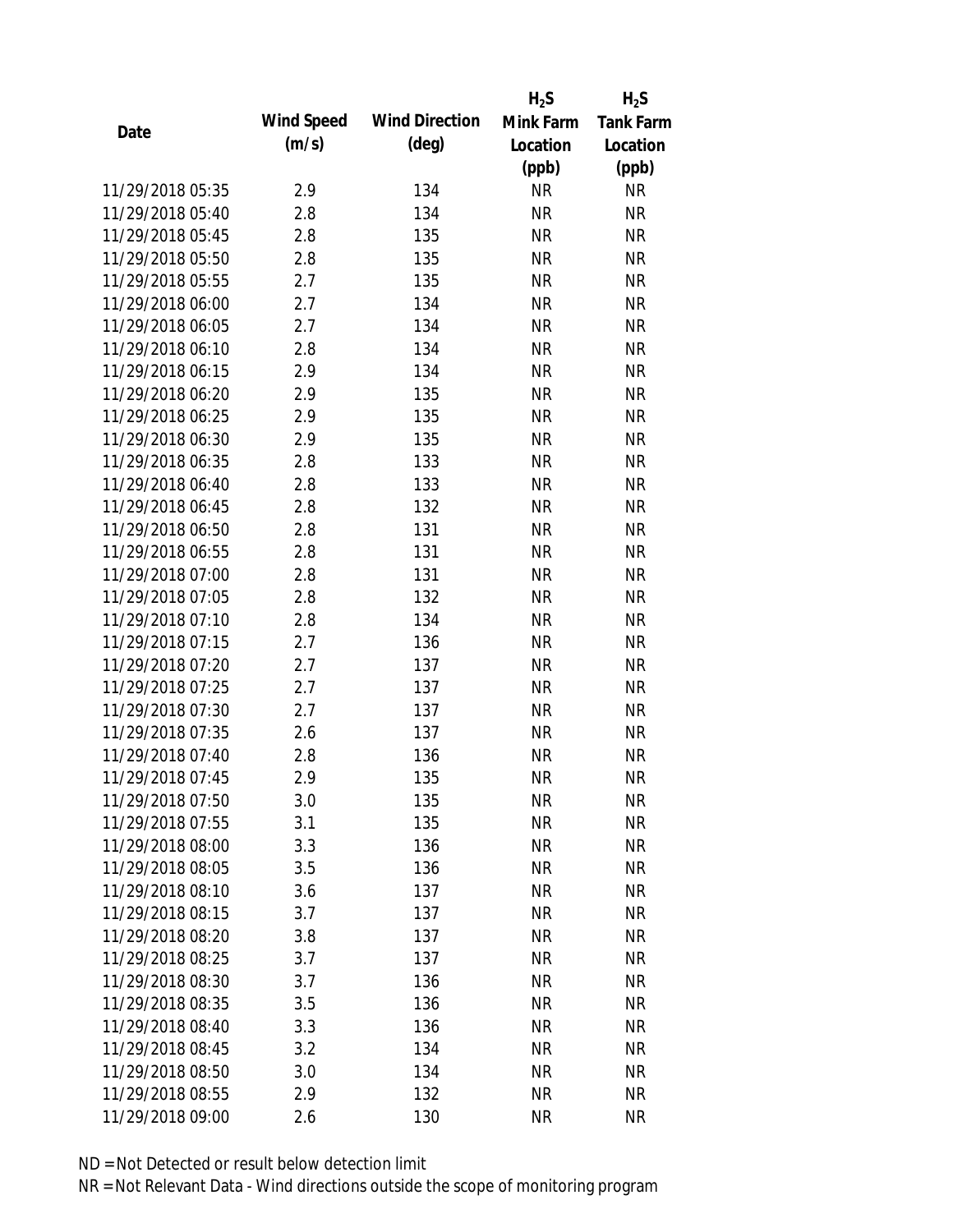|                  |            |                       | $H_2S$    | $H_2S$           |
|------------------|------------|-----------------------|-----------|------------------|
|                  | Wind Speed | <b>Wind Direction</b> | Mink Farm | <b>Tank Farm</b> |
| Date             | (m/s)      | $(\text{deg})$        | Location  | Location         |
|                  |            |                       | (ppb)     | (ppb)            |
| 11/29/2018 09:05 | 2.6        | 127                   | <b>NR</b> | <b>NR</b>        |
| 11/29/2018 09:10 | 2.5        | 123                   | <b>NR</b> | <b>NR</b>        |
| 11/29/2018 09:15 | 2.4        | 121                   | <b>NR</b> | <b>NR</b>        |
| 11/29/2018 09:20 | 2.3        | 121                   | <b>NR</b> | <b>NR</b>        |
| 11/29/2018 09:25 | 2.3        | 121                   | <b>NR</b> | <b>NR</b>        |
| 11/29/2018 09:30 | 2.3        | 121                   | <b>NR</b> | <b>NR</b>        |
| 11/29/2018 09:35 | 2.3        | 123                   | <b>NR</b> | <b>NR</b>        |
| 11/29/2018 09:40 | 2.4        | 126                   | <b>NR</b> | <b>NR</b>        |
| 11/29/2018 09:45 | 2.4        | 127                   | <b>NR</b> | <b>NR</b>        |
| 11/29/2018 09:50 | 2.5        | 128                   | <b>NR</b> | <b>NR</b>        |
| 11/29/2018 09:55 | 2.6        | 129                   | <b>NR</b> | <b>NR</b>        |
| 11/29/2018 10:00 | 2.7        | 130                   | <b>NR</b> | <b>NR</b>        |
| 11/29/2018 10:05 | 2.9        | 131                   | <b>NR</b> | <b>NR</b>        |
| 11/29/2018 10:10 | 2.9        | 131                   | <b>NR</b> | <b>NR</b>        |
| 11/29/2018 10:15 | 3.1        | 133                   | <b>NR</b> | <b>NR</b>        |
| 11/29/2018 10:20 | 3.1        | 135                   | <b>NR</b> | <b>NR</b>        |
| 11/29/2018 10:25 | 3.3        | 136                   | <b>NR</b> | <b>NR</b>        |
| 11/29/2018 10:30 | 3.5        | 138                   | <b>NR</b> | <b>NR</b>        |
| 11/29/2018 10:35 | 3.5        | 140                   | <b>NR</b> | <b>NR</b>        |
| 11/29/2018 10:40 | 3.6        | 142                   | <b>NR</b> | <b>NR</b>        |
| 11/29/2018 10:45 | 3.6        | 143                   | <b>NR</b> | <b>NR</b>        |
| 11/29/2018 10:50 | 3.6        | 146                   | <b>NR</b> | <b>NR</b>        |
| 11/29/2018 10:55 | 3.6        | 147                   | <b>NR</b> | <b>NR</b>        |
| 11/29/2018 11:00 | 3.5        | 147                   | <b>NR</b> | <b>NR</b>        |
| 11/29/2018 11:05 | 3.5        | 147                   | <b>NR</b> | <b>NR</b>        |
| 11/29/2018 11:10 | 3.4        | 148                   | <b>NR</b> | <b>NR</b>        |
| 11/29/2018 11:15 | 3.4        | 148                   | <b>NR</b> | <b>NR</b>        |
| 11/29/2018 11:20 | 3.5        | 144                   | <b>NR</b> | <b>NR</b>        |
| 11/29/2018 11:25 | 3.5        | 144                   | <b>NR</b> | <b>NR</b>        |
| 11/29/2018 11:30 | 3.5        | 144                   | <b>NR</b> | <b>NR</b>        |
| 11/29/2018 11:35 | 3.4        | 145                   | NR        | <b>NR</b>        |
| 11/29/2018 11:40 | 3.5        | 144                   | <b>NR</b> | <b>NR</b>        |
| 11/29/2018 11:45 | 3.5        | 146                   | <b>NR</b> | <b>NR</b>        |
| 11/29/2018 11:50 | 3.4        | 150                   | <b>NR</b> | <b>NR</b>        |
| 11/29/2018 11:55 | 3.5        | 154                   | <b>NR</b> | NR               |
| 11/29/2018 12:00 | 3.7        | 157                   | NR        | <b>NR</b>        |
| 11/29/2018 12:05 | 3.9        | 156                   | <b>NR</b> | <b>NR</b>        |
| 11/29/2018 12:10 | 3.9        | 157                   | <b>NR</b> | <b>NR</b>        |
| 11/29/2018 12:15 | 3.9        | 158                   | <b>NR</b> | <b>NR</b>        |
| 11/29/2018 12:20 | 4.1        | 161                   | <b>NR</b> | <b>NR</b>        |
| 11/29/2018 12:25 | 4.0        | 161                   | <b>NR</b> | <b>NR</b>        |
| 11/29/2018 12:30 | 4.0        | 161                   | <b>NR</b> | <b>NR</b>        |
|                  |            |                       |           |                  |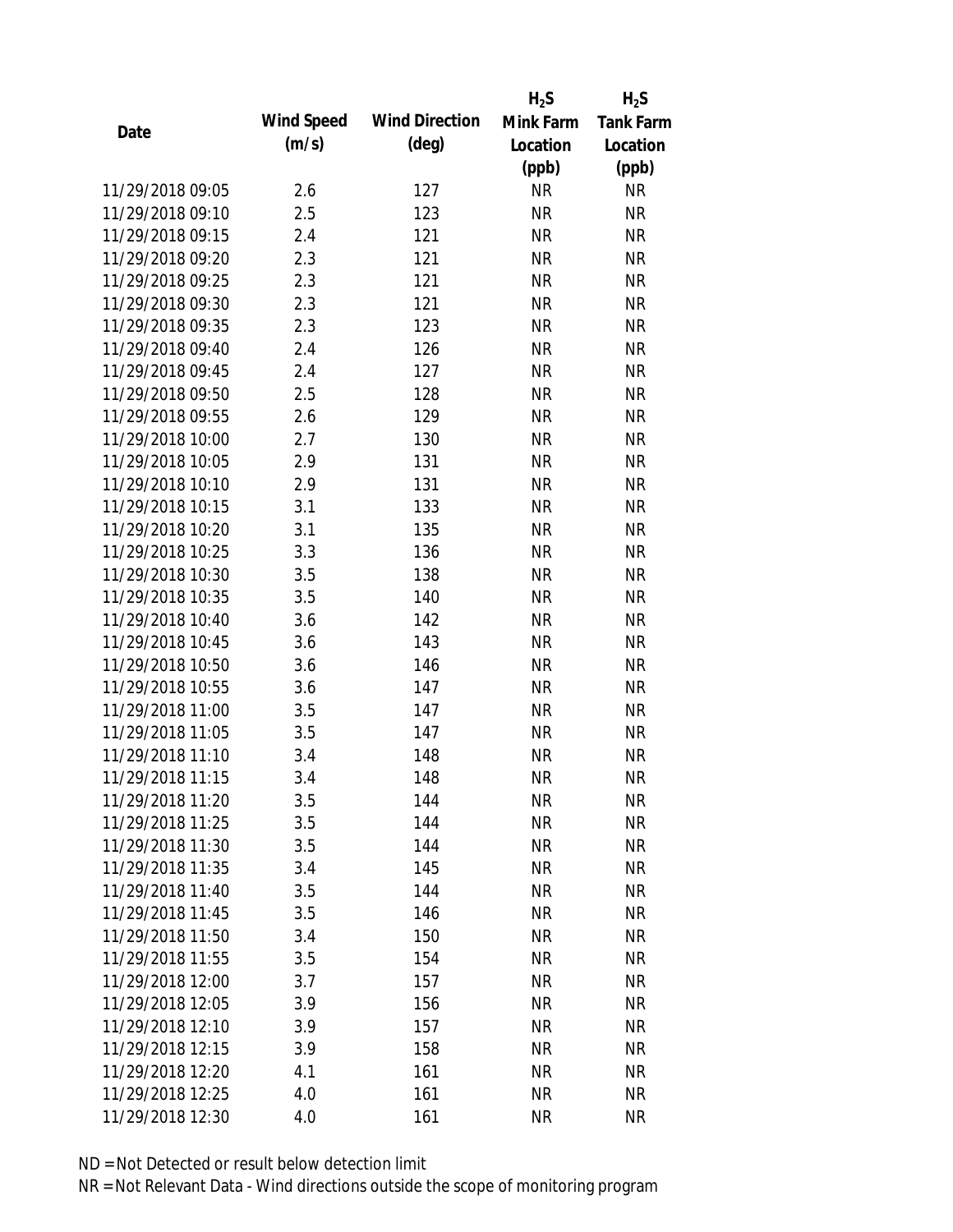|                  |            |                       | $H_2S$    | $H_2S$           |
|------------------|------------|-----------------------|-----------|------------------|
|                  | Wind Speed | <b>Wind Direction</b> | Mink Farm | <b>Tank Farm</b> |
| Date             | (m/s)      | $(\text{deg})$        | Location  | Location         |
|                  |            |                       | (ppb)     | (ppb)            |
| 11/29/2018 12:35 | 3.9        | 164                   | <b>NR</b> | <b>NR</b>        |
| 11/29/2018 12:40 | 3.9        | 164                   | <b>NR</b> | <b>NR</b>        |
| 11/29/2018 12:45 | 3.8        | 162                   | <b>NR</b> | <b>NR</b>        |
| 11/29/2018 12:50 | 3.6        | 157                   | <b>NR</b> | <b>NR</b>        |
| 11/29/2018 12:55 | 3.3        | 154                   | <b>NR</b> | <b>NR</b>        |
| 11/29/2018 13:00 | 3.1        | 157                   | <b>NR</b> | <b>NR</b>        |
| 11/29/2018 13:05 | 2.8        | 160                   | <b>NR</b> | <b>NR</b>        |
| 11/29/2018 13:10 | 2.6        | 166                   | <b>NR</b> | <b>NR</b>        |
| 11/29/2018 13:15 | 2.6        | 169                   | <b>NR</b> | <b>NR</b>        |
| 11/29/2018 13:20 | 2.5        | 175                   | <b>NR</b> | 1                |
| 11/29/2018 13:25 | 2.5        | 178                   | <b>NR</b> | 1                |
| 11/29/2018 13:30 | 2.5        | 180                   | <b>NR</b> | $\mathbf{1}$     |
| 11/29/2018 13:35 | 2.5        | 178                   | <b>NR</b> | $\mathbf 1$      |
| 11/29/2018 13:40 | 2.3        | 174                   | <b>NR</b> | $\mathbf{1}$     |
| 11/29/2018 13:45 | 2.3        | 173                   | <b>NR</b> | $\mathbf{1}$     |
| 11/29/2018 13:50 | 2.3        | 165                   | <b>NR</b> | <b>NR</b>        |
| 11/29/2018 13:55 | 2.3        | 159                   | <b>NR</b> | <b>NR</b>        |
| 11/29/2018 14:00 | 2.4        | 150                   | <b>NR</b> | <b>NR</b>        |
| 11/29/2018 14:05 | 2.5        | 143                   | <b>NR</b> | <b>NR</b>        |
| 11/29/2018 14:10 | 2.5        | 139                   | <b>NR</b> | <b>NR</b>        |
| 11/29/2018 14:15 | 2.5        | 136                   | <b>NR</b> | <b>NR</b>        |
| 11/29/2018 14:20 | 2.5        | 136                   | <b>NR</b> | <b>NR</b>        |
| 11/29/2018 14:25 | 2.5        | 135                   | <b>NR</b> | <b>NR</b>        |
| 11/29/2018 14:30 | 2.4        | 135                   | <b>NR</b> | <b>NR</b>        |
| 11/29/2018 14:35 | 2.2        | 136                   | <b>NR</b> | <b>NR</b>        |
| 11/29/2018 14:40 | 2.1        | 135                   | <b>NR</b> | <b>NR</b>        |
| 11/29/2018 14:45 | 1.8        | 135                   | <b>NR</b> | <b>NR</b>        |
| 11/29/2018 14:50 | 1.6        | 140                   | <b>NR</b> | <b>NR</b>        |
| 11/29/2018 14:55 | 1.3        | 151                   | <b>NR</b> | <b>NR</b>        |
| 11/29/2018 15:00 | 1.2        | 157                   | <b>NR</b> | <b>NR</b>        |
| 11/29/2018 15:05 | 1.2        | 158                   | <b>NR</b> | <b>NR</b>        |
| 11/29/2018 15:10 | 1.1        | 159                   | <b>NR</b> | NR               |
| 11/29/2018 15:15 | 1.2        | 159                   | <b>NR</b> | <b>NR</b>        |
| 11/29/2018 15:20 | 1.2        | 155                   | <b>NR</b> | <b>NR</b>        |
| 11/29/2018 15:25 | 1.1        | 144                   | <b>NR</b> | <b>NR</b>        |
| 11/29/2018 15:30 | 1.0        | 139                   | <b>NR</b> | <b>NR</b>        |
| 11/29/2018 15:35 | 1.0        | 134                   | <b>NR</b> | <b>NR</b>        |
| 11/29/2018 15:40 | 0.9        | 130                   | <b>NR</b> | <b>NR</b>        |
| 11/29/2018 15:45 | 0.7        | 126                   | <b>NR</b> | <b>NR</b>        |
| 11/29/2018 15:50 | 0.7        | 118                   | <b>NR</b> | NR               |
| 11/29/2018 15:55 | 0.8        | 120                   | <b>NR</b> | <b>NR</b>        |
| 11/29/2018 16:00 | 0.8        | 116                   | <b>NR</b> | <b>NR</b>        |
|                  |            |                       |           |                  |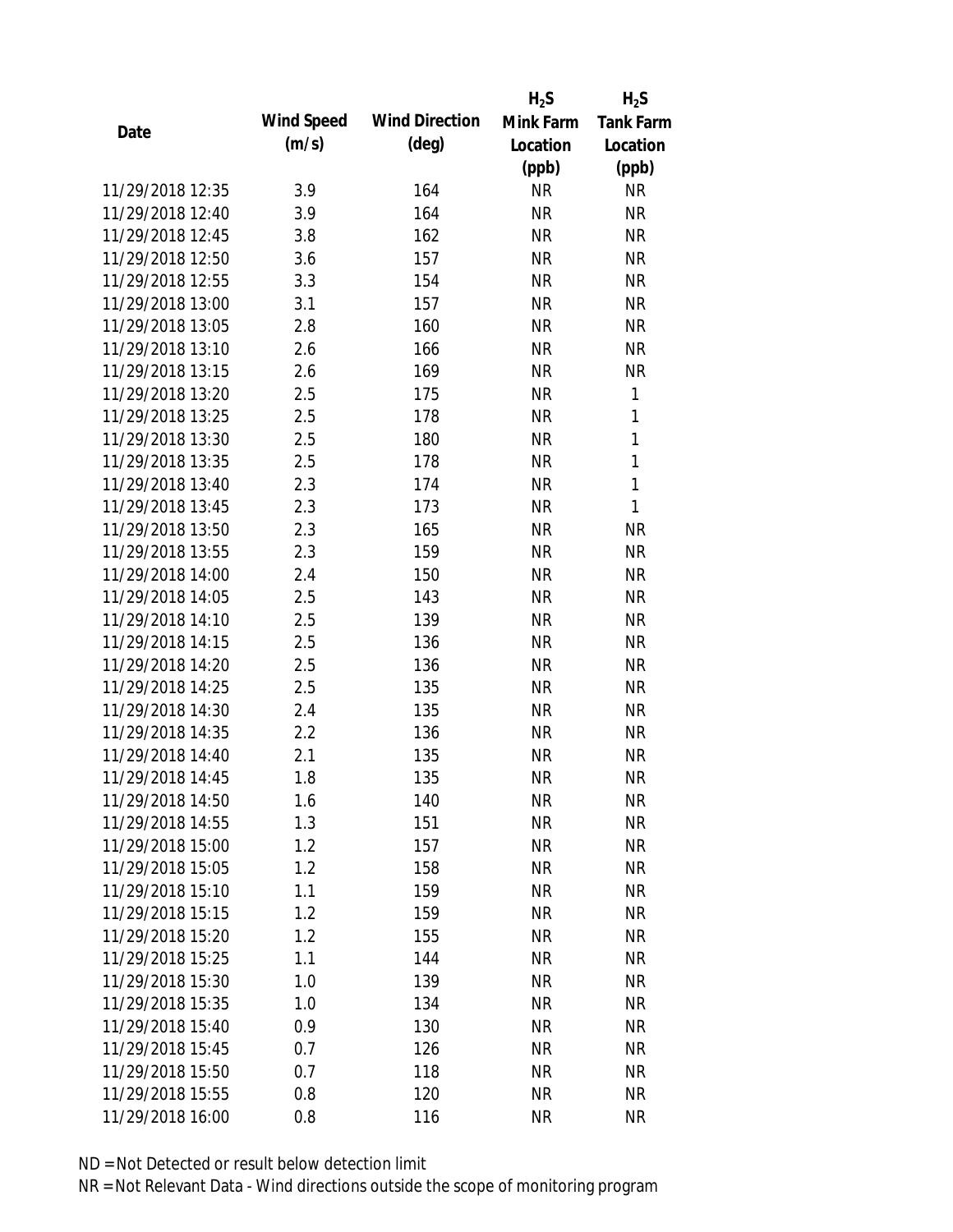|                  |            |                       | $H_2S$    | $H_2S$           |
|------------------|------------|-----------------------|-----------|------------------|
| Date             | Wind Speed | <b>Wind Direction</b> | Mink Farm | <b>Tank Farm</b> |
|                  | (m/s)      | $(\text{deg})$        | Location  | Location         |
|                  |            |                       | (ppb)     | (ppb)            |
| 11/29/2018 16:05 | 0.8        | 113                   | <b>NR</b> | <b>NR</b>        |
| 11/29/2018 16:10 | 1.0        | 112                   | <b>NR</b> | <b>NR</b>        |
| 11/29/2018 16:15 | 1.3        | 111                   | <b>NR</b> | <b>NR</b>        |
| 11/29/2018 16:20 | 1.4        | 110                   | <b>NR</b> | <b>NR</b>        |
| 11/29/2018 16:25 | 1.5        | 106                   | <b>NR</b> | <b>NR</b>        |
| 11/29/2018 16:30 | 1.5        | 105                   | <b>NR</b> | <b>NR</b>        |
| 11/29/2018 16:35 | 1.5        | 102                   | <b>NR</b> | <b>NR</b>        |
| 11/29/2018 16:40 | 1.4        | 100                   | <b>NR</b> | <b>NR</b>        |
| 11/29/2018 16:45 | 1.4        | 99                    | <b>NR</b> | <b>NR</b>        |
| 11/29/2018 16:50 | 1.4        | 96                    | <b>NR</b> | <b>NR</b>        |
| 11/29/2018 16:55 | 1.5        | 95                    | <b>NR</b> | <b>NR</b>        |
| 11/29/2018 17:00 | 1.7        | 92                    | <b>NR</b> | <b>NR</b>        |
| 11/29/2018 17:05 | 1.6        | 89                    | <b>NR</b> | <b>NR</b>        |
| 11/29/2018 17:10 | 1.6        | 86                    | <b>NR</b> | <b>NR</b>        |
| 11/29/2018 17:15 | 1.6        | 83                    | <b>NR</b> | <b>NR</b>        |
| 11/29/2018 17:20 | 1.5        | 82                    | <b>NR</b> | <b>NR</b>        |
| 11/29/2018 17:25 | 1.4        | 82                    | <b>NR</b> | <b>NR</b>        |
| 11/29/2018 17:30 | 1.3        | 82                    | <b>NR</b> | <b>NR</b>        |
| 11/29/2018 17:35 | 1.4        | 83                    | <b>NR</b> | <b>NR</b>        |
| 11/29/2018 17:40 | 1.5        | 83                    | <b>NR</b> | <b>NR</b>        |
| 11/29/2018 17:45 | 1.5        | 81                    | <b>NR</b> | <b>NR</b>        |
| 11/29/2018 17:50 | 1.6        | 77                    | <b>NR</b> | <b>NR</b>        |
| 11/29/2018 17:55 | 1.6        | 72                    | <b>NR</b> | <b>NR</b>        |
| 11/29/2018 18:00 | 1.6        | 69                    | <b>NR</b> | <b>NR</b>        |
| 11/29/2018 18:05 | 1.5        | 65                    | <b>NR</b> | <b>NR</b>        |
| 11/29/2018 18:10 | 1.4        | 61                    | <b>NR</b> | <b>NR</b>        |
| 11/29/2018 18:15 | 1.4        | 61                    | <b>NR</b> | <b>NR</b>        |
| 11/29/2018 18:20 | 1.3        | 60                    | <b>NR</b> | <b>NR</b>        |
| 11/29/2018 18:25 | 1.2        | 59                    | <b>NR</b> | <b>NR</b>        |
| 11/29/2018 18:30 | 1.1        | 59                    | <b>NR</b> | <b>NR</b>        |
| 11/29/2018 18:35 | 1.1        | 57                    | <b>NR</b> | <b>NR</b>        |
| 11/29/2018 18:40 | 1.1        | 58                    | <b>NR</b> | <b>NR</b>        |
| 11/29/2018 18:45 | 1.0        | 59                    | <b>NR</b> | <b>NR</b>        |
| 11/29/2018 18:50 | 0.9        | 61                    | <b>NR</b> | <b>NR</b>        |
| 11/29/2018 18:55 | 1.0        | 64                    | <b>NR</b> | <b>NR</b>        |
| 11/29/2018 19:00 | 1.0        | 68                    | <b>NR</b> | <b>NR</b>        |
| 11/29/2018 19:05 | 1.1        | 69                    | <b>NR</b> | <b>NR</b>        |
| 11/29/2018 19:10 | 1.2        | 68                    | <b>NR</b> | <b>NR</b>        |
| 11/29/2018 19:15 | 1.3        | 65                    | <b>NR</b> | <b>NR</b>        |
| 11/29/2018 19:20 | 1.5        | 62                    | <b>NR</b> | <b>NR</b>        |
| 11/29/2018 19:25 | 1.6        | 59                    | <b>NR</b> | <b>NR</b>        |
| 11/29/2018 19:30 | 1.6        | 54                    | <b>NR</b> | <b>NR</b>        |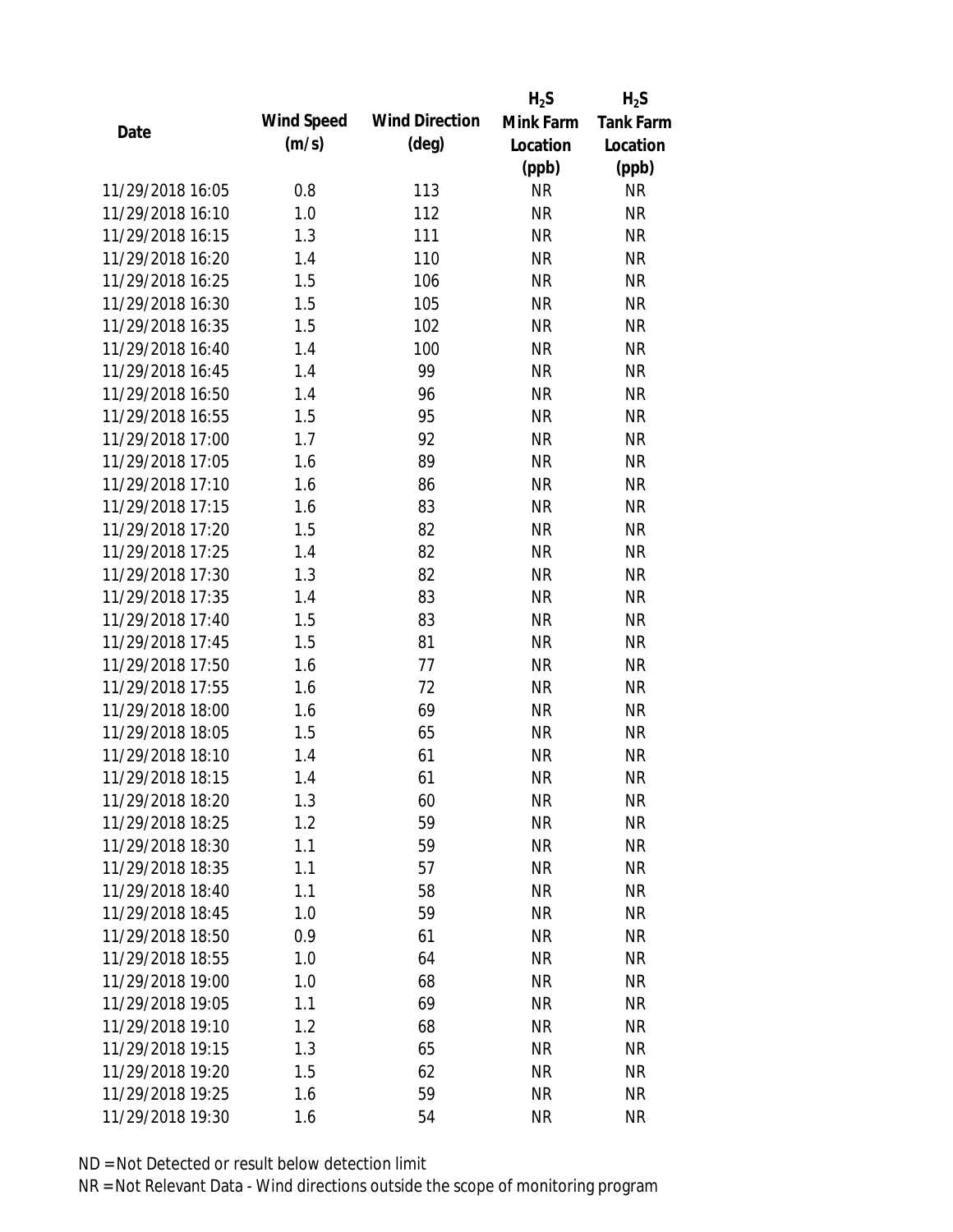|                  |            |                       | $H_2S$         | $H_2S$           |
|------------------|------------|-----------------------|----------------|------------------|
| Date             | Wind Speed | <b>Wind Direction</b> | Mink Farm      | <b>Tank Farm</b> |
|                  | (m/s)      | $(\text{deg})$        | Location       | Location         |
|                  |            |                       | (ppb)          | (ppb)            |
| 11/29/2018 19:35 | 1.7        | 53                    | <b>NR</b>      | <b>NR</b>        |
| 11/29/2018 19:40 | 1.6        | 53                    | <b>NR</b>      | <b>NR</b>        |
| 11/29/2018 19:45 | 1.6        | 54                    | <b>NR</b>      | <b>NR</b>        |
| 11/29/2018 19:50 | 1.7        | 55                    | <b>NR</b>      | <b>NR</b>        |
| 11/29/2018 19:55 | 1.8        | 55                    | <b>NR</b>      | <b>NR</b>        |
| 11/29/2018 20:00 | 1.9        | 54                    | <b>NR</b>      | <b>NR</b>        |
| 11/29/2018 20:05 | 1.9        | 54                    | <b>NR</b>      | <b>NR</b>        |
| 11/29/2018 20:10 | 2.0        | 53                    | <b>NR</b>      | <b>NR</b>        |
| 11/29/2018 20:15 | 1.9        | 53                    | <b>NR</b>      | <b>NR</b>        |
| 11/29/2018 20:20 | 1.8        | 54                    | <b>NR</b>      | <b>NR</b>        |
| 11/29/2018 20:25 | 1.6        | 56                    | <b>NR</b>      | <b>NR</b>        |
| 11/29/2018 20:30 | 1.5        | 60                    | <b>NR</b>      | <b>NR</b>        |
| 11/29/2018 20:35 | 1.4        | 63                    | <b>NR</b>      | <b>NR</b>        |
| 11/29/2018 20:40 | 1.3        | 70                    | <b>NR</b>      | <b>NR</b>        |
| 11/29/2018 20:45 | 1.3        | 76                    | <b>NR</b>      | <b>NR</b>        |
| 11/29/2018 20:50 | 1.3        | 77                    | <b>NR</b>      | <b>NR</b>        |
| 11/29/2018 20:55 | 1.3        | 77                    | <b>NR</b>      | <b>NR</b>        |
| 11/29/2018 21:00 | 1.2        | 78                    | <b>NR</b>      | <b>NR</b>        |
| 11/29/2018 21:05 | 1.2        | 78                    | <b>NR</b>      | <b>NR</b>        |
| 11/29/2018 21:10 | 1.0        | 75                    | <b>NR</b>      | <b>NR</b>        |
| 11/29/2018 21:15 | 0.8        | 71                    | <b>NR</b>      | <b>NR</b>        |
| 11/29/2018 21:20 | 0.5        | 70                    | <b>NR</b>      | <b>NR</b>        |
| 11/29/2018 21:25 | 0.5        | 65                    | <b>NR</b>      | <b>NR</b>        |
| 11/29/2018 21:30 | 0.6        | 57                    | <b>NR</b>      | <b>NR</b>        |
| 11/29/2018 21:35 | 0.7        | 47                    | <b>NR</b>      | <b>NR</b>        |
| 11/29/2018 21:40 | 0.9        | 41                    | <b>NR</b>      | <b>NR</b>        |
| 11/29/2018 21:45 | 1.1        | 38                    | 1              | <b>NR</b>        |
| 11/29/2018 21:50 | 1.4        | 36                    | 1              | <b>NR</b>        |
| 11/29/2018 21:55 | 1.5        | 32                    | 1              | <b>NR</b>        |
| 11/29/2018 22:00 | 1.6        | 29                    | 1              | <b>NR</b>        |
| 11/29/2018 22:05 | 1.7        | 27                    | $\overline{2}$ | <b>NR</b>        |
| 11/29/2018 22:10 | 1.7        | 26                    | $\overline{2}$ | <b>NR</b>        |
| 11/29/2018 22:15 | 1.7        | 27                    | $\overline{2}$ | <b>NR</b>        |
| 11/29/2018 22:20 | 1.7        | 30                    | $\overline{2}$ | <b>NR</b>        |
| 11/29/2018 22:25 | 1.7        | 33                    | $\overline{2}$ | <b>NR</b>        |
| 11/29/2018 22:30 | 1.9        | 35                    | $\overline{2}$ | <b>NR</b>        |
| 11/29/2018 22:35 | 2.0        | 36                    | $\overline{2}$ | <b>NR</b>        |
| 11/29/2018 22:40 | 2.1        | 37                    | 1              | <b>NR</b>        |
| 11/29/2018 22:45 | 2.1        | 35                    | 1              | <b>NR</b>        |
| 11/29/2018 22:50 | 2.2        | 31                    | $\overline{2}$ | <b>NR</b>        |
| 11/29/2018 22:55 | 2.2        | 30                    | $\overline{2}$ | <b>NR</b>        |
| 11/29/2018 23:00 | 2.2        | 29                    | $\overline{2}$ | <b>NR</b>        |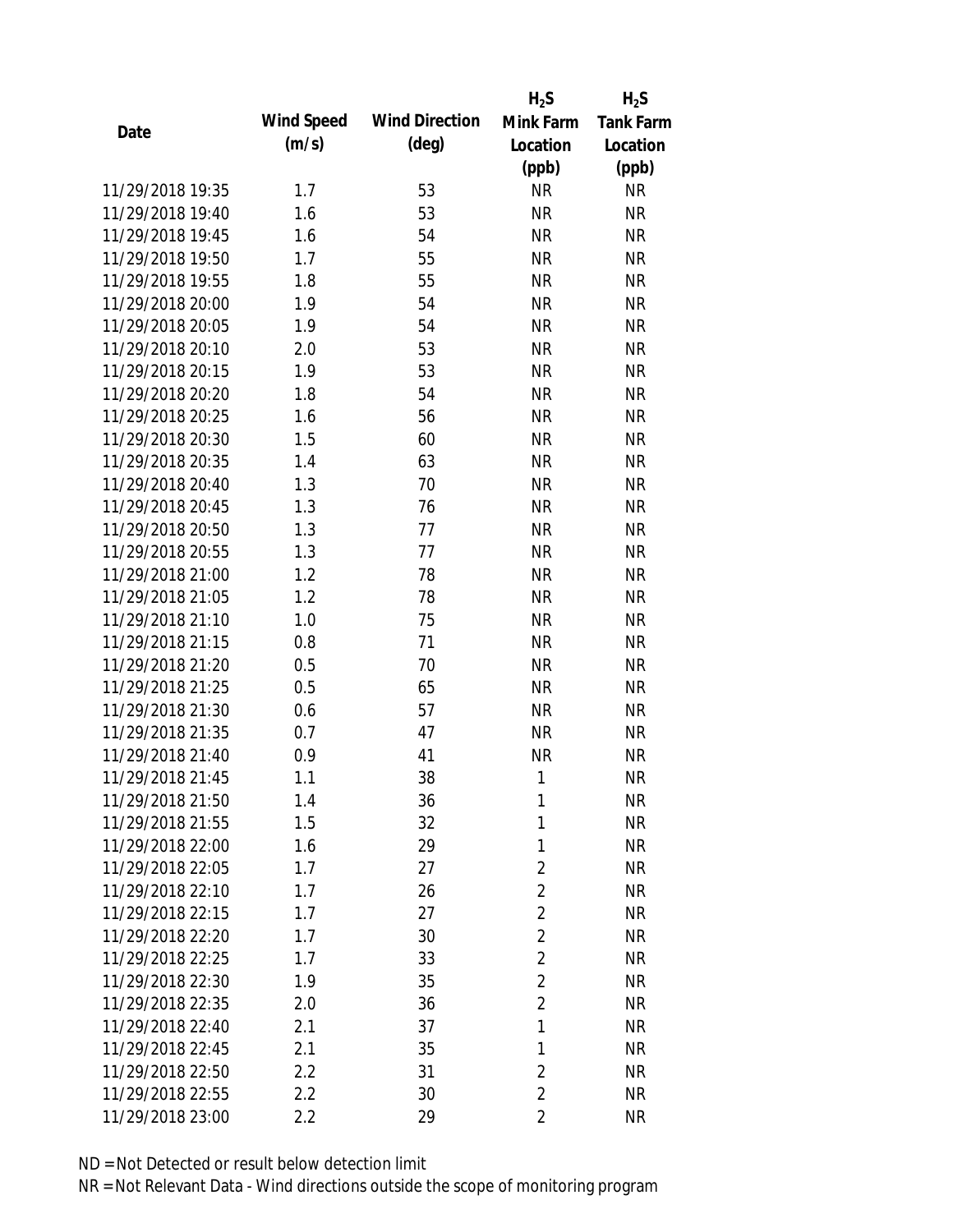|                  |            |                       | $H_2S$         | $H_2S$           |
|------------------|------------|-----------------------|----------------|------------------|
|                  | Wind Speed | <b>Wind Direction</b> | Mink Farm      | <b>Tank Farm</b> |
| Date             | (m/s)      | $(\text{deg})$        | Location       | Location         |
|                  |            |                       | (ppb)          | (ppb)            |
| 11/29/2018 23:05 | 2.2        | 29                    | $\overline{2}$ | <b>NR</b>        |
| 11/29/2018 23:10 | 2.2        | 28                    | 2              | <b>NR</b>        |
| 11/29/2018 23:15 | 2.1        | 29                    | $\overline{2}$ | <b>NR</b>        |
| 11/29/2018 23:20 | 2.1        | 29                    | $\overline{2}$ | <b>NR</b>        |
| 11/29/2018 23:25 | 2.1        | 28                    | $\overline{2}$ | <b>NR</b>        |
| 11/29/2018 23:30 | 2.0        | 28                    | $\overline{2}$ | <b>NR</b>        |
| 11/29/2018 23:35 | 2.0        | 28                    | $\overline{2}$ | <b>NR</b>        |
| 11/29/2018 23:40 | 2.0        | 27                    | $\overline{2}$ | <b>NR</b>        |
| 11/29/2018 23:45 | 2.0        | 27                    | $\overline{2}$ | <b>NR</b>        |
| 11/29/2018 23:50 | 2.0        | 30                    | $\overline{2}$ | <b>NR</b>        |
| 11/29/2018 23:55 | 2.0        | 35                    | $\overline{2}$ | <b>NR</b>        |
| 11/29/2018 24:00 | 1.9        | 39                    | $\overline{2}$ | <b>NR</b>        |
| 11/30/2018 00:05 | 1.9        | 40                    | $\overline{2}$ | <b>NR</b>        |
| 11/30/2018 00:10 | 1.9        | 42                    | <b>NR</b>      | <b>NR</b>        |
| 11/30/2018 00:15 | 1.9        | 45                    | <b>NR</b>      | <b>NR</b>        |
| 11/30/2018 00:20 | 1.9        | 46                    | <b>NR</b>      | <b>NR</b>        |
| 11/30/2018 00:25 | 2.0        | 41                    | <b>NR</b>      | <b>NR</b>        |
| 11/30/2018 00:30 | 2.0        | 38                    | 1              | <b>NR</b>        |
| 11/30/2018 00:35 | 1.9        | 39                    | 1              | <b>NR</b>        |
| 11/30/2018 00:40 | 1.8        | 37                    | 1              | <b>NR</b>        |
| 11/30/2018 00:45 | 1.7        | 36                    | 1              | <b>NR</b>        |
| 11/30/2018 00:50 | 1.7        | 32                    | 1              | <b>NR</b>        |
| 11/30/2018 00:55 | 1.6        | 32                    | 1              | <b>NR</b>        |
| 11/30/2018 01:00 | 1.5        | 32                    | 1              | <b>NR</b>        |
| 11/30/2018 01:05 | 1.5        | 30                    | 1              | <b>NR</b>        |
| 11/30/2018 01:10 | 1.5        | 28                    | 1              | <b>NR</b>        |
| 11/30/2018 01:15 | 1.4        | 27                    | 1              | <b>NR</b>        |
| 11/30/2018 01:20 | 1.4        | 26                    | 1              | <b>NR</b>        |
| 11/30/2018 01:25 | 1.3        | 25                    | 1              | <b>NR</b>        |
| 11/30/2018 01:30 | 1.3        | 28                    | 1              | <b>NR</b>        |
| 11/30/2018 01:35 | 1.3        | 29                    | 1              | <b>NR</b>        |
| 11/30/2018 01:40 | 1.2        | 32                    | 1              | <b>NR</b>        |
| 11/30/2018 01:45 | 1.3        | 32                    | 1              | <b>NR</b>        |
| 11/30/2018 01:50 | 1.4        | 34                    | 1              | <b>NR</b>        |
| 11/30/2018 01:55 | 1.5        | 36                    | 1              | <b>NR</b>        |
| 11/30/2018 02:00 | 1.5        | 34                    | 1              | <b>NR</b>        |
| 11/30/2018 02:05 | 1.6        | 33                    | 1              | <b>NR</b>        |
| 11/30/2018 02:10 | 1.7        | 34                    | 1              | <b>NR</b>        |
| 11/30/2018 02:15 | 1.7        | 36                    | 1              | <b>NR</b>        |
| 11/30/2018 02:20 | 1.7        | 38                    | 1              | <b>NR</b>        |
| 11/30/2018 02:25 | 1.8        | 42                    | <b>NR</b>      | <b>NR</b>        |
| 11/30/2018 02:30 | 1.7        | 45                    | <b>NR</b>      | <b>NR</b>        |
|                  |            |                       |                |                  |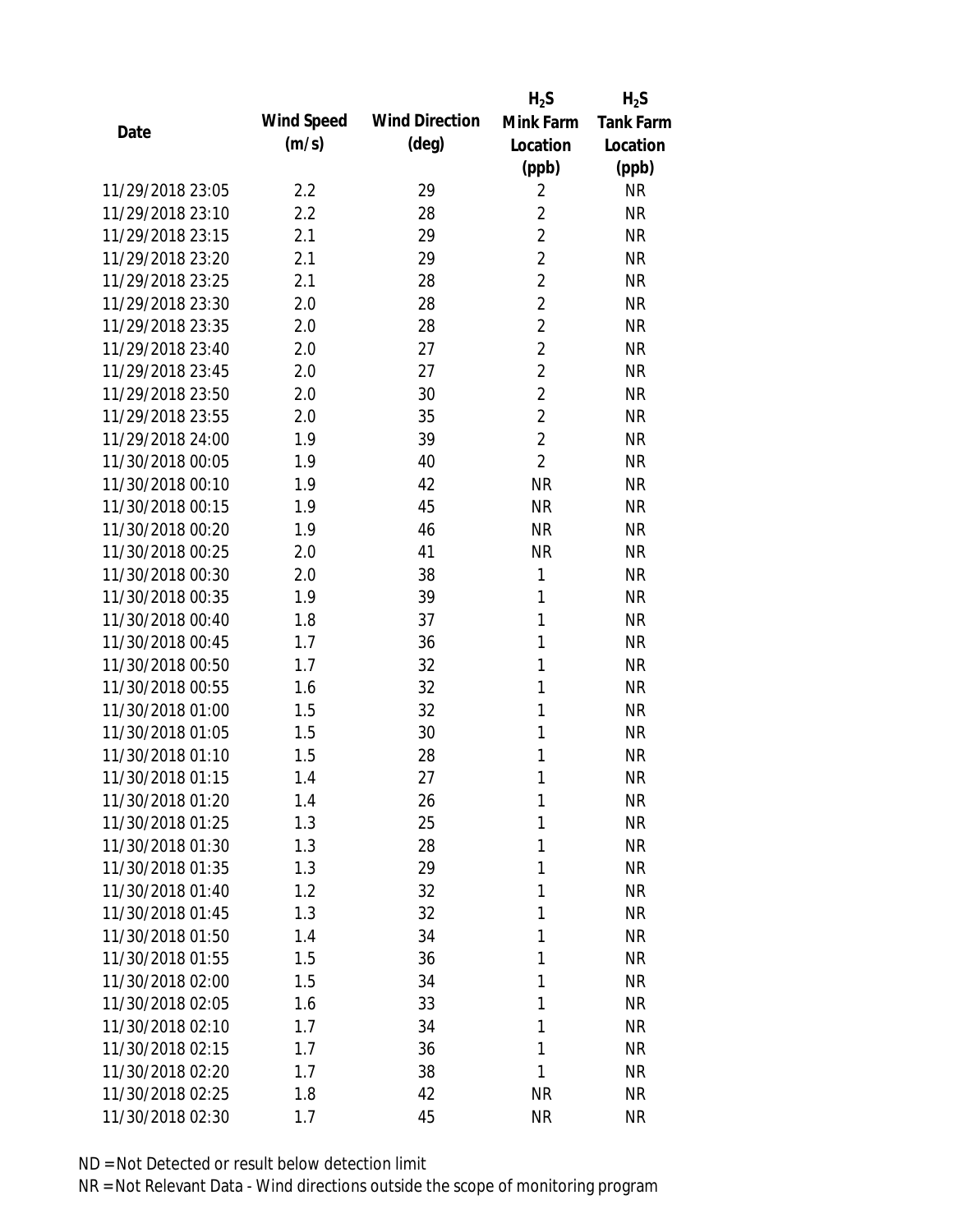|                  |            |                       | $H_2S$         | $H_2S$           |
|------------------|------------|-----------------------|----------------|------------------|
| Date             | Wind Speed | <b>Wind Direction</b> | Mink Farm      | <b>Tank Farm</b> |
|                  | (m/s)      | (deg)                 | Location       | Location         |
|                  |            |                       | (ppb)          | (ppb)            |
| 11/30/2018 02:35 | 1.6        | 48                    | <b>NR</b>      | <b>NR</b>        |
| 11/30/2018 02:40 | 1.4        | 51                    | <b>NR</b>      | <b>NR</b>        |
| 11/30/2018 02:45 | 1.2        | 54                    | <b>NR</b>      | <b>NR</b>        |
| 11/30/2018 02:50 | 1.0        | 54                    | <b>NR</b>      | <b>NR</b>        |
| 11/30/2018 02:55 | 1.0        | 48                    | <b>NR</b>      | <b>NR</b>        |
| 11/30/2018 03:00 | 1.1        | 39                    | 1              | <b>NR</b>        |
| 11/30/2018 03:05 | 1.2        | 35                    | 1              | <b>NR</b>        |
| 11/30/2018 03:10 | 1.3        | 29                    | $\mathbf{1}$   | <b>NR</b>        |
| 11/30/2018 03:15 | 1.6        | 24                    | 1              | <b>NR</b>        |
| 11/30/2018 03:20 | 1.8        | 22                    | 1              | <b>NR</b>        |
| 11/30/2018 03:25 | 2.0        | 22                    | 1              | <b>NR</b>        |
| 11/30/2018 03:30 | 2.1        | 22                    | $\mathbf{1}$   | <b>NR</b>        |
| 11/30/2018 03:35 | 2.3        | 21                    | 1              | <b>NR</b>        |
| 11/30/2018 03:40 | 2.5        | 21                    | 1              | <b>NR</b>        |
| 11/30/2018 03:45 | 2.5        | 23                    | 1              | <b>NR</b>        |
| 11/30/2018 03:50 | 2.5        | 23                    | 1              | <b>NR</b>        |
| 11/30/2018 03:55 | 2.4        | 21                    | 2              | <b>NR</b>        |
| 11/30/2018 04:00 | 2.3        | 17                    | $\overline{2}$ | <b>NR</b>        |
| 11/30/2018 04:05 | 2.1        | 14                    | $\overline{2}$ | <b>NR</b>        |
| 11/30/2018 04:10 | 2.0        | 11                    | $\overline{2}$ | <b>NR</b>        |
| 11/30/2018 04:15 | 1.9        | 7                     | $\overline{2}$ | <b>NR</b>        |
| 11/30/2018 04:20 | 1.9        | 5                     | $\overline{2}$ | <b>NR</b>        |
| 11/30/2018 04:25 | 1.9        | 6                     | $\mathbf{1}$   | <b>NR</b>        |
| 11/30/2018 04:30 | 1.9        | 9                     | $\mathbf{1}$   | <b>NR</b>        |
| 11/30/2018 04:35 | 1.9        | 13                    | 1              | <b>NR</b>        |
| 11/30/2018 04:40 | 2.0        | 16                    | 1              | <b>NR</b>        |
| 11/30/2018 04:45 | 1.9        | 18                    | 1              | <b>NR</b>        |
| 11/30/2018 04:50 | 1.8        | 21                    | 1              | <b>NR</b>        |
| 11/30/2018 04:55 | 1.8        | 26                    | $\overline{2}$ | <b>NR</b>        |
| 11/30/2018 05:00 | 1.6        | 30                    | 1              | <b>NR</b>        |
| 11/30/2018 05:05 | 1.5        | 32                    | 1              | <b>NR</b>        |
| 11/30/2018 05:10 | 1.5        | 33                    | 1              | <b>NR</b>        |
| 11/30/2018 05:15 | 1.5        | 34                    | 1              | <b>NR</b>        |
| 11/30/2018 05:20 | 1.6        | 33                    | 1              | <b>NR</b>        |
| 11/30/2018 05:25 | 1.5        | 31                    | 2              | <b>NR</b>        |
| 11/30/2018 05:30 | 1.6        | 27                    | $\overline{2}$ | <b>NR</b>        |
| 11/30/2018 05:35 | 1.6        | 24                    | $\overline{2}$ | <b>NR</b>        |
| 11/30/2018 05:40 | 1.7        | 25                    | $\overline{2}$ | <b>NR</b>        |
| 11/30/2018 05:45 | 1.8        | 25                    | $\overline{2}$ | <b>NR</b>        |
| 11/30/2018 05:50 | 1.8        | 23                    | 2              | <b>NR</b>        |
| 11/30/2018 05:55 | 1.8        | 21                    | $\overline{2}$ | <b>NR</b>        |
| 11/30/2018 06:00 | 1.8        | 19                    | 1              | <b>NR</b>        |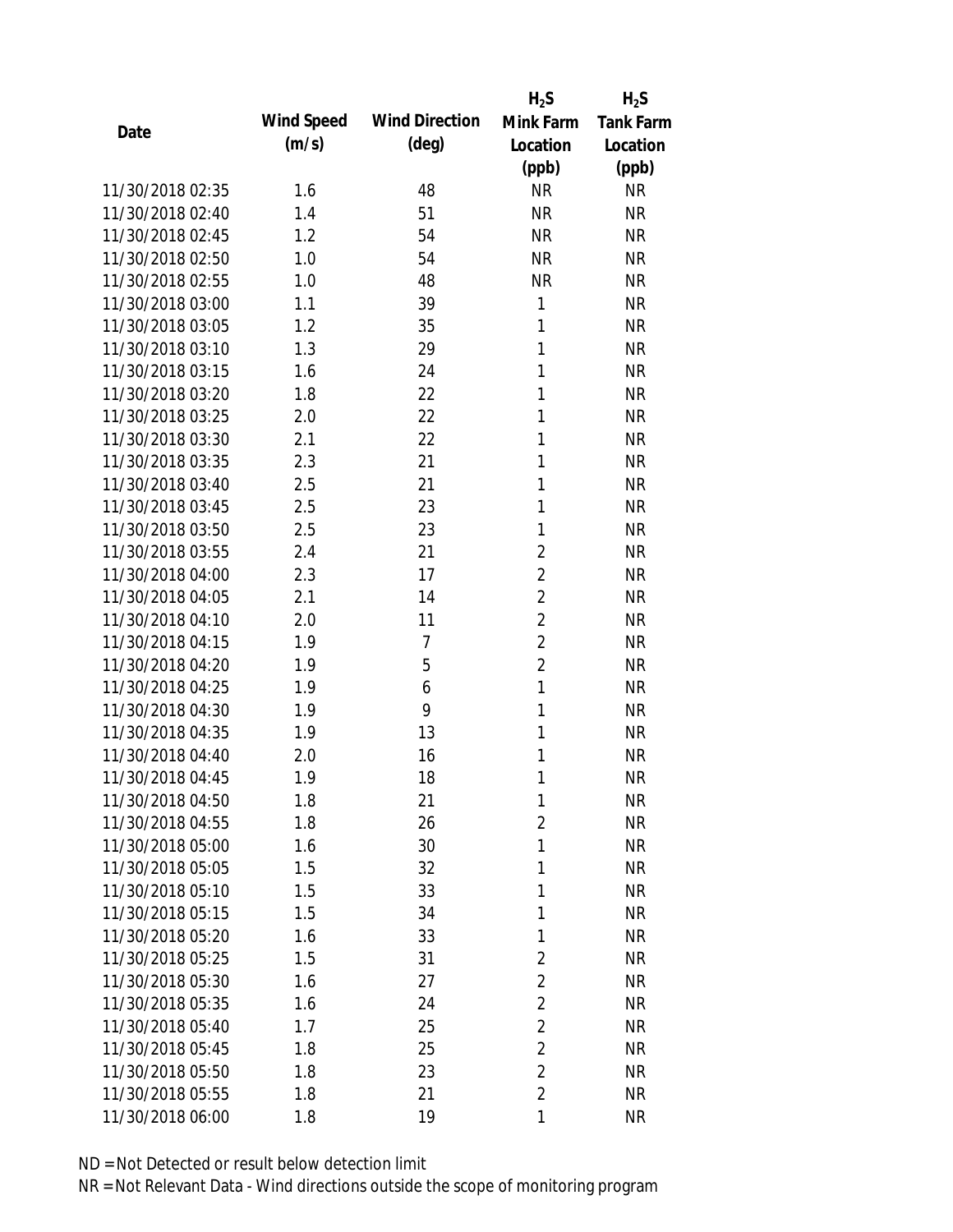|                  |            |                       | $H_2S$         | $H_2S$           |
|------------------|------------|-----------------------|----------------|------------------|
| Date             | Wind Speed | <b>Wind Direction</b> | Mink Farm      | <b>Tank Farm</b> |
|                  | (m/s)      | $(\text{deg})$        | Location       | Location         |
|                  |            |                       | (ppb)          | (ppb)            |
| 11/30/2018 06:05 | 1.9        | 16                    | 1              | <b>NR</b>        |
| 11/30/2018 06:10 | 1.8        | 11                    | 1              | <b>NR</b>        |
| 11/30/2018 06:15 | 1.8        | 10                    | 1              | <b>NR</b>        |
| 11/30/2018 06:20 | 2.0        | 10                    | $\mathbf{1}$   | <b>NR</b>        |
| 11/30/2018 06:25 | 2.1        | 10                    | 1              | <b>NR</b>        |
| 11/30/2018 06:30 | 2.1        | 9                     | 1              | <b>NR</b>        |
| 11/30/2018 06:35 | 2.2        | 8                     | 1              | <b>NR</b>        |
| 11/30/2018 06:40 | 2.3        | 9                     | 1              | <b>NR</b>        |
| 11/30/2018 06:45 | 2.4        | 10                    | 1              | <b>NR</b>        |
| 11/30/2018 06:50 | 2.3        | 11                    | 1              | <b>NR</b>        |
| 11/30/2018 06:55 | 2.2        | 13                    | 1              | <b>NR</b>        |
| 11/30/2018 07:00 | 2.3        | 17                    | 1              | <b>NR</b>        |
| 11/30/2018 07:05 | 2.3        | 23                    | 1              | <b>NR</b>        |
| 11/30/2018 07:10 | 2.3        | 27                    | 1              | <b>NR</b>        |
| 11/30/2018 07:15 | 2.2        | 31                    | 1              | <b>NR</b>        |
| 11/30/2018 07:20 | 2.0        | 37                    | 1              | <b>NR</b>        |
| 11/30/2018 07:25 | 2.0        | 41                    | <b>NR</b>      | <b>NR</b>        |
| 11/30/2018 07:30 | 1.8        | 44                    | <b>NR</b>      | <b>NR</b>        |
| 11/30/2018 07:35 | 1.6        | 47                    | <b>NR</b>      | <b>NR</b>        |
| 11/30/2018 07:40 | 1.6        | 49                    | <b>NR</b>      | <b>NR</b>        |
| 11/30/2018 07:45 | 1.7        | 46                    | <b>NR</b>      | <b>NR</b>        |
| 11/30/2018 07:50 | 1.9        | 39                    | 1              | <b>NR</b>        |
| 11/30/2018 07:55 | 2.0        | 32                    | 1              | <b>NR</b>        |
| 11/30/2018 08:00 | 2.2        | 27                    | 1              | <b>NR</b>        |
| 11/30/2018 08:05 | 2.3        | 22                    | $\overline{2}$ | <b>NR</b>        |
| 11/30/2018 08:10 | 2.4        | 18                    | $\overline{2}$ | <b>NR</b>        |
| 11/30/2018 08:15 | 2.3        | 19                    | $\overline{2}$ | <b>NR</b>        |
| 11/30/2018 08:20 | 2.2        | 21                    | $\overline{2}$ | <b>NR</b>        |
| 11/30/2018 08:25 | 2.3        | 22                    | $\overline{2}$ | <b>NR</b>        |
| 11/30/2018 08:30 | 2.3        | 22                    | $\overline{2}$ | <b>NR</b>        |
| 11/30/2018 08:35 | 2.3        | 22                    | $\overline{2}$ | <b>NR</b>        |
| 11/30/2018 08:40 | 2.4        | 23                    | $\overline{2}$ | <b>NR</b>        |
| 11/30/2018 08:45 | 2.4        | 23                    | $\overline{2}$ | <b>NR</b>        |
| 11/30/2018 08:50 | 2.5        | 23                    | $\overline{2}$ | <b>NR</b>        |
| 11/30/2018 08:55 | 2.4        | 23                    | $\overline{2}$ | <b>NR</b>        |
| 11/30/2018 09:00 | 2.4        | 25                    | $\overline{2}$ | <b>NR</b>        |
| 11/30/2018 09:05 | 2.3        | 26                    | $\overline{2}$ | <b>NR</b>        |
| 11/30/2018 09:10 | 2.3        | 26                    | $\overline{2}$ | <b>NR</b>        |
| 11/30/2018 09:15 | 2.2        | 27                    | $\overline{2}$ | <b>NR</b>        |
| 11/30/2018 09:20 | 2.0        | 29                    | $\overline{2}$ | <b>NR</b>        |
| 11/30/2018 09:25 | 1.8        | 33                    | $\overline{2}$ | <b>NR</b>        |
| 11/30/2018 09:30 | 1.7        | 36                    | $\overline{2}$ | <b>NR</b>        |
|                  |            |                       |                |                  |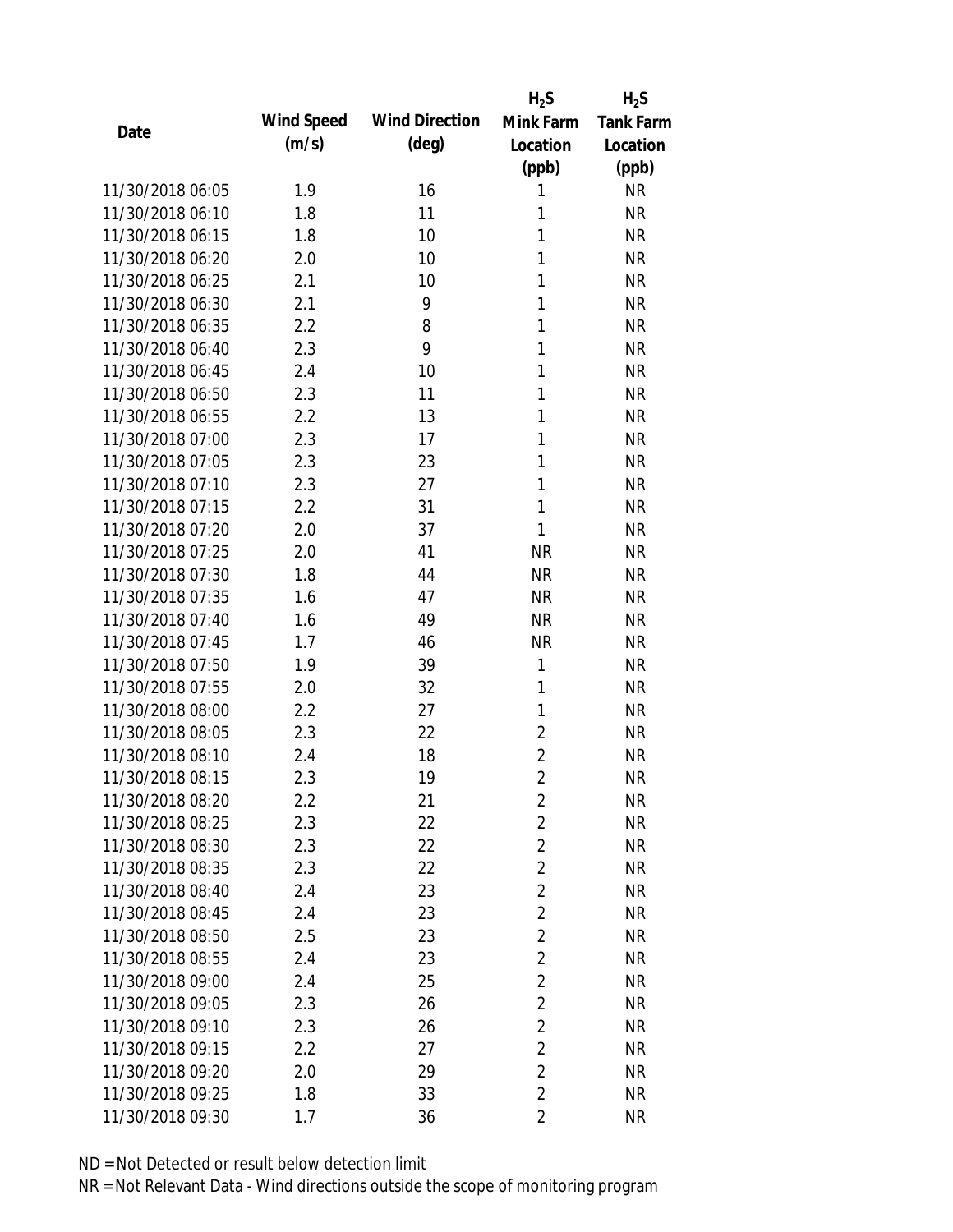|                  |            |                       | $H_2S$         | $H_2S$           |
|------------------|------------|-----------------------|----------------|------------------|
| Date             | Wind Speed | <b>Wind Direction</b> | Mink Farm      | <b>Tank Farm</b> |
|                  | (m/s)      | (deg)                 | Location       | Location         |
|                  |            |                       | (ppb)          | (ppb)            |
| 11/30/2018 09:35 | 1.6        | 39                    | $\overline{2}$ | <b>NR</b>        |
| 11/30/2018 09:40 | 1.5        | 42                    | <b>NR</b>      | <b>NR</b>        |
| 11/30/2018 09:45 | 1.5        | 44                    | <b>NR</b>      | <b>NR</b>        |
| 11/30/2018 09:50 | 1.4        | 45                    | <b>NR</b>      | <b>NR</b>        |
| 11/30/2018 09:55 | 1.4        | 45                    | <b>NR</b>      | <b>NR</b>        |
| 11/30/2018 10:00 | 1.5        | 45                    | <b>NR</b>      | <b>NR</b>        |
| 11/30/2018 10:05 | 1.5        | 45                    | <b>NR</b>      | <b>NR</b>        |
| 11/30/2018 10:10 | 1.6        | 43                    | <b>NR</b>      | <b>NR</b>        |
| 11/30/2018 10:15 | 1.7        | 41                    | <b>NR</b>      | <b>NR</b>        |
| 11/30/2018 10:20 | 2.0        | 40                    | 1              | <b>NR</b>        |
| 11/30/2018 10:25 | 2.3        | 37                    | 1              | <b>NR</b>        |
| 11/30/2018 10:30 | 2.5        | 36                    | $\mathbf{1}$   | <b>NR</b>        |
| 11/30/2018 10:35 | 2.7        | 37                    | $\mathbf{1}$   | <b>NR</b>        |
| 11/30/2018 10:40 | 2.7        | 36                    | $\mathbf{1}$   | <b>NR</b>        |
| 11/30/2018 10:45 | 2.7        | 37                    | $\mathbf{1}$   | <b>NR</b>        |
| 11/30/2018 10:50 | 2.6        | 40                    | 1              | <b>NR</b>        |
| 11/30/2018 10:55 | 2.5        | 44                    | <b>NR</b>      | <b>NR</b>        |
| 11/30/2018 11:00 | 2.4        | 47                    | <b>NR</b>      | <b>NR</b>        |
| 11/30/2018 11:05 | 2.2        | 48                    | <b>NR</b>      | <b>NR</b>        |
| 11/30/2018 11:10 | 2.2        | 55                    | <b>NR</b>      | <b>NR</b>        |
| 11/30/2018 11:15 | 2.2        | 61                    | <b>NR</b>      | <b>NR</b>        |
| 11/30/2018 11:20 | 2.1        | 65                    | <b>NR</b>      | <b>NR</b>        |
| 11/30/2018 11:25 | 1.9        | 67                    | <b>NR</b>      | <b>NR</b>        |
| 11/30/2018 11:30 | 1.7        | 73                    | <b>NR</b>      | <b>NR</b>        |
| 11/30/2018 11:35 | 1.7        | 83                    | <b>NR</b>      | <b>NR</b>        |
| 11/30/2018 11:40 | 1.6        | 84                    | <b>NR</b>      | <b>NR</b>        |
| 11/30/2018 11:45 | 1.7        | 84                    | <b>NR</b>      | <b>NR</b>        |
| 11/30/2018 11:50 | 1.8        | 83                    | <b>NR</b>      | <b>NR</b>        |
| 11/30/2018 11:55 | 2.0        | 82                    | <b>NR</b>      | <b>NR</b>        |
| 11/30/2018 12:00 | 2.2        | 82                    | <b>NR</b>      | <b>NR</b>        |
| 11/30/2018 12:05 | 2.1        | 81                    | <b>NR</b>      | <b>NR</b>        |
| 11/30/2018 12:10 | 2.2        | 91                    | <b>NR</b>      | <b>NR</b>        |
| 11/30/2018 12:15 | 2.1        | 98                    | <b>NR</b>      | <b>NR</b>        |
| 11/30/2018 12:20 | 2.1        | 107                   | <b>NR</b>      | <b>NR</b>        |
| 11/30/2018 12:25 | 2.0        | 116                   | <b>NR</b>      | NR               |
| 11/30/2018 12:30 | 1.9        | 123                   | <b>NR</b>      | <b>NR</b>        |
| 11/30/2018 12:35 | 1.9        | 127                   | <b>NR</b>      | <b>NR</b>        |
| 11/30/2018 12:40 | 1.8        | 123                   | NR             | <b>NR</b>        |
| 11/30/2018 12:45 | 1.8        | 118                   | <b>NR</b>      | <b>NR</b>        |
| 11/30/2018 12:50 | 1.7        | 111                   | <b>NR</b>      | <b>NR</b>        |
|                  |            |                       |                |                  |
| 11/30/2018 12:55 | 1.6        | 104                   | <b>NR</b>      | <b>NR</b>        |
| 11/30/2018 13:00 | 1.5        | 98                    | <b>NR</b>      | <b>NR</b>        |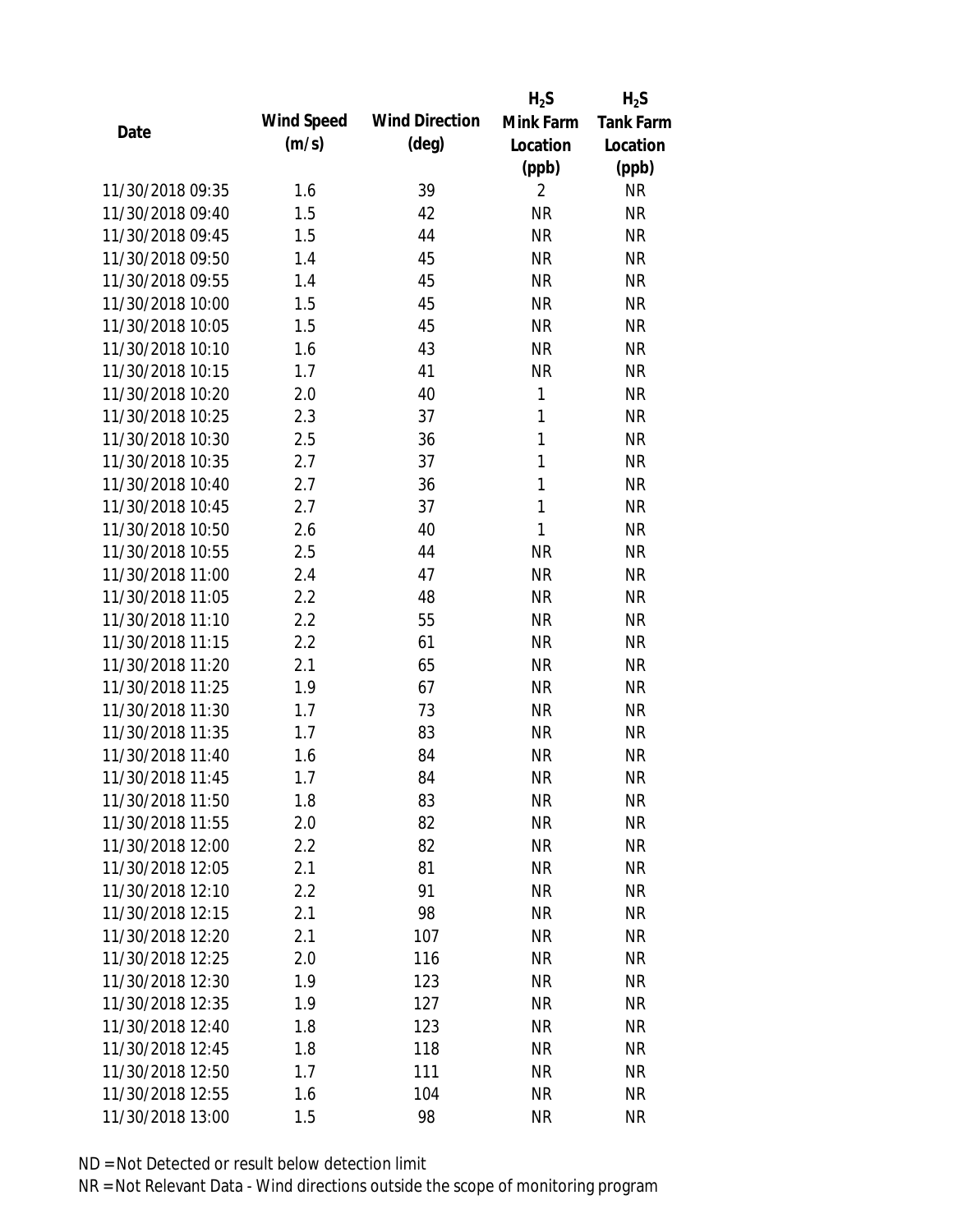|                  |            |                       | $H_2S$    | $H_2S$           |
|------------------|------------|-----------------------|-----------|------------------|
| Date             | Wind Speed | <b>Wind Direction</b> | Mink Farm | <b>Tank Farm</b> |
|                  | (m/s)      | $(\text{deg})$        | Location  | Location         |
|                  |            |                       | (ppb)     | (ppb)            |
| 11/30/2018 13:05 | 1.5        | 92                    | <b>NR</b> | NR               |
| 11/30/2018 13:10 | 1.5        | 87                    | <b>NR</b> | <b>NR</b>        |
| 11/30/2018 13:15 | 1.6        | 91                    | <b>NR</b> | <b>NR</b>        |
| 11/30/2018 13:20 | 1.6        | 99                    | <b>NR</b> | <b>NR</b>        |
| 11/30/2018 13:25 | 1.7        | 106                   | <b>NR</b> | <b>NR</b>        |
| 11/30/2018 13:30 | 1.7        | 108                   | <b>NR</b> | <b>NR</b>        |
| 11/30/2018 13:35 | 1.6        | 114                   | <b>NR</b> | <b>NR</b>        |
| 11/30/2018 13:40 | 1.6        | 124                   | <b>NR</b> | <b>NR</b>        |
| 11/30/2018 13:45 | 1.6        | 133                   | <b>NR</b> | <b>NR</b>        |
| 11/30/2018 13:50 | 1.6        | 142                   | <b>NR</b> | <b>NR</b>        |
| 11/30/2018 13:55 | 1.8        | 147                   | <b>NR</b> | <b>NR</b>        |
| 11/30/2018 14:00 | 1.8        | 153                   | <b>NR</b> | <b>NR</b>        |
| 11/30/2018 14:05 | 2.0        | 160                   | <b>NR</b> | <b>NR</b>        |
| 11/30/2018 14:10 | 2.0        | 166                   | <b>NR</b> | <b>NR</b>        |
| 11/30/2018 14:15 | 2.0        | 162                   | <b>NR</b> | <b>NR</b>        |
| 11/30/2018 14:20 | 2.0        | 156                   | <b>NR</b> | <b>NR</b>        |
| 11/30/2018 14:25 | 2.0        | 162                   | <b>NR</b> | <b>NR</b>        |
| 11/30/2018 14:30 | 2.0        | 162                   | <b>NR</b> | <b>NR</b>        |
| 11/30/2018 14:35 | 1.8        | 160                   | <b>NR</b> | <b>NR</b>        |
| 11/30/2018 14:40 | 1.9        | 160                   | <b>NR</b> | <b>NR</b>        |
| 11/30/2018 14:45 | 1.9        | 165                   | <b>NR</b> | <b>NR</b>        |
| 11/30/2018 14:50 | 1.8        | 174                   | <b>NR</b> | $\overline{2}$   |
| 11/30/2018 14:55 | 1.8        | 172                   | <b>NR</b> | $\overline{2}$   |
| 11/30/2018 15:00 | 1.8        | 173                   | <b>NR</b> | $\overline{2}$   |
| 11/30/2018 15:05 | 1.9        | 171                   | <b>NR</b> | $\overline{2}$   |
| 11/30/2018 15:10 | 1.7        | 169                   | <b>NR</b> | <b>NR</b>        |
| 11/30/2018 15:15 | 1.7        | 165                   | <b>NR</b> | <b>NR</b>        |
| 11/30/2018 15:20 | 1.5        | 153                   | <b>NR</b> | <b>NR</b>        |
| 11/30/2018 15:25 | 1.4        | 148                   | <b>NR</b> | <b>NR</b>        |
| 11/30/2018 15:30 | 1.4        | 141                   | <b>NR</b> | <b>NR</b>        |
| 11/30/2018 15:35 | 1.4        | 134                   | <b>NR</b> | <b>NR</b>        |
| 11/30/2018 15:40 | 1.4        | 122                   | <b>NR</b> | <b>NR</b>        |
| 11/30/2018 15:45 | 1.5        | 114                   | <b>NR</b> | <b>NR</b>        |
| 11/30/2018 15:50 | 1.6        | 112                   | <b>NR</b> | <b>NR</b>        |
| 11/30/2018 15:55 | 1.7        | 108                   | <b>NR</b> | <b>NR</b>        |
| 11/30/2018 16:00 | 1.7        | 103                   | <b>NR</b> | <b>NR</b>        |
| 11/30/2018 16:05 | 1.8        | 102                   | <b>NR</b> | <b>NR</b>        |
| 11/30/2018 16:10 | 1.9        | 101                   | NR        | <b>NR</b>        |
| 11/30/2018 16:15 | 1.9        | 98                    | <b>NR</b> | NR               |
| 11/30/2018 16:20 | 1.9        | 96                    | <b>NR</b> | <b>NR</b>        |
| 11/30/2018 16:25 | 1.9        | 91                    | <b>NR</b> | <b>NR</b>        |
| 11/30/2018 16:30 | 2.0        | 91                    | <b>NR</b> | <b>NR</b>        |
|                  |            |                       |           |                  |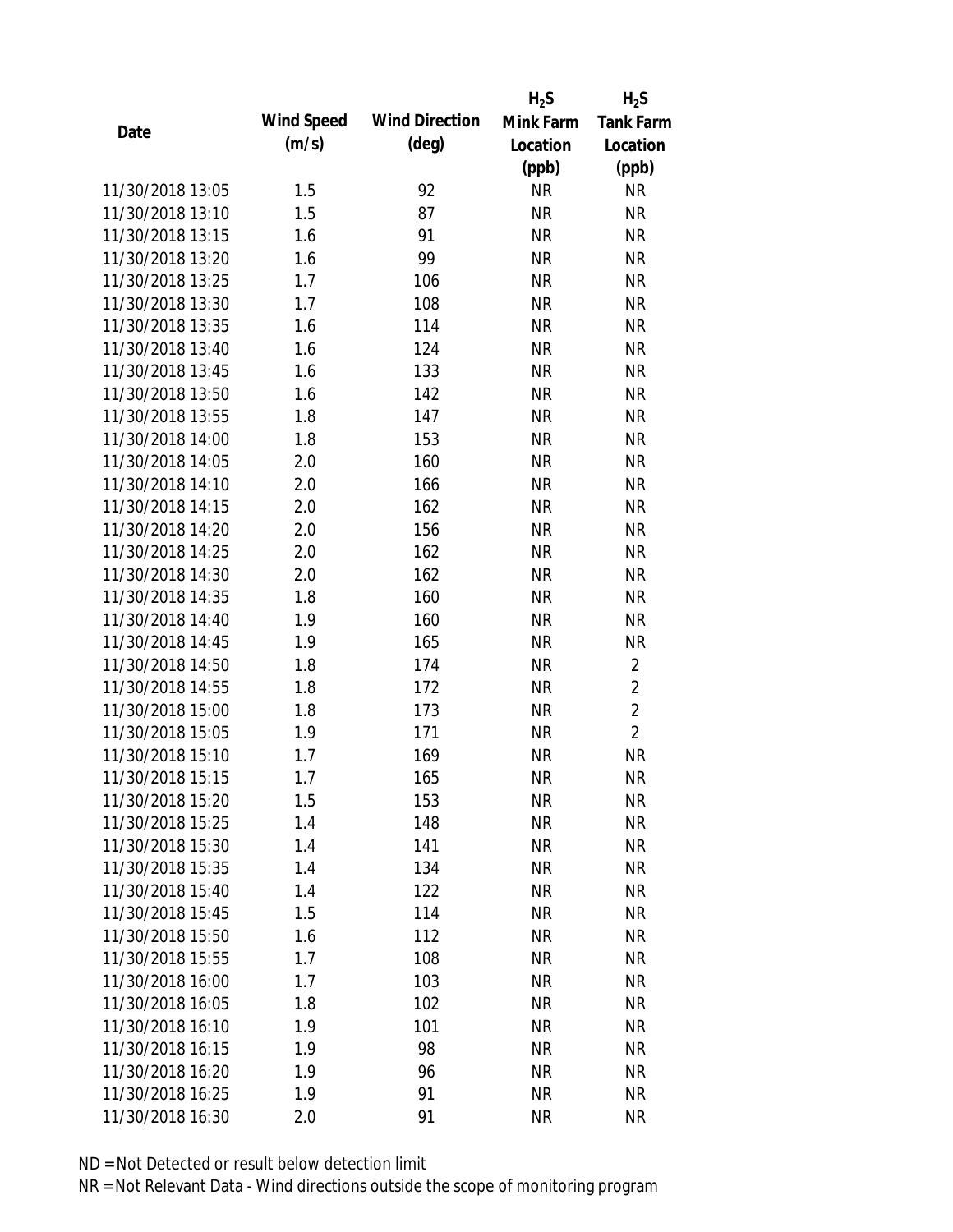|                  |            |                       | $H_2S$    | $H_2S$           |
|------------------|------------|-----------------------|-----------|------------------|
| Date             | Wind Speed | <b>Wind Direction</b> | Mink Farm | <b>Tank Farm</b> |
|                  | (m/s)      | $(\text{deg})$        | Location  | Location         |
|                  |            |                       | (ppb)     | (ppb)            |
| 11/30/2018 16:35 | 2.0        | 90                    | <b>NR</b> | NR               |
| 11/30/2018 16:40 | 1.9        | 89                    | <b>NR</b> | <b>NR</b>        |
| 11/30/2018 16:45 | 2.0        | 91                    | <b>NR</b> | <b>NR</b>        |
| 11/30/2018 16:50 | 2.0        | 93                    | <b>NR</b> | <b>NR</b>        |
| 11/30/2018 16:55 | 2.0        | 100                   | <b>NR</b> | <b>NR</b>        |
| 11/30/2018 17:00 | 2.0        | 106                   | <b>NR</b> | <b>NR</b>        |
| 11/30/2018 17:05 | 2.0        | 113                   | <b>NR</b> | <b>NR</b>        |
| 11/30/2018 17:10 | 2.0        | 121                   | <b>NR</b> | <b>NR</b>        |
| 11/30/2018 17:15 | 2.0        | 129                   | <b>NR</b> | <b>NR</b>        |
| 11/30/2018 17:20 | 1.9        | 132                   | <b>NR</b> | <b>NR</b>        |
| 11/30/2018 17:25 | 1.9        | 132                   | <b>NR</b> | <b>NR</b>        |
| 11/30/2018 17:30 | 1.9        | 133                   | <b>NR</b> | <b>NR</b>        |
| 11/30/2018 17:35 | 1.8        | 132                   | <b>NR</b> | <b>NR</b>        |
| 11/30/2018 17:40 | 1.8        | 129                   | <b>NR</b> | <b>NR</b>        |
| 11/30/2018 17:45 | 1.9        | 125                   | <b>NR</b> | <b>NR</b>        |
| 11/30/2018 17:50 | 1.9        | 123                   | <b>NR</b> | <b>NR</b>        |
| 11/30/2018 17:55 | 1.8        | 119                   | <b>NR</b> | <b>NR</b>        |
| 11/30/2018 18:00 | 1.8        | 115                   | <b>NR</b> | <b>NR</b>        |
| 11/30/2018 18:05 | 1.8        | 113                   | <b>NR</b> | <b>NR</b>        |
| 11/30/2018 18:10 | 1.7        | 111                   | <b>NR</b> | <b>NR</b>        |
| 11/30/2018 18:15 | 1.6        | 108                   | <b>NR</b> | <b>NR</b>        |
| 11/30/2018 18:20 | 1.4        | 104                   | <b>NR</b> | <b>NR</b>        |
| 11/30/2018 18:25 | 1.5        | 99                    | <b>NR</b> | <b>NR</b>        |
| 11/30/2018 18:30 | 1.5        | 88                    | <b>NR</b> | <b>NR</b>        |
| 11/30/2018 18:35 | 1.5        | 74                    | <b>NR</b> | <b>NR</b>        |
| 11/30/2018 18:40 | 1.6        | 64                    | <b>NR</b> | <b>NR</b>        |
| 11/30/2018 18:45 | 1.6        | 57                    | <b>NR</b> | <b>NR</b>        |
| 11/30/2018 18:50 | 1.6        | 54                    | <b>NR</b> | <b>NR</b>        |
| 11/30/2018 18:55 | 1.7        | 53                    | <b>NR</b> | <b>NR</b>        |
| 11/30/2018 19:00 | 1.7        | 57                    | <b>NR</b> | <b>NR</b>        |
| 11/30/2018 19:05 | 1.7        | 63                    | <b>NR</b> | <b>NR</b>        |
| 11/30/2018 19:10 | 1.7        | 69                    | <b>NR</b> | <b>NR</b>        |
| 11/30/2018 19:15 | 1.9        | 74                    | <b>NR</b> | <b>NR</b>        |
| 11/30/2018 19:20 | 2.1        | 77                    | <b>NR</b> | <b>NR</b>        |
| 11/30/2018 19:25 | 2.3        | 80                    | <b>NR</b> | <b>NR</b>        |
| 11/30/2018 19:30 | 2.4        | 83                    | <b>NR</b> | <b>NR</b>        |
| 11/30/2018 19:35 |            | 83                    | <b>NR</b> | <b>NR</b>        |
| 11/30/2018 19:40 | 2.5        | 82                    |           |                  |
|                  | 2.5        |                       | <b>NR</b> | <b>NR</b>        |
| 11/30/2018 19:45 | 2.5        | 80                    | <b>NR</b> | NR               |
| 11/30/2018 19:50 | 2.4        | 77                    | <b>NR</b> | <b>NR</b>        |
| 11/30/2018 19:55 | 2.3        | 75                    | <b>NR</b> | <b>NR</b>        |
| 11/30/2018 20:00 | 2.3        | 74                    | <b>NR</b> | <b>NR</b>        |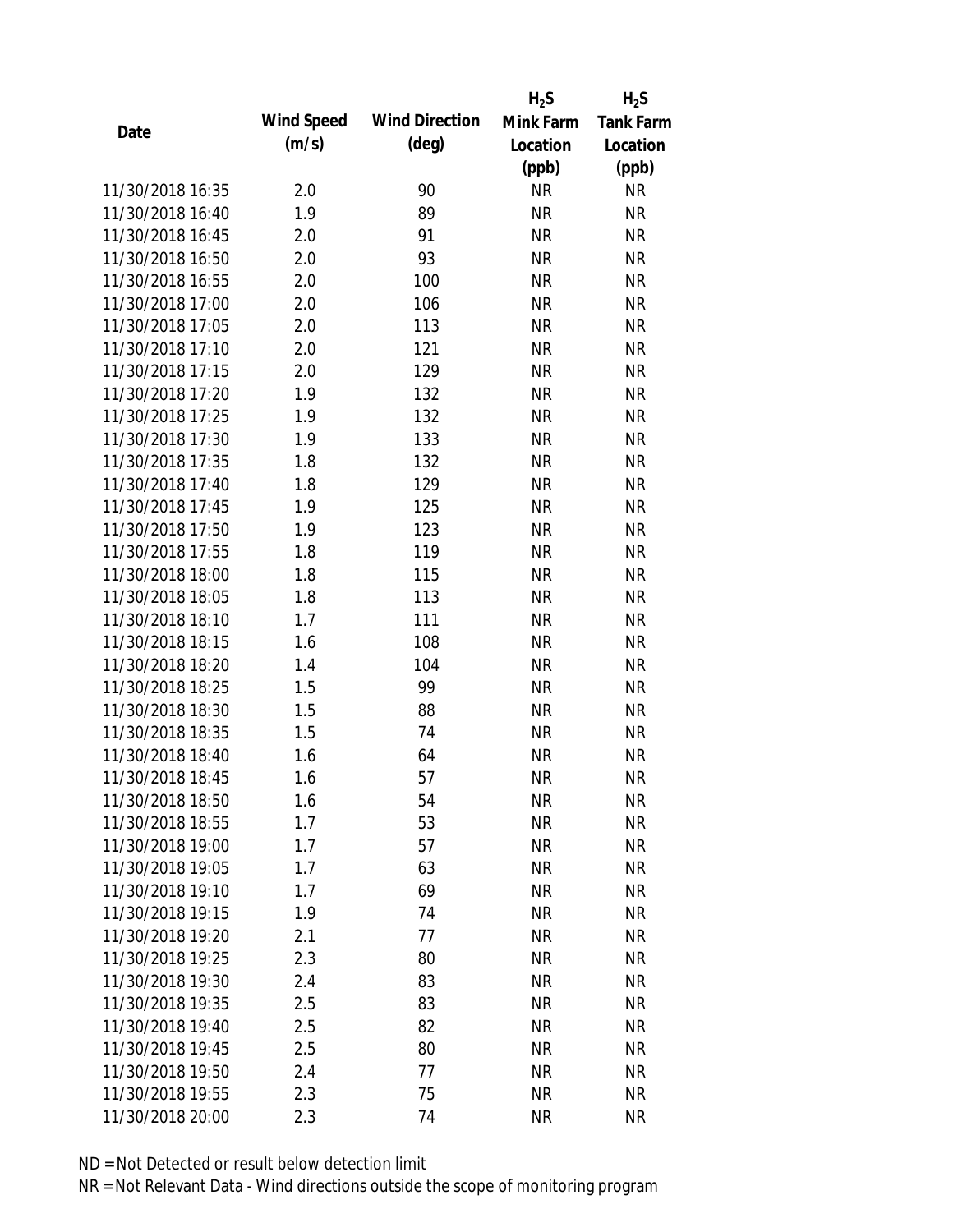|                  |            |                       | $H_2S$    | $H_2S$           |
|------------------|------------|-----------------------|-----------|------------------|
| Date             | Wind Speed | <b>Wind Direction</b> | Mink Farm | <b>Tank Farm</b> |
|                  | (m/s)      | $(\text{deg})$        | Location  | Location         |
|                  |            |                       | (ppb)     | (ppb)            |
| 11/30/2018 20:05 | 2.4        | 75                    | <b>NR</b> | <b>NR</b>        |
| 11/30/2018 20:10 | 2.5        | 77                    | <b>NR</b> | <b>NR</b>        |
| 11/30/2018 20:15 | 2.5        | 81                    | <b>NR</b> | <b>NR</b>        |
| 11/30/2018 20:20 | 2.6        | 84                    | <b>NR</b> | <b>NR</b>        |
| 11/30/2018 20:25 | 2.7        | 86                    | <b>NR</b> | <b>NR</b>        |
| 11/30/2018 20:30 | 2.7        | 87                    | <b>NR</b> | <b>NR</b>        |
| 11/30/2018 20:35 | 2.6        | 86                    | <b>NR</b> | <b>NR</b>        |
| 11/30/2018 20:40 | 2.7        | 85                    | <b>NR</b> | <b>NR</b>        |
| 11/30/2018 20:45 | 2.8        | 85                    | <b>NR</b> | <b>NR</b>        |
| 11/30/2018 20:50 | 2.8        | 86                    | <b>NR</b> | <b>NR</b>        |
| 11/30/2018 20:55 | 2.7        | 87                    | <b>NR</b> | <b>NR</b>        |
| 11/30/2018 21:00 | 2.7        | 89                    | <b>NR</b> | <b>NR</b>        |
| 11/30/2018 21:05 | 2.7        | 91                    | <b>NR</b> | <b>NR</b>        |
| 11/30/2018 21:10 | 2.7        | 91                    | <b>NR</b> | <b>NR</b>        |
| 11/30/2018 21:15 | 2.6        | 91                    | <b>NR</b> | <b>NR</b>        |
| 11/30/2018 21:20 | 2.7        | 91                    | <b>NR</b> | <b>NR</b>        |
| 11/30/2018 21:25 | 2.7        | 92                    | <b>NR</b> | <b>NR</b>        |
| 11/30/2018 21:30 | 2.8        | 91                    | <b>NR</b> | <b>NR</b>        |
| 11/30/2018 21:35 | 2.9        | 91                    | <b>NR</b> | <b>NR</b>        |
| 11/30/2018 21:40 | 2.9        | 91                    | <b>NR</b> | <b>NR</b>        |
| 11/30/2018 21:45 | 2.8        | 91                    | <b>NR</b> | <b>NR</b>        |
| 11/30/2018 21:50 | 2.8        | 90                    | <b>NR</b> | <b>NR</b>        |
| 11/30/2018 21:55 | 2.8        | 90                    | <b>NR</b> | <b>NR</b>        |
| 11/30/2018 22:00 | 2.7        | 90                    | <b>NR</b> | <b>NR</b>        |
| 11/30/2018 22:05 | 2.6        | 90                    | <b>NR</b> | <b>NR</b>        |
| 11/30/2018 22:10 | 2.6        | 88                    | <b>NR</b> | <b>NR</b>        |
| 11/30/2018 22:15 | 2.7        | 88                    | <b>NR</b> | <b>NR</b>        |
| 11/30/2018 22:20 | 2.7        | 87                    | <b>NR</b> | <b>NR</b>        |
| 11/30/2018 22:25 | 2.8        | 85                    | <b>NR</b> | <b>NR</b>        |
| 11/30/2018 22:30 | 2.8        | 84                    | <b>NR</b> | <b>NR</b>        |
| 11/30/2018 22:35 | 2.8        | 82                    | <b>NR</b> | <b>NR</b>        |
| 11/30/2018 22:40 | 2.9        | 83                    | <b>NR</b> | <b>NR</b>        |
| 11/30/2018 22:45 | 3.0        | 83                    | <b>NR</b> | <b>NR</b>        |
| 11/30/2018 22:50 | 3.0        | 85                    | <b>NR</b> | <b>NR</b>        |
| 11/30/2018 22:55 | 3.1        | 86                    | <b>NR</b> | <b>NR</b>        |
| 11/30/2018 23:00 | 3.3        | 88                    | <b>NR</b> | <b>NR</b>        |
| 11/30/2018 23:05 | 3.4        | 89                    | <b>NR</b> | <b>NR</b>        |
| 11/30/2018 23:10 | 3.3        | 89                    | NR        | <b>NR</b>        |
| 11/30/2018 23:15 | 3.2        | 88                    | <b>NR</b> | NR               |
| 11/30/2018 23:20 | 3.3        | 87                    | <b>NR</b> | <b>NR</b>        |
|                  |            |                       |           |                  |
| 11/30/2018 23:25 | 3.5        | 87                    | <b>NR</b> | <b>NR</b>        |
| 11/30/2018 23:30 | 3.6        | 87                    | <b>NR</b> | <b>NR</b>        |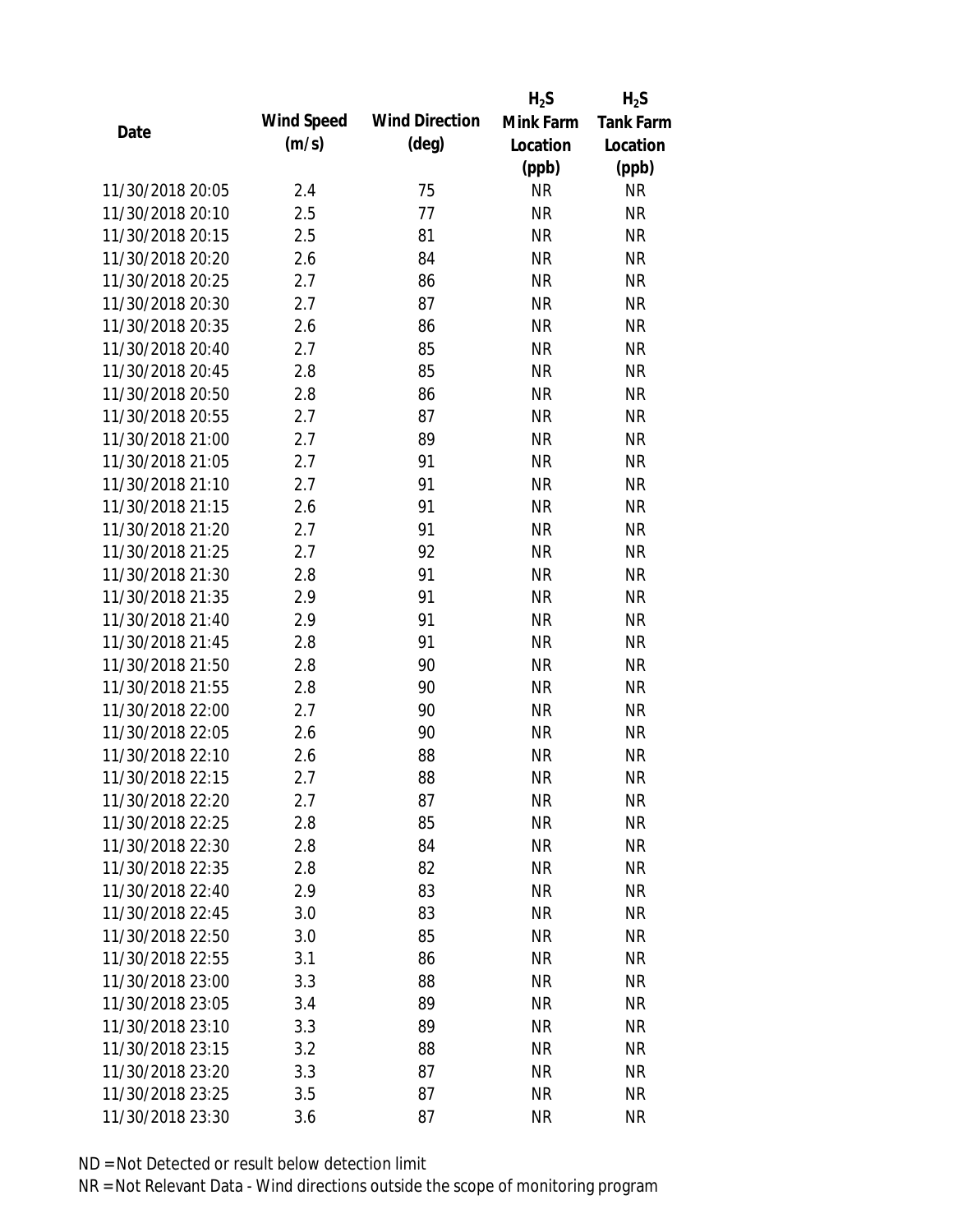|                  |            |                       | $H_2S$    | $H_2S$           |
|------------------|------------|-----------------------|-----------|------------------|
| Date             | Wind Speed | <b>Wind Direction</b> | Mink Farm | <b>Tank Farm</b> |
|                  | (m/s)      | $(\text{deg})$        | Location  | Location         |
|                  |            |                       | (ppb)     | (ppb)            |
| 11/30/2018 23:35 | 3.5        | 88                    | <b>NR</b> | <b>NR</b>        |
| 11/30/2018 23:40 | 3.5        | 87                    | <b>NR</b> | <b>NR</b>        |
| 11/30/2018 23:45 | 3.5        | 85                    | <b>NR</b> | <b>NR</b>        |
| 11/30/2018 23:50 | 3.5        | 82                    | <b>NR</b> | <b>NR</b>        |
| 11/30/2018 23:55 | 3.4        | 80                    | <b>NR</b> | <b>NR</b>        |
| 11/30/2018 24:00 | 3.3        | 76                    | <b>NR</b> | <b>NR</b>        |
| 12/1/2018 00:05  | 3.3        | 74                    | <b>NR</b> | <b>NR</b>        |
| 12/1/2018 00:10  | 3.4        | 74                    | <b>NR</b> | <b>NR</b>        |
| 12/1/2018 00:15  | 3.5        | 73                    | <b>NR</b> | <b>NR</b>        |
| 12/1/2018 00:20  | 3.6        | 72                    | <b>NR</b> | <b>NR</b>        |
| 12/1/2018 00:25  | 3.6        | 71                    | <b>NR</b> | <b>NR</b>        |
| 12/1/2018 00:30  | 3.8        | 71                    | <b>NR</b> | <b>NR</b>        |
| 12/1/2018 00:35  | 4.0        | 71                    | <b>NR</b> | <b>NR</b>        |
| 12/1/2018 00:40  | 4.0        | 71                    | <b>NR</b> | <b>NR</b>        |
| 12/1/2018 00:45  | 4.1        | 73                    | <b>NR</b> | <b>NR</b>        |
| 12/1/2018 00:50  | 4.2        | 75                    | <b>NR</b> | <b>NR</b>        |
| 12/1/2018 00:55  | 4.3        | 77                    | <b>NR</b> | <b>NR</b>        |
| 12/1/2018 01:00  | 4.3        | 79                    | <b>NR</b> | <b>NR</b>        |
| 12/1/2018 01:05  | 4.3        | 80                    | <b>NR</b> | <b>NR</b>        |
| 12/1/2018 01:10  | 4.3        | 82                    | <b>NR</b> | <b>NR</b>        |
| 12/1/2018 01:15  | 4.1        | 82                    | <b>NR</b> | <b>NR</b>        |
| 12/1/2018 01:20  | 4.0        | 81                    | <b>NR</b> | <b>NR</b>        |
| 12/1/2018 01:25  | 3.9        | 82                    | <b>NR</b> | <b>NR</b>        |
| 12/1/2018 01:30  | 3.8        | 84                    | <b>NR</b> | <b>NR</b>        |
| 12/1/2018 01:35  | 3.7        | 88                    | <b>NR</b> | <b>NR</b>        |
| 12/1/2018 01:40  | 3.7        | 91                    | <b>NR</b> | <b>NR</b>        |
| 12/1/2018 01:45  | 3.7        | 94                    | <b>NR</b> | <b>NR</b>        |
| 12/1/2018 01:50  | 3.9        | 99                    | <b>NR</b> | <b>NR</b>        |
| 12/1/2018 01:55  | 3.9        | 100                   | <b>NR</b> | <b>NR</b>        |
| 12/1/2018 02:00  | 3.8        | 99                    | <b>NR</b> | <b>NR</b>        |
| 12/1/2018 02:05  | 3.4        | 93                    | <b>NR</b> | <b>NR</b>        |
| 12/1/2018 02:10  | 3.1        | 88                    | <b>NR</b> | <b>NR</b>        |
| 12/1/2018 02:15  | 3.0        | 85                    | <b>NR</b> | <b>NR</b>        |
| 12/1/2018 02:20  | 2.8        | 82                    | <b>NR</b> | <b>NR</b>        |
| 12/1/2018 02:25  | 2.7        | 79                    | <b>NR</b> | NR               |
| 12/1/2018 02:30  | 2.8        | 78                    | <b>NR</b> | <b>NR</b>        |
| 12/1/2018 02:35  | 3.0        | 78                    | <b>NR</b> | <b>NR</b>        |
| 12/1/2018 02:40  | 3.0        | 77                    | <b>NR</b> | <b>NR</b>        |
| 12/1/2018 02:45  | 3.0        | 78                    | <b>NR</b> | NR               |
| 12/1/2018 02:50  | 3.0        | 78                    | <b>NR</b> | NR               |
| 12/1/2018 02:55  | 3.1        | 77                    | <b>NR</b> | <b>NR</b>        |
| 12/1/2018 03:00  | 3.1        | 76                    | <b>NR</b> | <b>NR</b>        |
|                  |            |                       |           |                  |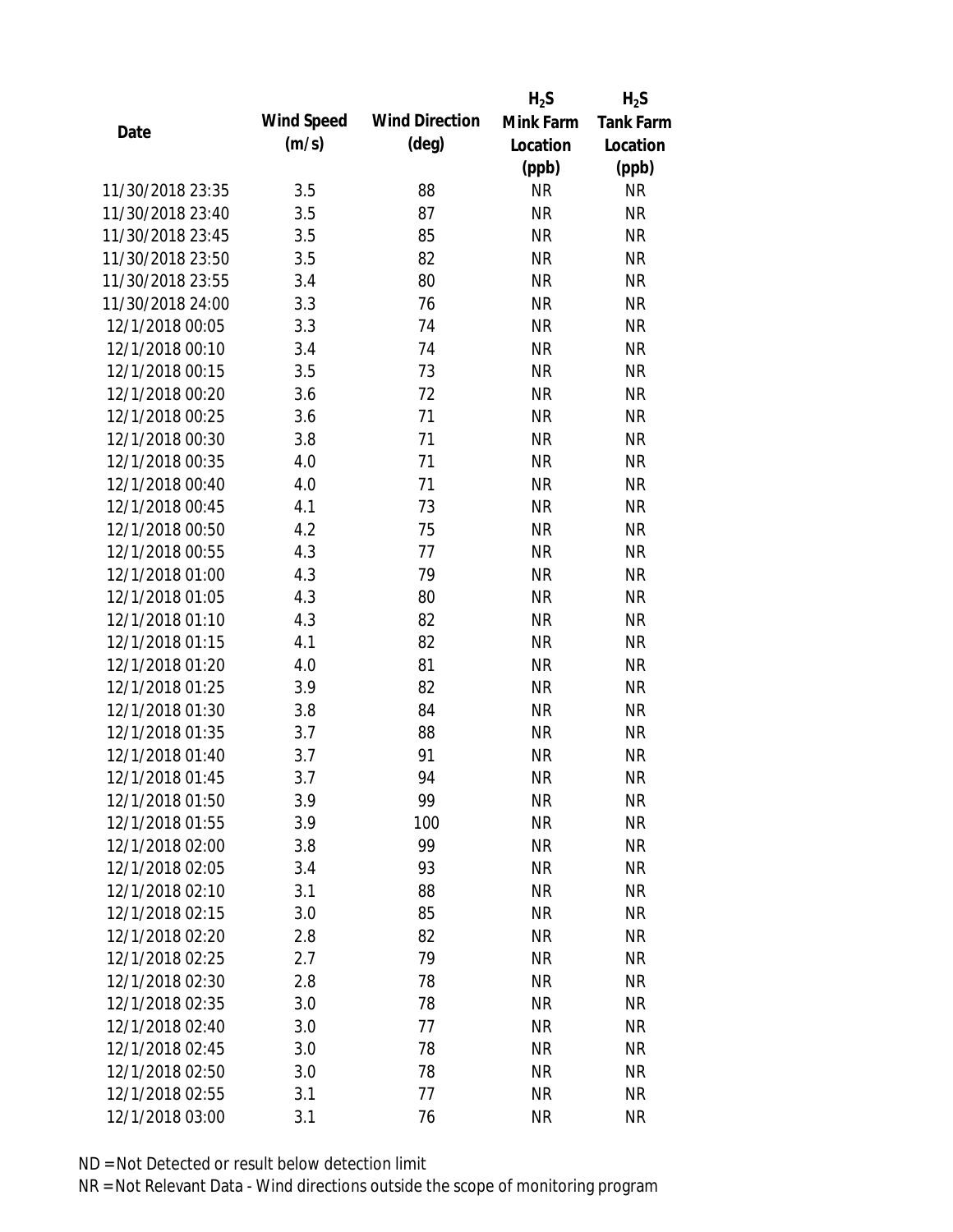|                 |            |                       | $H_2S$    | $H_2S$           |
|-----------------|------------|-----------------------|-----------|------------------|
|                 | Wind Speed | <b>Wind Direction</b> | Mink Farm | <b>Tank Farm</b> |
| Date            | (m/s)      | $(\text{deg})$        | Location  | Location         |
|                 |            |                       | (ppb)     | (ppb)            |
| 12/1/2018 03:05 | 3.1        | 73                    | <b>NR</b> | <b>NR</b>        |
| 12/1/2018 03:10 | 3.2        | 73                    | <b>NR</b> | <b>NR</b>        |
| 12/1/2018 03:15 | 3.2        | 70                    | <b>NR</b> | <b>NR</b>        |
| 12/1/2018 03:20 | 3.2        | 66                    | <b>NR</b> | <b>NR</b>        |
| 12/1/2018 03:25 | 3.2        | 63                    | <b>NR</b> | <b>NR</b>        |
| 12/1/2018 03:30 | 3.1        | 61                    | <b>NR</b> | <b>NR</b>        |
| 12/1/2018 03:35 | 3.1        | 65                    | <b>NR</b> | <b>NR</b>        |
| 12/1/2018 03:40 | 3.1        | 65                    | <b>NR</b> | <b>NR</b>        |
| 12/1/2018 03:45 | 3.2        | 67                    | <b>NR</b> | <b>NR</b>        |
| 12/1/2018 03:50 | 3.2        | 71                    | <b>NR</b> | <b>NR</b>        |
| 12/1/2018 03:55 | 3.2        | 74                    | <b>NR</b> | <b>NR</b>        |
| 12/1/2018 04:00 | 3.2        | 76                    | <b>NR</b> | <b>NR</b>        |
| 12/1/2018 04:05 | 3.3        | 75                    | <b>NR</b> | <b>NR</b>        |
| 12/1/2018 04:10 | 3.4        | 74                    | <b>NR</b> | <b>NR</b>        |
| 12/1/2018 04:15 | 3.5        | 72                    | <b>NR</b> | <b>NR</b>        |
| 12/1/2018 04:20 | 3.8        | 68                    | <b>NR</b> | <b>NR</b>        |
| 12/1/2018 04:25 | 4.0        | 64                    | <b>NR</b> | <b>NR</b>        |
| 12/1/2018 04:30 | 4.1        | 62                    | <b>NR</b> | <b>NR</b>        |
| 12/1/2018 04:35 | 4.2        | 64                    | <b>NR</b> | <b>NR</b>        |
| 12/1/2018 04:40 | 4.2        | 66                    | <b>NR</b> | <b>NR</b>        |
| 12/1/2018 04:45 | 4.3        | 68                    | <b>NR</b> | <b>NR</b>        |
| 12/1/2018 04:50 | 4.2        | 72                    | <b>NR</b> | <b>NR</b>        |
| 12/1/2018 04:55 | 4.1        | 74                    | <b>NR</b> | <b>NR</b>        |
| 12/1/2018 05:00 | 4.1        | 76                    | <b>NR</b> | <b>NR</b>        |
| 12/1/2018 05:05 | 4.1        | 77                    | <b>NR</b> | <b>NR</b>        |
| 12/1/2018 05:10 | 4.2        | 77                    | <b>NR</b> | <b>NR</b>        |
| 12/1/2018 05:15 | 4.3        | 76                    | <b>NR</b> | <b>NR</b>        |
| 12/1/2018 05:20 | 4.3        | 77                    | <b>NR</b> | <b>NR</b>        |
| 12/1/2018 05:25 | 4.5        | 79                    | <b>NR</b> | <b>NR</b>        |
| 12/1/2018 05:30 | 4.9        | 81                    | <b>NR</b> | <b>NR</b>        |
| 12/1/2018 05:35 | 5.0        | 79                    | <b>NR</b> | <b>NR</b>        |
| 12/1/2018 05:40 | 4.9        | 79                    | <b>NR</b> | NR               |
| 12/1/2018 05:45 | 4.9        | 79                    | <b>NR</b> | NR               |
| 12/1/2018 05:50 | 4.9        | 79                    | <b>NR</b> | <b>NR</b>        |
| 12/1/2018 05:55 | 4.7        | 77                    | <b>NR</b> | NR               |
| 12/1/2018 06:00 | 4.4        | 73                    | <b>NR</b> | NR               |
| 12/1/2018 06:05 | 4.2        | 74                    | <b>NR</b> | <b>NR</b>        |
| 12/1/2018 06:10 | 4.2        | 74                    | <b>NR</b> | <b>NR</b>        |
| 12/1/2018 06:15 | 4.1        | 76                    | <b>NR</b> | NR               |
| 12/1/2018 06:20 | 4.1        | 77                    | <b>NR</b> | NR               |
| 12/1/2018 06:25 | 4.3        | 77                    | <b>NR</b> | <b>NR</b>        |
| 12/1/2018 06:30 | 4.2        | 78                    | <b>NR</b> | <b>NR</b>        |
|                 |            |                       |           |                  |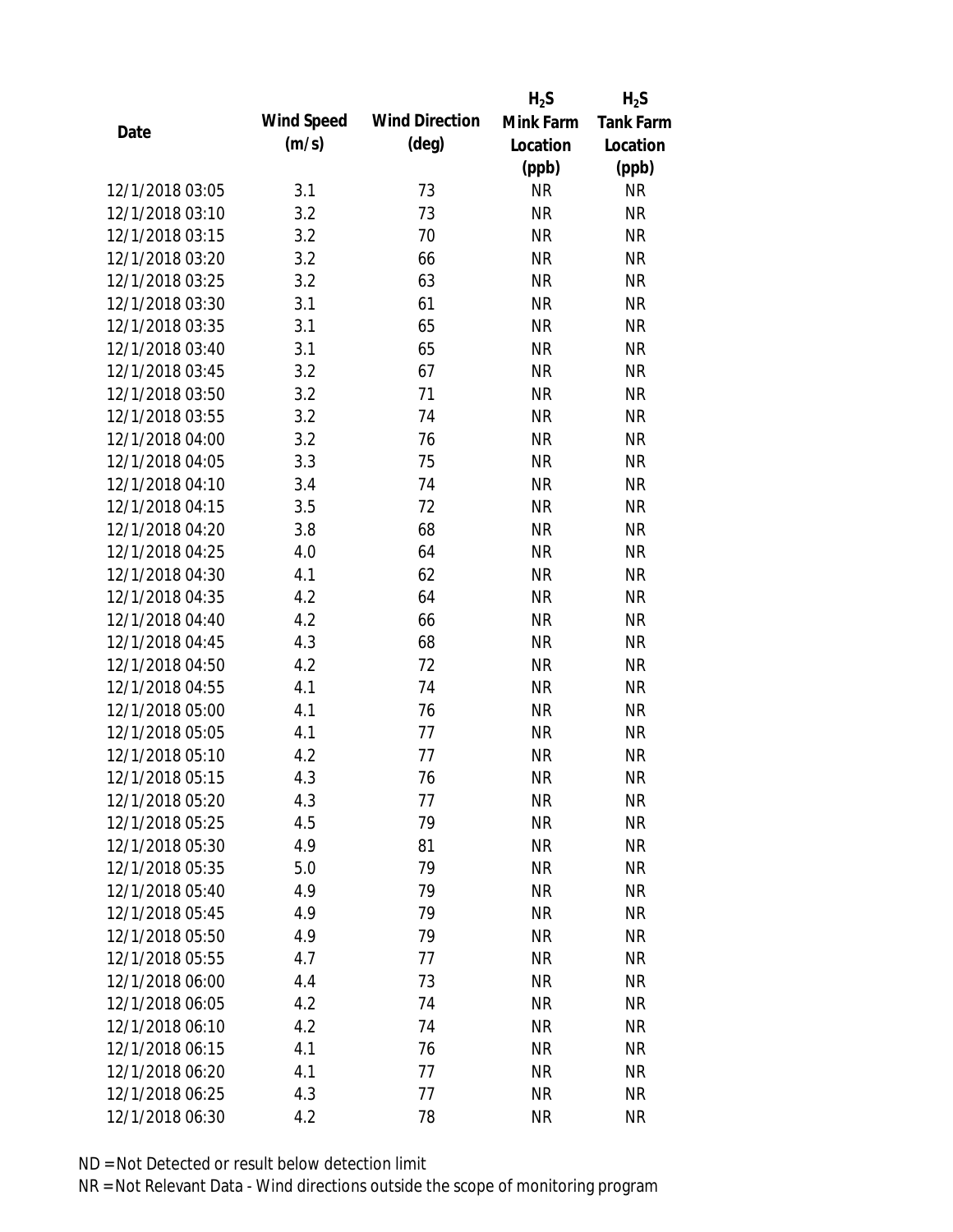|                 |            |                       | $H_2S$    | $H_2S$           |
|-----------------|------------|-----------------------|-----------|------------------|
| Date            | Wind Speed | <b>Wind Direction</b> | Mink Farm | <b>Tank Farm</b> |
|                 | (m/s)      | $(\text{deg})$        | Location  | Location         |
|                 |            |                       | (ppb)     | (ppb)            |
| 12/1/2018 06:35 | 4.4        | 80                    | <b>NR</b> | <b>NR</b>        |
| 12/1/2018 06:40 | 4.4        | 78                    | <b>NR</b> | <b>NR</b>        |
| 12/1/2018 06:45 | 4.3        | 75                    | <b>NR</b> | <b>NR</b>        |
| 12/1/2018 06:50 | 4.2        | 72                    | <b>NR</b> | <b>NR</b>        |
| 12/1/2018 06:55 | 4.2        | 70                    | <b>NR</b> | <b>NR</b>        |
| 12/1/2018 07:00 | 4.3        | 71                    | <b>NR</b> | <b>NR</b>        |
| 12/1/2018 07:05 | 4.3        | 69                    | <b>NR</b> | <b>NR</b>        |
| 12/1/2018 07:10 | 4.4        | 70                    | <b>NR</b> | <b>NR</b>        |
| 12/1/2018 07:15 | 4.5        | 71                    | <b>NR</b> | <b>NR</b>        |
| 12/1/2018 07:20 | 4.6        | 70                    | <b>NR</b> | <b>NR</b>        |
| 12/1/2018 07:25 | 4.6        | 69                    | <b>NR</b> | <b>NR</b>        |
| 12/1/2018 07:30 | 4.6        | 69                    | <b>NR</b> | <b>NR</b>        |
| 12/1/2018 07:35 | 4.7        | 69                    | <b>NR</b> | <b>NR</b>        |
| 12/1/2018 07:40 | 4.8        | 68                    | <b>NR</b> | <b>NR</b>        |
| 12/1/2018 07:45 | 5.0        | 67                    | <b>NR</b> | <b>NR</b>        |
| 12/1/2018 07:50 | 5.0        | 69                    | <b>NR</b> | <b>NR</b>        |
| 12/1/2018 07:55 | 5.2        | 72                    | <b>NR</b> | <b>NR</b>        |
| 12/1/2018 08:00 | 5.4        | 76                    | <b>NR</b> | <b>NR</b>        |
| 12/1/2018 08:05 | 5.4        | 79                    | <b>NR</b> | <b>NR</b>        |
| 12/1/2018 08:10 | 5.4        | 82                    | <b>NR</b> | <b>NR</b>        |
| 12/1/2018 08:15 | 5.3        | 83                    | <b>NR</b> | <b>NR</b>        |
| 12/1/2018 08:20 | 5.3        | 84                    | <b>NR</b> | <b>NR</b>        |
| 12/1/2018 08:25 | 5.3        | 84                    | <b>NR</b> | <b>NR</b>        |
| 12/1/2018 08:30 | 5.2        | 82                    | <b>NR</b> | <b>NR</b>        |
| 12/1/2018 08:35 | 5.0        | 79                    | <b>NR</b> | <b>NR</b>        |
| 12/1/2018 08:40 | 5.0        | 78                    | <b>NR</b> | <b>NR</b>        |
| 12/1/2018 08:45 | 5.2        | 78                    | <b>NR</b> | <b>NR</b>        |
| 12/1/2018 08:50 | 5.1        | 77                    | <b>NR</b> | <b>NR</b>        |
| 12/1/2018 08:55 | 5.0        | 75                    | <b>NR</b> | <b>NR</b>        |
| 12/1/2018 09:00 | 4.9        | 75                    | <b>NR</b> | <b>NR</b>        |
| 12/1/2018 09:05 | 5.0        | 75                    | <b>NR</b> | <b>NR</b>        |
| 12/1/2018 09:10 | 5.0        | 75                    | <b>NR</b> | NR               |
| 12/1/2018 09:15 | 5.0        | 74                    | <b>NR</b> | <b>NR</b>        |
| 12/1/2018 09:20 | 5.1        | 74                    | <b>NR</b> | <b>NR</b>        |
| 12/1/2018 09:25 | 5.1        | 73                    | <b>NR</b> | NR               |
| 12/1/2018 09:30 | 5.3        | 71                    | <b>NR</b> | <b>NR</b>        |
| 12/1/2018 09:35 | 5.3        | 71                    | <b>NR</b> | NR               |
| 12/1/2018 09:40 | 5.4        | 70                    | <b>NR</b> | NR               |
| 12/1/2018 09:45 | 5.5        | 71                    | <b>NR</b> | NR               |
| 12/1/2018 09:50 | 5.6        | 71                    | <b>NR</b> | NR               |
| 12/1/2018 09:55 | 5.8        | 72                    | <b>NR</b> | <b>NR</b>        |
| 12/1/2018 10:00 | 6.0        | 74                    | <b>NR</b> | <b>NR</b>        |
|                 |            |                       |           |                  |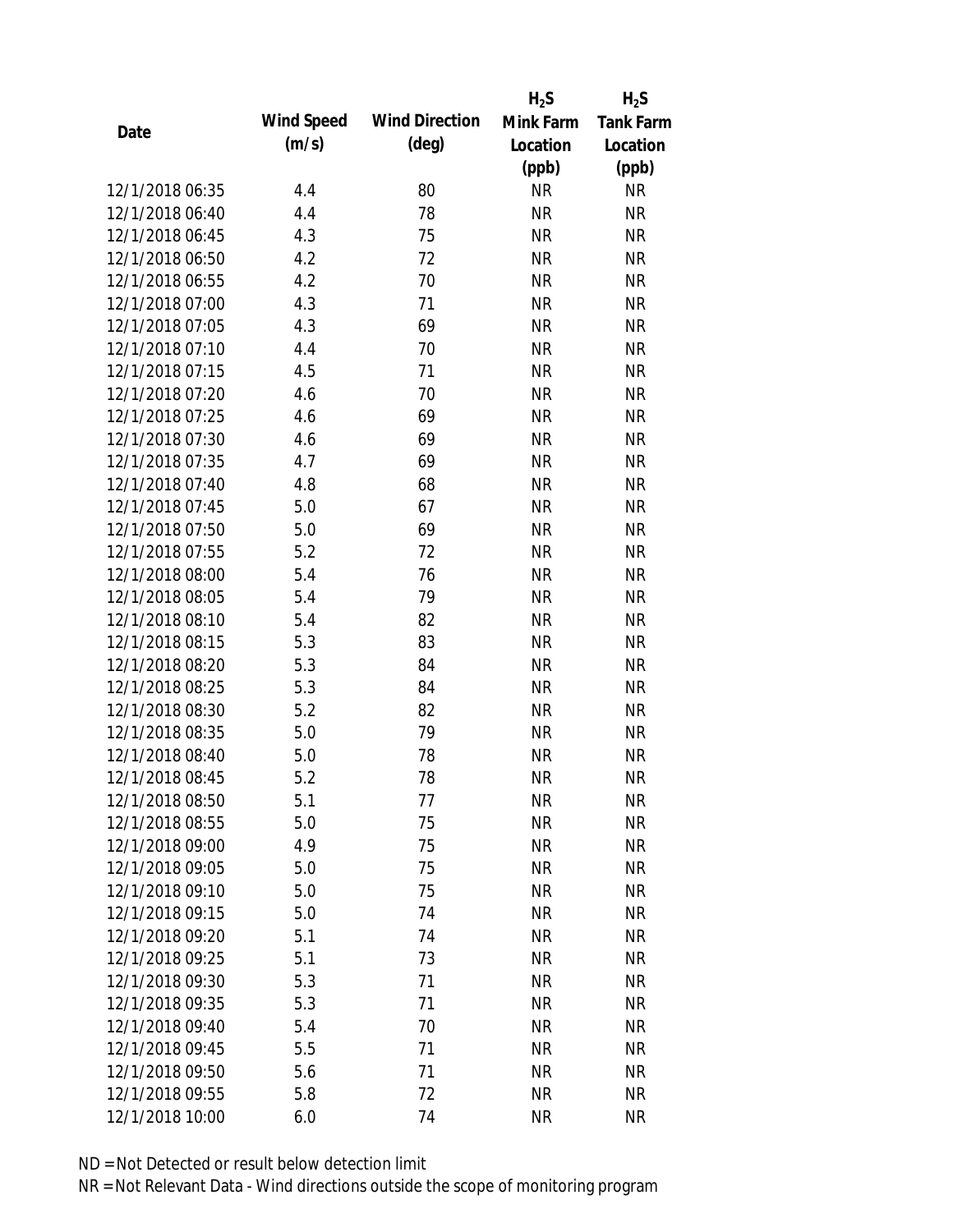|                 |            |                       | $H_2S$    | $H_2S$           |
|-----------------|------------|-----------------------|-----------|------------------|
| Date            | Wind Speed | <b>Wind Direction</b> | Mink Farm | <b>Tank Farm</b> |
|                 | (m/s)      | $(\text{deg})$        | Location  | Location         |
|                 |            |                       | (ppb)     | (ppb)            |
| 12/1/2018 10:05 | 6.3        | 76                    | <b>NR</b> | <b>NR</b>        |
| 12/1/2018 10:10 | 6.4        | 77                    | <b>NR</b> | <b>NR</b>        |
| 12/1/2018 10:15 | 6.4        | 77                    | <b>NR</b> | <b>NR</b>        |
| 12/1/2018 10:20 | 6.4        | 78                    | <b>NR</b> | <b>NR</b>        |
| 12/1/2018 10:25 | 6.3        | 78                    | <b>NR</b> | <b>NR</b>        |
| 12/1/2018 10:30 | 5.8        | 75                    | <b>NR</b> | <b>NR</b>        |
| 12/1/2018 10:35 | 5.5        | 71                    | <b>NR</b> | <b>NR</b>        |
| 12/1/2018 10:40 | 5.4        | 68                    | <b>NR</b> | <b>NR</b>        |
| 12/1/2018 10:45 | 5.0        | 68                    | <b>NR</b> | <b>NR</b>        |
| 12/1/2018 10:50 | 4.9        | 65                    | <b>NR</b> | <b>NR</b>        |
| 12/1/2018 10:55 | 4.8        | 64                    | <b>NR</b> | <b>NR</b>        |
| 12/1/2018 11:00 | 4.9        | 66                    | <b>NR</b> | <b>NR</b>        |
| 12/1/2018 11:05 | 4.8        | 68                    | <b>NR</b> | <b>NR</b>        |
| 12/1/2018 11:10 | 4.7        | 70                    | <b>NR</b> | <b>NR</b>        |
| 12/1/2018 11:15 | 4.9        | 71                    | <b>NR</b> | <b>NR</b>        |
| 12/1/2018 11:20 | 5.0        | 73                    | <b>NR</b> | <b>NR</b>        |
| 12/1/2018 11:25 | 5.0        | 77                    | <b>NR</b> | <b>NR</b>        |
| 12/1/2018 11:30 | 5.1        | 77                    | <b>NR</b> | <b>NR</b>        |
| 12/1/2018 11:35 | 5.1        | 78                    | <b>NR</b> | <b>NR</b>        |
| 12/1/2018 11:40 | 5.2        | 78                    | <b>NR</b> | <b>NR</b>        |
| 12/1/2018 11:45 | 5.0        | 77                    | <b>NR</b> | <b>NR</b>        |
| 12/1/2018 11:50 | 4.9        | 77                    | <b>NR</b> | <b>NR</b>        |
| 12/1/2018 11:55 | 4.8        | 76                    | <b>NR</b> | <b>NR</b>        |
| 12/1/2018 12:00 | 4.6        | 77                    | <b>NR</b> | <b>NR</b>        |
| 12/1/2018 12:05 | 4.5        | 78                    | <b>NR</b> | <b>NR</b>        |
| 12/1/2018 12:10 | 4.6        | 80                    | <b>NR</b> | <b>NR</b>        |
| 12/1/2018 12:15 | 4.5        | 81                    | <b>NR</b> | <b>NR</b>        |
| 12/1/2018 12:20 | 4.6        | 82                    | <b>NR</b> | <b>NR</b>        |
| 12/1/2018 12:25 | 4.7        | 83                    | <b>NR</b> | <b>NR</b>        |
| 12/1/2018 12:30 | 4.9        | 83                    | <b>NR</b> | <b>NR</b>        |
| 12/1/2018 12:35 | 4.9        | 84                    | <b>NR</b> | <b>NR</b>        |
| 12/1/2018 12:40 | 4.9        | 87                    | <b>NR</b> | <b>NR</b>        |
| 12/1/2018 12:45 | 5.0        | 87                    | <b>NR</b> | <b>NR</b>        |
| 12/1/2018 12:50 | 5.0        | 88                    | <b>NR</b> | <b>NR</b>        |
| 12/1/2018 12:55 | 5.0        | 89                    | <b>NR</b> | NR               |
| 12/1/2018 13:00 | 5.1        | 90                    | <b>NR</b> | <b>NR</b>        |
| 12/1/2018 13:05 | 5.3        | 90                    | <b>NR</b> | <b>NR</b>        |
| 12/1/2018 13:10 | 5.2        | 89                    | NR        | <b>NR</b>        |
| 12/1/2018 13:15 | 5.2        | 90                    | <b>NR</b> | NR               |
| 12/1/2018 13:20 | 5.4        | 91                    | <b>NR</b> | NR               |
| 12/1/2018 13:25 | 5.5        | 91                    | <b>NR</b> | <b>NR</b>        |
| 12/1/2018 13:30 | 5.4        | 92                    | <b>NR</b> | <b>NR</b>        |
|                 |            |                       |           |                  |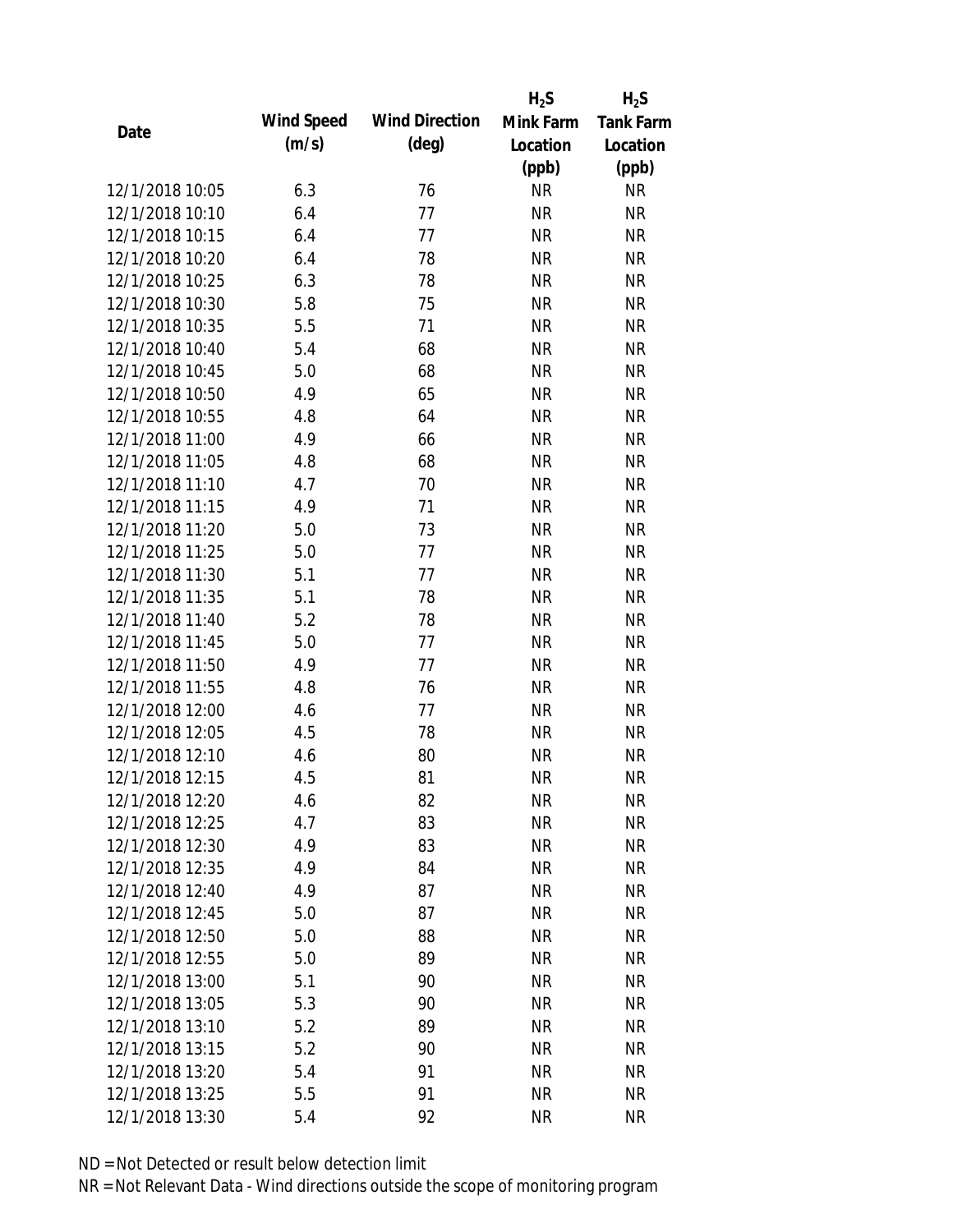|                 |            |                       | $H_2S$                 | $H_2S$           |
|-----------------|------------|-----------------------|------------------------|------------------|
| Date            | Wind Speed | <b>Wind Direction</b> | Mink Farm              | <b>Tank Farm</b> |
|                 | (m/s)      | $(\text{deg})$        | Location               | Location         |
|                 |            |                       | (ppb)                  | (ppb)            |
| 12/1/2018 13:35 | 5.6        | 92                    | <b>NR</b>              | NR               |
| 12/1/2018 13:40 | 5.8        | 92                    | <b>NR</b>              | <b>NR</b>        |
| 12/1/2018 13:45 | 5.8        | 93                    | <b>NR</b>              | <b>NR</b>        |
| 12/1/2018 13:50 | 5.8        | 92                    | <b>NR</b>              | <b>NR</b>        |
| 12/1/2018 13:55 | 5.7        | 91                    | <b>NR</b>              | <b>NR</b>        |
| 12/1/2018 14:00 | 5.7        | 91                    | <b>NR</b>              | <b>NR</b>        |
| 12/1/2018 14:05 | 5.6        | 91                    | <b>NR</b>              | <b>NR</b>        |
| 12/1/2018 14:10 | 5.6        | 92                    | <b>NR</b>              | <b>NR</b>        |
| 12/1/2018 14:15 | 5.6        | 92                    | <b>NR</b>              | <b>NR</b>        |
| 12/1/2018 14:20 | 5.6        | 93                    | <b>NR</b>              | <b>NR</b>        |
| 12/1/2018 14:25 | 5.6        | 93                    | <b>NR</b>              | <b>NR</b>        |
| 12/1/2018 14:30 | 5.6        | 94                    | <b>NR</b>              | <b>NR</b>        |
| 12/1/2018 14:35 | 5.6        | 95                    | <b>NR</b>              | <b>NR</b>        |
| 12/1/2018 14:40 | 5.5        | 96                    | <b>NR</b>              | <b>NR</b>        |
| 12/1/2018 14:45 | 5.5        | 96                    | <b>NR</b>              | <b>NR</b>        |
| 12/1/2018 14:50 | 5.3        | 96                    | <b>NR</b>              | <b>NR</b>        |
| 12/1/2018 14:55 | 5.3        | 98                    | <b>NR</b>              | <b>NR</b>        |
| 12/1/2018 15:00 | 5.2        | 98                    | <b>NR</b>              | <b>NR</b>        |
| 12/1/2018 15:05 | 5.1        | 98                    | <b>NR</b>              | <b>NR</b>        |
| 12/1/2018 15:10 | 4.9        | 97                    | <b>NR</b>              | <b>NR</b>        |
| 12/1/2018 15:15 | 4.7        | 96                    | <b>NR</b>              | <b>NR</b>        |
| 12/1/2018 15:20 | 4.6        | 94                    | <b>NR</b>              | <b>NR</b>        |
| 12/1/2018 15:25 | 4.6        | 92                    | <b>NR</b>              | <b>NR</b>        |
| 12/1/2018 15:30 | 4.7        | 91                    | <b>NR</b>              | <b>NR</b>        |
| 12/1/2018 15:35 | 4.7        | 91                    | <b>NR</b>              | <b>NR</b>        |
| 12/1/2018 15:40 | 4.8        | 92                    | <b>NR</b>              | <b>NR</b>        |
| 12/1/2018 15:45 | 5.0        | 92                    | <b>NR</b>              | <b>NR</b>        |
| 12/1/2018 15:50 | 5.1        | 94                    | <b>NR</b>              | <b>NR</b>        |
| 12/1/2018 15:55 | 5.1        | 95                    | <b>NR</b>              | <b>NR</b>        |
| 12/1/2018 16:00 | 5.1        | 96                    | <b>NR</b>              | <b>NR</b>        |
| 12/1/2018 16:05 | 5.2        | 95                    | <b>NR</b>              | <b>NR</b>        |
| 12/1/2018 16:10 | 5.0        | 96                    | <b>NR</b>              | <b>NR</b>        |
| 12/1/2018 16:15 | 4.9        | 96                    | <b>NR</b>              | <b>NR</b>        |
| 12/1/2018 16:20 |            | 97                    | <b>NR</b>              | <b>NR</b>        |
| 12/1/2018 16:25 | 4.8        |                       |                        |                  |
| 12/1/2018 16:30 | 4.7<br>4.7 | 97<br>97              | <b>NR</b><br><b>NR</b> | NR<br><b>NR</b>  |
|                 |            |                       |                        |                  |
| 12/1/2018 16:35 | 4.7        | 99                    | <b>NR</b>              | NR               |
| 12/1/2018 16:40 | 4.8        | 100                   | NR                     | NR               |
| 12/1/2018 16:45 | 4.9        | 101                   | <b>NR</b>              | NR               |
| 12/1/2018 16:50 | 4.9        | 103                   | <b>NR</b>              | NR               |
| 12/1/2018 16:55 | 5.1        | 104                   | <b>NR</b>              | <b>NR</b>        |
| 12/1/2018 17:00 | 5.3        | 105                   | <b>NR</b>              | <b>NR</b>        |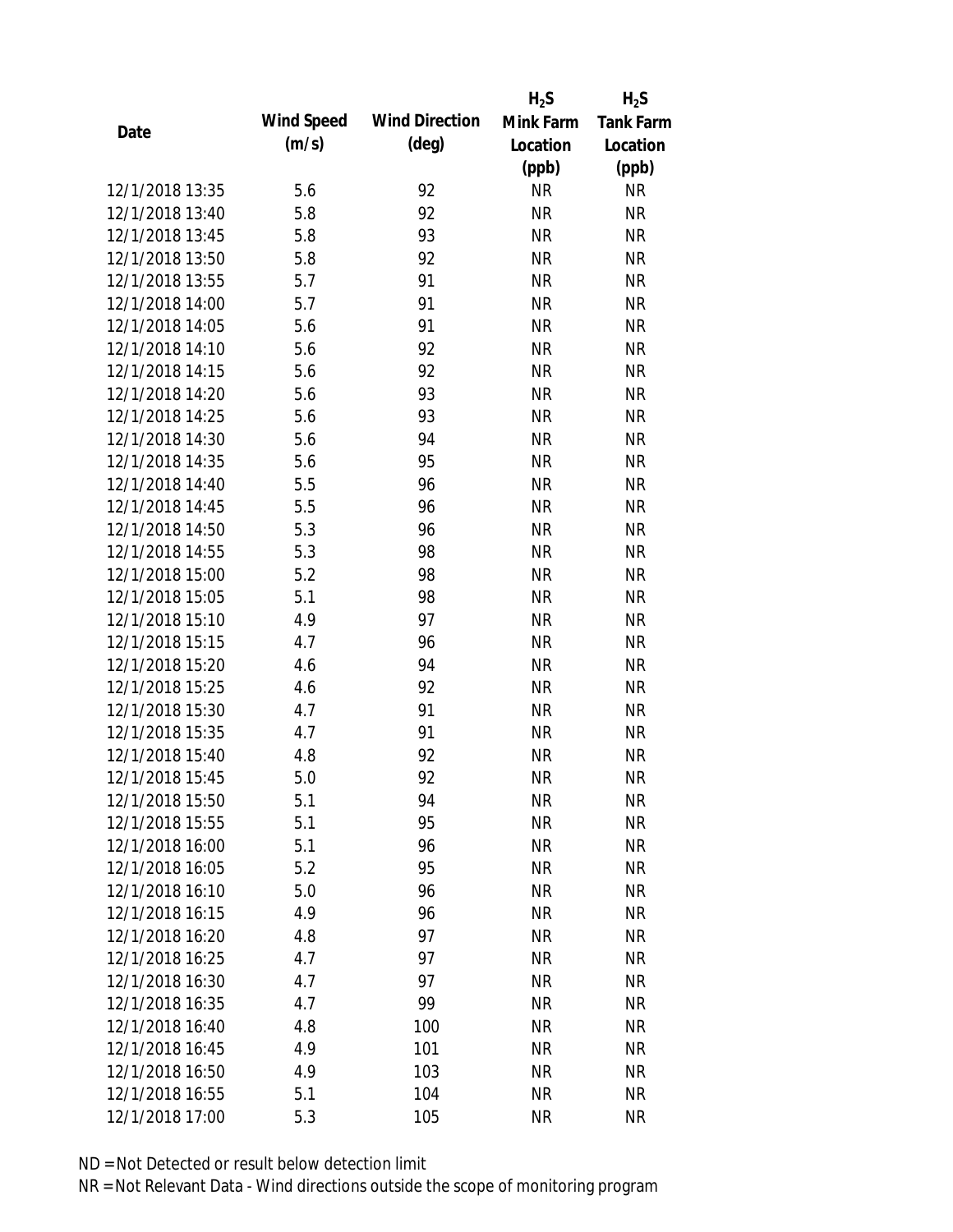|                 |            |                       | $H_2S$    | $H_2S$           |
|-----------------|------------|-----------------------|-----------|------------------|
| Date            | Wind Speed | <b>Wind Direction</b> | Mink Farm | <b>Tank Farm</b> |
|                 | (m/s)      | $(\text{deg})$        | Location  | Location         |
|                 |            |                       | (ppb)     | (ppb)            |
| 12/1/2018 17:05 | 5.4        | 104                   | <b>NR</b> | <b>NR</b>        |
| 12/1/2018 17:10 | 5.5        | 103                   | <b>NR</b> | <b>NR</b>        |
| 12/1/2018 17:15 | 5.6        | 101                   | <b>NR</b> | <b>NR</b>        |
| 12/1/2018 17:20 | 5.9        | 100                   | <b>NR</b> | <b>NR</b>        |
| 12/1/2018 17:25 | 6.0        | 99                    | <b>NR</b> | <b>NR</b>        |
| 12/1/2018 17:30 | 6.0        | 97                    | <b>NR</b> | <b>NR</b>        |
| 12/1/2018 17:35 | 6.0        | 97                    | <b>NR</b> | <b>NR</b>        |
| 12/1/2018 17:40 | 5.9        | 97                    | <b>NR</b> | <b>NR</b>        |
| 12/1/2018 17:45 | 5.8        | 97                    | <b>NR</b> | <b>NR</b>        |
| 12/1/2018 17:50 | 5.7        | 96                    | <b>NR</b> | <b>NR</b>        |
| 12/1/2018 17:55 | 5.6        | 96                    | <b>NR</b> | <b>NR</b>        |
| 12/1/2018 18:00 | 5.5        | 96                    | <b>NR</b> | <b>NR</b>        |
| 12/1/2018 18:05 | 5.3        | 96                    | <b>NR</b> | <b>NR</b>        |
| 12/1/2018 18:10 | 5.2        | 95                    | <b>NR</b> | <b>NR</b>        |
| 12/1/2018 18:15 | 5.3        | 95                    | <b>NR</b> | <b>NR</b>        |
| 12/1/2018 18:20 | 5.3        | 95                    | <b>NR</b> | <b>NR</b>        |
| 12/1/2018 18:25 | 5.1        | 95                    | <b>NR</b> | <b>NR</b>        |
| 12/1/2018 18:30 | 5.1        | 95                    | <b>NR</b> | <b>NR</b>        |
| 12/1/2018 18:35 | 5.0        | 94                    | <b>NR</b> | <b>NR</b>        |
| 12/1/2018 18:40 | 5.1        | 94                    | <b>NR</b> | <b>NR</b>        |
| 12/1/2018 18:45 | 5.0        | 95                    | <b>NR</b> | <b>NR</b>        |
| 12/1/2018 18:50 | 5.0        | 96                    | <b>NR</b> | <b>NR</b>        |
| 12/1/2018 18:55 | 5.1        | 97                    | <b>NR</b> | <b>NR</b>        |
| 12/1/2018 19:00 | 5.1        | 97                    | <b>NR</b> | <b>NR</b>        |
| 12/1/2018 19:05 | 5.1        | 98                    | <b>NR</b> | <b>NR</b>        |
| 12/1/2018 19:10 | 4.9        | 98                    | <b>NR</b> | <b>NR</b>        |
| 12/1/2018 19:15 | 4.8        | 97                    | <b>NR</b> | <b>NR</b>        |
| 12/1/2018 19:20 | 4.7        | 96                    | <b>NR</b> | <b>NR</b>        |
| 12/1/2018 19:25 | 4.3        | 95                    | <b>NR</b> | <b>NR</b>        |
| 12/1/2018 19:30 | 4.2        | 95                    | <b>NR</b> | <b>NR</b>        |
| 12/1/2018 19:35 | 4.1        | 93                    | <b>NR</b> | <b>NR</b>        |
| 12/1/2018 19:40 | 4.2        | 92                    | <b>NR</b> | <b>NR</b>        |
| 12/1/2018 19:45 | 4.2        | 91                    | <b>NR</b> | <b>NR</b>        |
| 12/1/2018 19:50 | 4.3        | 91                    | <b>NR</b> | <b>NR</b>        |
| 12/1/2018 19:55 | 4.6        | 91                    | <b>NR</b> | NR               |
| 12/1/2018 20:00 | 4.7        | 90                    | <b>NR</b> | <b>NR</b>        |
| 12/1/2018 20:05 | 4.7        | 89                    | <b>NR</b> | NR               |
| 12/1/2018 20:10 | 4.7        | 87                    | NR        | NR               |
| 12/1/2018 20:15 | 4.6        | 86                    | <b>NR</b> | NR               |
| 12/1/2018 20:20 | 4.5        | 86                    | <b>NR</b> | NR               |
| 12/1/2018 20:25 | 4.6        | 86                    | <b>NR</b> | <b>NR</b>        |
| 12/1/2018 20:30 | 4.6        | 85                    | <b>NR</b> | <b>NR</b>        |
|                 |            |                       |           |                  |